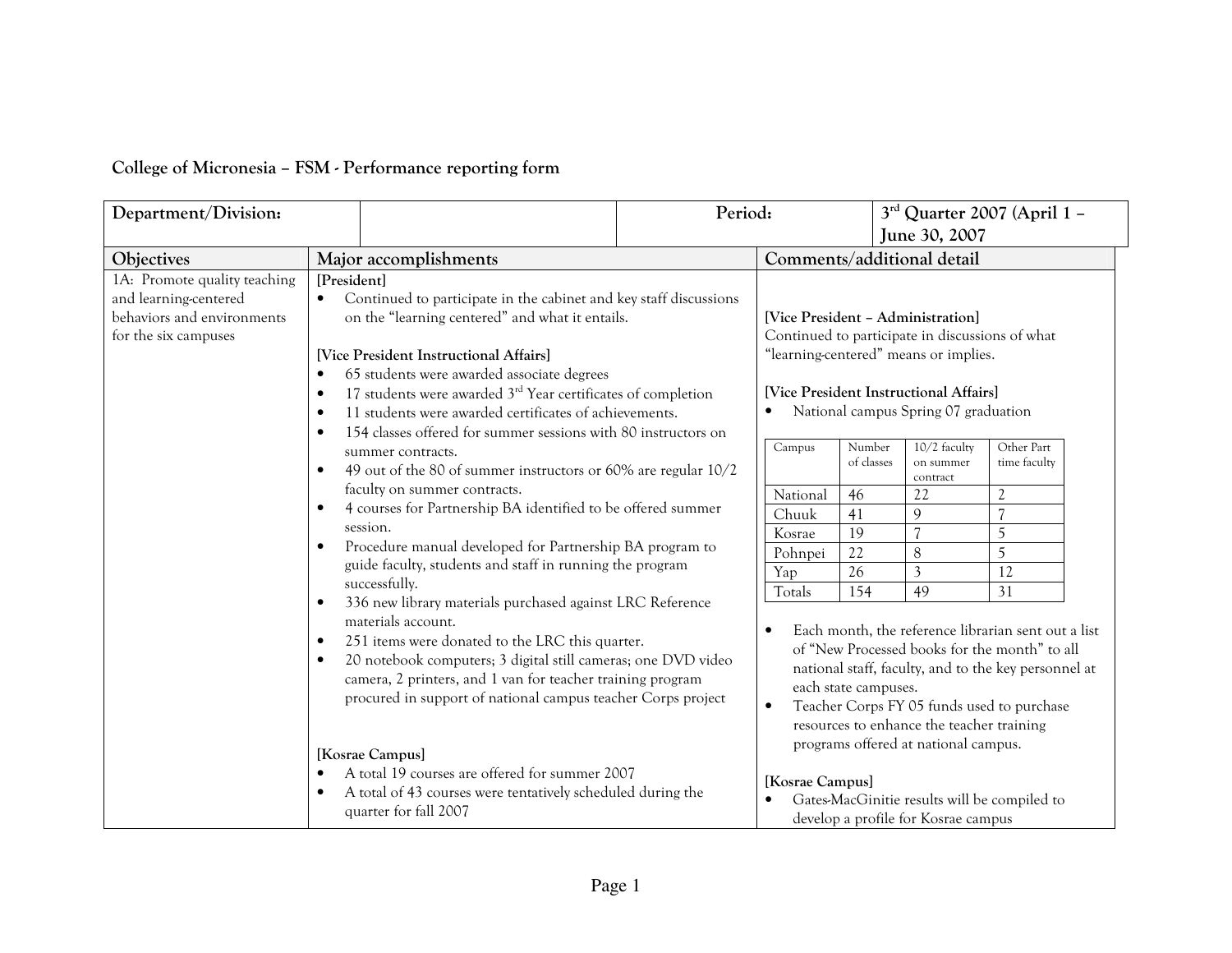| VPIA Thoulag conducted classroom visits/observations as part of<br>$\bullet$     | Kosrae Library Programs / Services                              |
|----------------------------------------------------------------------------------|-----------------------------------------------------------------|
| her visit to Kosrae campus                                                       | Patron Usage -1857<br>$\bullet$                                 |
| VPIA Thoulag administered one level of the Gates-MacGinitie<br>$\bullet$         | Library Cards -57<br>$\bullet$                                  |
| Reading Tests to randomly selected classes at Kosrae campus and                  | Non-Compliance to RML Policy-1<br>$\bullet$                     |
| Kosrae UB graduating seniors                                                     | Overdue Materials -1<br>$\bullet$                               |
| Rose Mackwelung Library (RML) continues to provide patrons<br>$\bullet$          | Materials Circulated (all collection types)-71<br>$\bullet$     |
| services and ordering of reference materials.                                    | New Acquisitions-12<br>$\bullet$                                |
|                                                                                  | Material Usage (in house)-0<br>$\bullet$                        |
|                                                                                  | Booking of Library Use-10<br>$\bullet$                          |
|                                                                                  | Training / Workshop-0<br>$\bullet$                              |
|                                                                                  | Orientation / Tour-1<br>$\bullet$                               |
|                                                                                  | Fines Paid-0<br>$\bullet$                                       |
|                                                                                  | Clearance / Withdrawal-5<br>$\bullet$                           |
|                                                                                  | <b>Computer Usage</b>                                           |
|                                                                                  | General Application-428<br>$\bullet$                            |
|                                                                                  | Reference-213<br>$\bullet$                                      |
|                                                                                  | Email-428<br>$\bullet$                                          |
|                                                                                  | Technical Assistance-4<br>$\bullet$                             |
|                                                                                  | <b>Breakdown of Materials Circulated</b>                        |
|                                                                                  | COM (COM-FSM Collection)-1<br>$\bullet$                         |
|                                                                                  | F (Fiction Books)-52<br>$\bullet$                               |
|                                                                                  | GEN (General Collection)-14<br>$\bullet$                        |
|                                                                                  | J (Junior Collection)-0<br>$\bullet$                            |
|                                                                                  | PAC (Pacific Collection)-2<br>$\bullet$                         |
|                                                                                  | PER (Periodicals)-0<br>$\bullet$                                |
|                                                                                  | REF (Reference Collection)-2<br>$\bullet$                       |
|                                                                                  | R (Regular)-0<br>$\bullet$                                      |
|                                                                                  | RES (Reserve Section)-0<br>$\bullet$                            |
|                                                                                  | TEM (Temporary)-0<br>$\bullet$                                  |
|                                                                                  | <b>TOTAL CIRCULATED-71</b>                                      |
|                                                                                  | COM-FSM Library Technician received and<br>$\bullet$            |
|                                                                                  | catalogued 12 new books                                         |
| [Yap Campus]                                                                     |                                                                 |
| All 20 instructors (5 full-time and 15 part-time) meet at least the<br>$\bullet$ | [Yap Campus]                                                    |
| minimum qualifications and are certified to teach COM-FSM                        | Need for more training on course and program<br>$\bullet$       |
| courses and completed the semester in mid May.                                   | assessment and evaluation.                                      |
| All classrooms, labs, LRC are fully equipped with necessary<br>٠                 | Not all textbooks required for the courses offered<br>$\bullet$ |
|                                                                                  |                                                                 |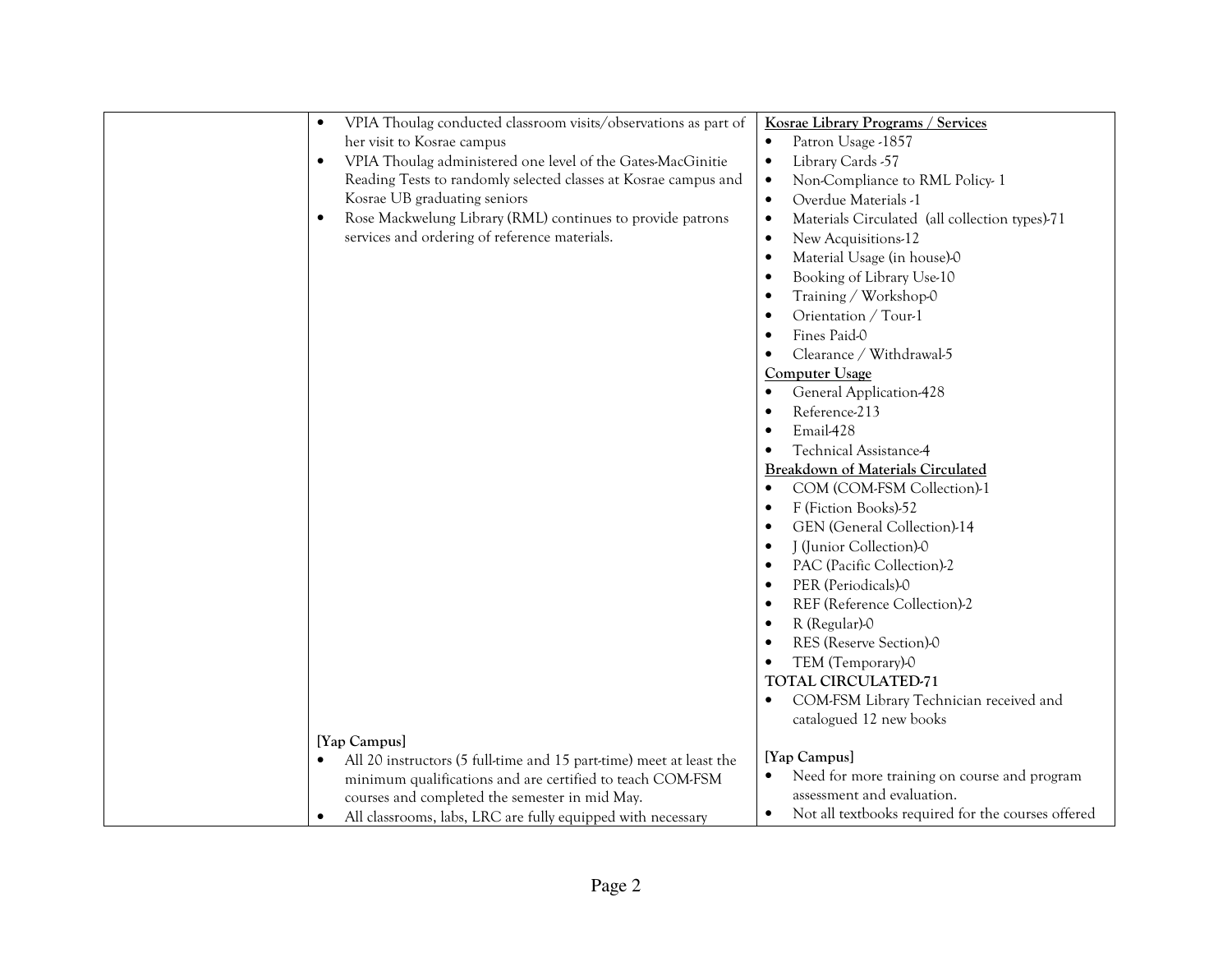|                                                                | supplies and materials.<br>Faculties coordinate with LRC on resource materials for their<br>$\bullet$<br>classes and programs.<br>Tutoring sessions (Peer to Peer Seminars) (5 hours per day) are<br>$\bullet$<br>made available to students to assist them with their class work.<br>The IC and division chairs have begun to do class observations<br>$\bullet$<br>and evaluations of instructors.<br>Class observation and faculty evaluation by students were<br>$\bullet$<br>completed in April. Evaluation results were summarized and<br>shared with individual faculty members, both part time and full<br>time.                                                                                                                                                                                                                                                                                                                                                                             | have been received. Thus, we are making copies<br>for those students without textbooks.                                                                                                                                                                                                                                                                                                                                                                                                                                                                                                                                            |
|----------------------------------------------------------------|------------------------------------------------------------------------------------------------------------------------------------------------------------------------------------------------------------------------------------------------------------------------------------------------------------------------------------------------------------------------------------------------------------------------------------------------------------------------------------------------------------------------------------------------------------------------------------------------------------------------------------------------------------------------------------------------------------------------------------------------------------------------------------------------------------------------------------------------------------------------------------------------------------------------------------------------------------------------------------------------------|------------------------------------------------------------------------------------------------------------------------------------------------------------------------------------------------------------------------------------------------------------------------------------------------------------------------------------------------------------------------------------------------------------------------------------------------------------------------------------------------------------------------------------------------------------------------------------------------------------------------------------|
| 1B: Make developmental<br>courses an institutional<br>priority | [Vice President Instructional Affairs]<br>A total of 567 currently enrolled students were given the<br>Gates/McGinitie reading test to assess reading levels during<br>spring semester.<br>A seven chapter, 150 page Math workbook is drafted for<br>developmental math students. Accompanying power point<br>tutorials were development.<br>[Kosrae Campus]<br>Summer 2007 developmental courses:<br>ESL 089 Reading V<br>$\circ$<br>ESL 099 Writing V<br>$\circ$<br>MS 099 Transition to Algebra<br>$\circ$<br>Tentative Fall 2007 developmental courses:<br>ESL 079 Study Skills<br>$\circ$<br>ESL 087 Listening and Speaking II<br>$\circ$<br>ESL 088 Reading IV<br>$\circ$<br>ESL 089 Reading V<br>$\circ$<br>ESL 098 Writing IV<br>$\circ$<br>ESL 099 Writing V<br>$\circ$<br>MS 095 Prealgebra<br>$\circ$<br>MS 096 Elementary Algebra<br>$\circ$<br>MS 099 Intermediate Algebra<br>$\circ$<br>SC 098 Survey of Science<br>$\circ$<br><b>BU 097 Small Business Management</b><br>[Yap Campus] | [Vice President Instructional Affairs]<br>Results of this project will determine at what level<br>students are currently reading, what level they<br>should be reading at compared to textbook<br>readabilities, and how much change needs to take<br>place to better meet the needs of the students.<br>John Saber of the Math/Science division is<br>developing supplemental math workbooks for use<br>in the developmental math classes. These<br>workbooks will be piloted in the fall 07 semester<br>and copies will be sent to all high schools in FSM<br>to be used as supplemental materials for their<br>math curriculum. |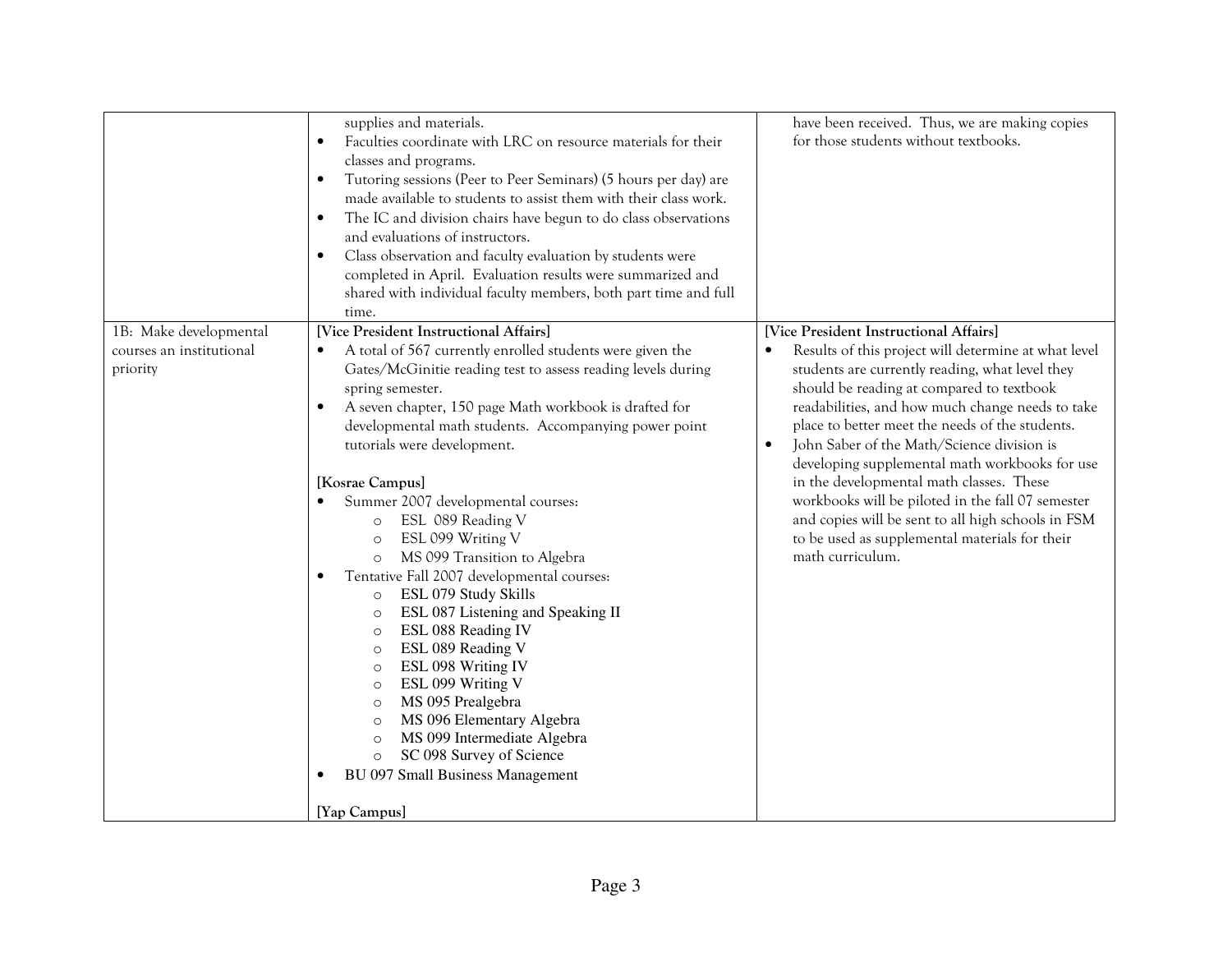|                            | 17 developmental courses in English / ESL, Math, Science, and<br>Social Science are offered and completed by end of Spring<br>Semester in May. |                                               |
|----------------------------|------------------------------------------------------------------------------------------------------------------------------------------------|-----------------------------------------------|
|                            | Made preparation for summer session with a schedule of 11<br>$\bullet$                                                                         |                                               |
|                            | developmental courses in Math and English. 2 math and 9 ESL                                                                                    |                                               |
|                            | courses.                                                                                                                                       |                                               |
|                            | Initiated collaboration with Yap High School to share course                                                                                   |                                               |
|                            | outlines for voc ed programs as part of development of the                                                                                     |                                               |
|                            |                                                                                                                                                |                                               |
|                            | campus vocational program.                                                                                                                     |                                               |
| 1C: Enhance faculty        | [Vice President Instructional Affairs]                                                                                                         | [Vice President Instructional Affairs]        |
| involvement in the college | An open period for meeting times has been scheduled in for the                                                                                 | ISLET will be arranging mini-workshops for    |
|                            | next school year.                                                                                                                              | faculty, staff and students. Most of these    |
|                            |                                                                                                                                                | workshops will be conducted by faculty at the |
|                            | [Kosrae Campus]                                                                                                                                | college. Schedule should be ready by August.  |
|                            | Instructional faculty assisted Student Services with summer 2007                                                                               |                                               |
|                            | Registration & Student Advisement                                                                                                              |                                               |
|                            | Instructional faculty took part in VPIA's general update meeting                                                                               |                                               |
|                            | in re: ongoing college activities & projects.                                                                                                  |                                               |
|                            | Instructional faculty members took part in HR Director's general                                                                               |                                               |
|                            | update meeting                                                                                                                                 |                                               |
|                            |                                                                                                                                                |                                               |
|                            | [Yap Campus]                                                                                                                                   |                                               |
|                            | 5 full time faculty are involved in monthly faculty meeting,                                                                                   |                                               |
|                            | participates in Ad Hoc committees (hiring).                                                                                                    |                                               |
|                            | All proposed policies & issues are shared with all faculties for                                                                               |                                               |
|                            | their review and feedback.                                                                                                                     |                                               |
|                            | All full time faculties are advisors to students.                                                                                              |                                               |
|                            | Student and Faculty Award Day on May 4 <sup>th</sup> , 2007. This is the                                                                       |                                               |
|                            |                                                                                                                                                |                                               |
|                            | second for students and a first for faculty. Next school year, we                                                                              |                                               |
|                            | will have a campus Staff Development Day for faculty and staff in                                                                              |                                               |
|                            | spring 2008.                                                                                                                                   |                                               |
|                            | Faculty assisted with preparation for summer session to begin in                                                                               |                                               |
|                            | early June. 3 full time faculty are teaching courses for the                                                                                   |                                               |
|                            | summer. 2 National Campus faculty are teaching this summer at                                                                                  |                                               |
|                            | yap campus.                                                                                                                                    |                                               |
|                            | While here, they have assisted with registration and placement of                                                                              |                                               |
|                            | students in appropriate classes. They have also trained our                                                                                    |                                               |
|                            | faculty and staffs in administering the placement test at the                                                                                  |                                               |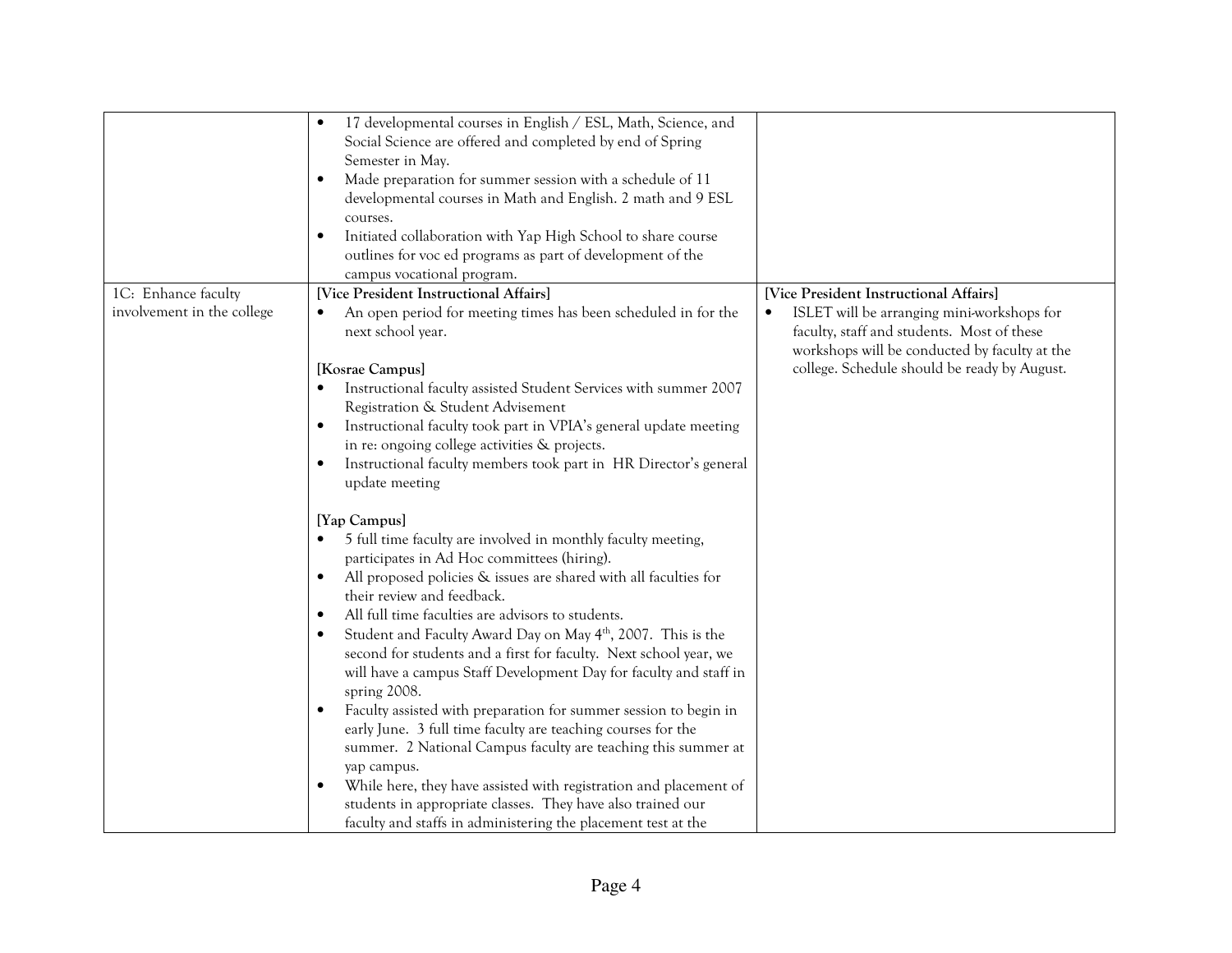| $- -$<br>~ semes.<br>∍ลc<br>-  1<br>$\sim$ |  |
|--------------------------------------------|--|
|                                            |  |

Strategic goal 2: Provide institutional support to foster student success and satisfaction

| Objectives                                                        | Major accomplishments                                                                                                                                                                                                                                                                                                                                                                                                                                                                                                                                                                                                                                                 | Comments/additional detail                                                                                                                                                                                                                                                                                                                                                                                                                                                                                                    |
|-------------------------------------------------------------------|-----------------------------------------------------------------------------------------------------------------------------------------------------------------------------------------------------------------------------------------------------------------------------------------------------------------------------------------------------------------------------------------------------------------------------------------------------------------------------------------------------------------------------------------------------------------------------------------------------------------------------------------------------------------------|-------------------------------------------------------------------------------------------------------------------------------------------------------------------------------------------------------------------------------------------------------------------------------------------------------------------------------------------------------------------------------------------------------------------------------------------------------------------------------------------------------------------------------|
| 2A: Promote strategic<br>enrollment management for<br>the college | [President]<br>Continue to work with appropriate departments, units, and<br>$\bullet$<br>offices on establishing enrollment indicators.<br>[Vice President - Administration]<br>Continued to work with Maintenance, etc to ensure that<br>facilities, amenities, personnel, etc, at each campus fall in<br>line with established enrollment management standards.                                                                                                                                                                                                                                                                                                     | [President]<br>Continue to monitor enrollment of 5 campuses<br>per established enrollment indicators                                                                                                                                                                                                                                                                                                                                                                                                                          |
|                                                                   | [Vice President - Student Services]<br>The Admissions Board administered the COMET to 1,624<br>seniors throughout the FSM during March.<br>VPSS joined National and Pohnpei Campus staff (8) in recruiting<br>$\bullet$<br>at all the Pohnpei High Schools in April.<br>The members of the Admissions Board at State Campuses along<br>with recruitment teams from National Campus also met with all<br>high school seniors at Chuuk, Yap, and Kosrae Campuses.<br>The Fall 2007 Orientation Working Group has been meeting to<br>$\bullet$<br>talk about the ways to enhance the orientation week. Work is in<br>progress.<br>Administered the COMET at all Campuses | [Vice President - Student Services]<br>The detailed statistical report is attached for your<br>information<br>We talked with a total of approximately 654<br>students in Pohnpei<br>Approximately 1000 students met with the teams.<br>$\bullet$<br>Joining the members of the Admissions Board was<br>Howard Rice, Division Chair for Hospitality and<br>Tourism Program and Kiyoshi Philip, Division<br>Chair for Agriculture.<br>COMET was given in Yap, Chuuk, Pohnpei and<br>Kosrae. The essays are yet to be corrected. |
|                                                                   | [Chuuk Campus]<br>On going services provided by the SSD to assist students with<br>$\bullet$<br>their needs and to make their learning experience meaningful<br>and rewarding.<br>On going tutorial services. There were 25 students who received<br>such services during the reporting period.                                                                                                                                                                                                                                                                                                                                                                       | [Chuuk Campus]<br>The SSD staff takes extra steps in making sure that<br>our students are utilizing services.<br>Our peer-counselors continue to do tutorial<br>$\bullet$<br>services in the needed academic areas.                                                                                                                                                                                                                                                                                                           |
|                                                                   | [Admissions & Records]<br>Processed 409 Summer 2007 and 599 fall 2007 course selection<br>for National Campus.                                                                                                                                                                                                                                                                                                                                                                                                                                                                                                                                                        |                                                                                                                                                                                                                                                                                                                                                                                                                                                                                                                               |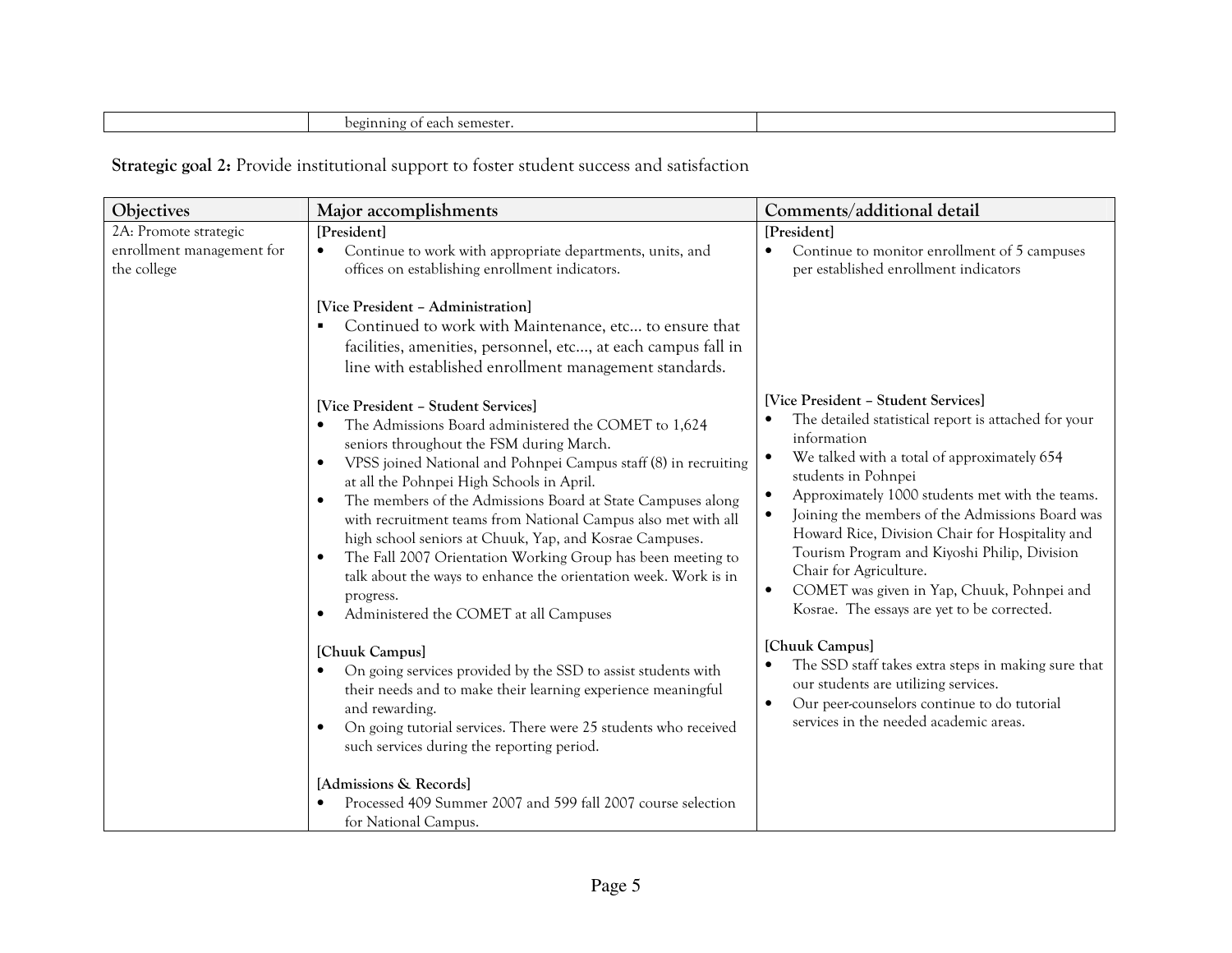|                                                                                                                  | Processed 72 applications for 3 <sup>rd</sup> Year Certificate Program<br>Processed 60 applications for Readmissions<br>Processed 2 applications for 2 <sup>nd</sup> degree.                                                                                                                                                                                                                                                                                                                                                               |                                                                                                                                                                                                                                  |
|------------------------------------------------------------------------------------------------------------------|--------------------------------------------------------------------------------------------------------------------------------------------------------------------------------------------------------------------------------------------------------------------------------------------------------------------------------------------------------------------------------------------------------------------------------------------------------------------------------------------------------------------------------------------|----------------------------------------------------------------------------------------------------------------------------------------------------------------------------------------------------------------------------------|
|                                                                                                                  | Prepares and processed summer 2007 Registration for National<br>and State campuses.                                                                                                                                                                                                                                                                                                                                                                                                                                                        |                                                                                                                                                                                                                                  |
|                                                                                                                  | [Counseling Office - National]<br>Assisted with student recruitment.                                                                                                                                                                                                                                                                                                                                                                                                                                                                       |                                                                                                                                                                                                                                  |
| 2B: Become more student-<br>centered in the development<br>of specific college system<br>policies and procedures | [President]<br>Decisions made administratively are evaluated for their student<br>٠<br>centeredness.                                                                                                                                                                                                                                                                                                                                                                                                                                       | [President]<br>Have monitored closely the work of the assessment<br>and communication committees as well as other<br>standing committees to make sure that they are<br>"student centeredness"                                    |
|                                                                                                                  | [Vice President - Administration]<br>Administrative decisions were first evaluated for their "student-<br>centeredness" whenever possible.                                                                                                                                                                                                                                                                                                                                                                                                 | [Vice President - Administration]<br>The Working Group sessions on Assessment and<br>$\bullet$<br>Communications are helping slowly clarify<br>"student-centeredness" to everybody.                                              |
|                                                                                                                  | [Vice President - Student Services]<br>Student Services Committee recommended 2 policies; one on<br>Stray Dogs on Campus and the other on Tobacco Free<br>Environment<br>The Student Services Committee met on a bi-weekly basis to<br>address policies and procedures regarding the welfare of students<br>and staff.<br>The department hosted a system-wide meeting of all student<br>services coordinators and staff at National Campus during<br>March.<br>Nine (9) disciplinary cases were referred to VPSS for alcohol<br>violations | [Vice President - Student Services]<br>The committee is soliciting comments on these<br>$\bullet$<br>two policies from the college community<br>Approximately 30 staff attended the meeting prior<br>to the President's Retreat. |
|                                                                                                                  | [Admissions & Records]<br>The Office of Admissions and Records put up 4' x 8' visible<br>board displaying the schedules of classes for summer and fall<br>2007.<br>Processed 3 school certification for FSM Social Security<br>Processed and distributed student history to advisors for advising                                                                                                                                                                                                                                          |                                                                                                                                                                                                                                  |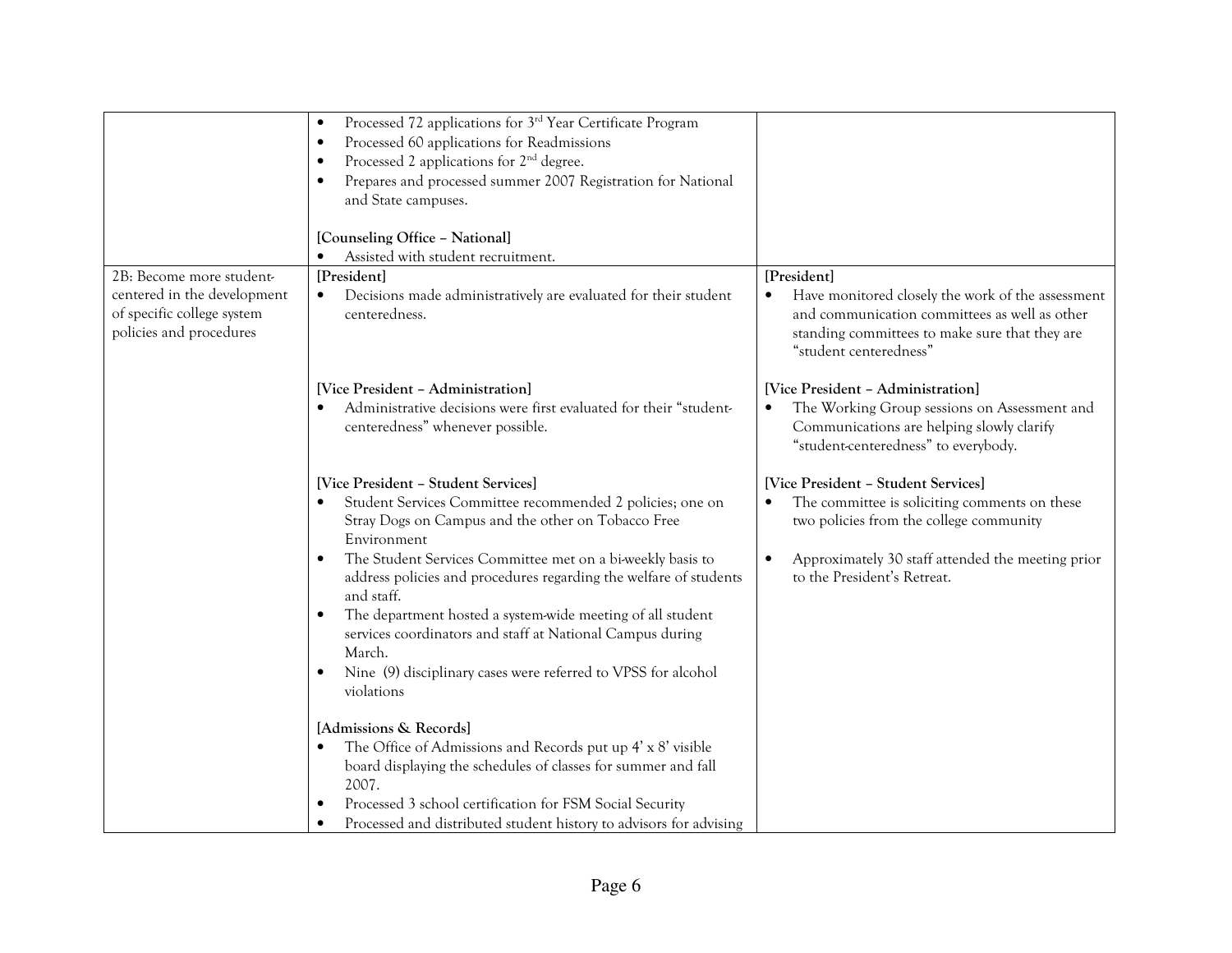| student for summer and fall 2007 course selection.<br>Prepares files for new student.<br>Processed 397 transcript requests for month of April, May and<br>June 2007<br>Processed spring 2007 report card for National and State<br>Campuses students.<br>Processed and distributed summer 2007 Midterm Deficiency List.<br>Processed application for course substitution and withdrawals.<br>Processed transfer credits from other schools.<br>[Chuuk Campus]                                                                                                                                                                                                             |                                                                                                                                                                                                                                                                                                                                                                                                                                                                                                                                                 |
|---------------------------------------------------------------------------------------------------------------------------------------------------------------------------------------------------------------------------------------------------------------------------------------------------------------------------------------------------------------------------------------------------------------------------------------------------------------------------------------------------------------------------------------------------------------------------------------------------------------------------------------------------------------------------|-------------------------------------------------------------------------------------------------------------------------------------------------------------------------------------------------------------------------------------------------------------------------------------------------------------------------------------------------------------------------------------------------------------------------------------------------------------------------------------------------------------------------------------------------|
| Development and Implementation of a Student Support Service<br>Training Plan.<br>Administration of the Training Plan questionnaire (survey) at the<br>$\bullet$<br>end of the training period.<br>A total number of two hundred seventeen (217) students<br>participated in the survey.<br>FAO staff continues to assist students with filling-out of their<br>financial aid application forms and other needs.<br>OAR staff continues to assist students with their needs.<br>The counselors and peer-counselors continue to assist our<br>students with their needs (academic and personal needs).<br>[Kosrae Campus]<br>Conducted job orientation to graduating class. | [Chuuk Campus]<br>All Student Service Division members were<br>$\bullet$<br>involved in the development and implementation<br>of the Training Plan.<br>All offices of the Student Service Division were<br>$\bullet$<br>involved.<br>Data analysis was done by the IRPO staff at the<br>National Campus.<br>FAO staff assisted the following number of<br>students:<br>April - 257<br>$\circ$<br>May - 277<br>$\circ$<br>June – 408<br>$\circ$<br>A total number of 147 students were assisted by<br>the OAR staff during the reporting period. |
| [Yap Campus]<br>Advisements of students are done throughout the semester. A<br>listing of all students is posted with the names of their respective<br>advisors.<br>Announcements and policies are posted in classrooms, lab, and<br>student areas for public awareness. Also, all students and<br>faculties have email addresses to which announcements and<br>other information are sent.<br>12 workshops, seminars, and social activities have been held on<br>campus since the start of spring semester. These include Blow-<br>Out for all faculties, students, & staff, 2 Financial Aid<br>Workshops, Leprosy Awareness, How to Succeed in College,                 | The counselors and peer-counselors assisted a total<br>$\bullet$<br>number of 146 students during the reporting<br>period.                                                                                                                                                                                                                                                                                                                                                                                                                      |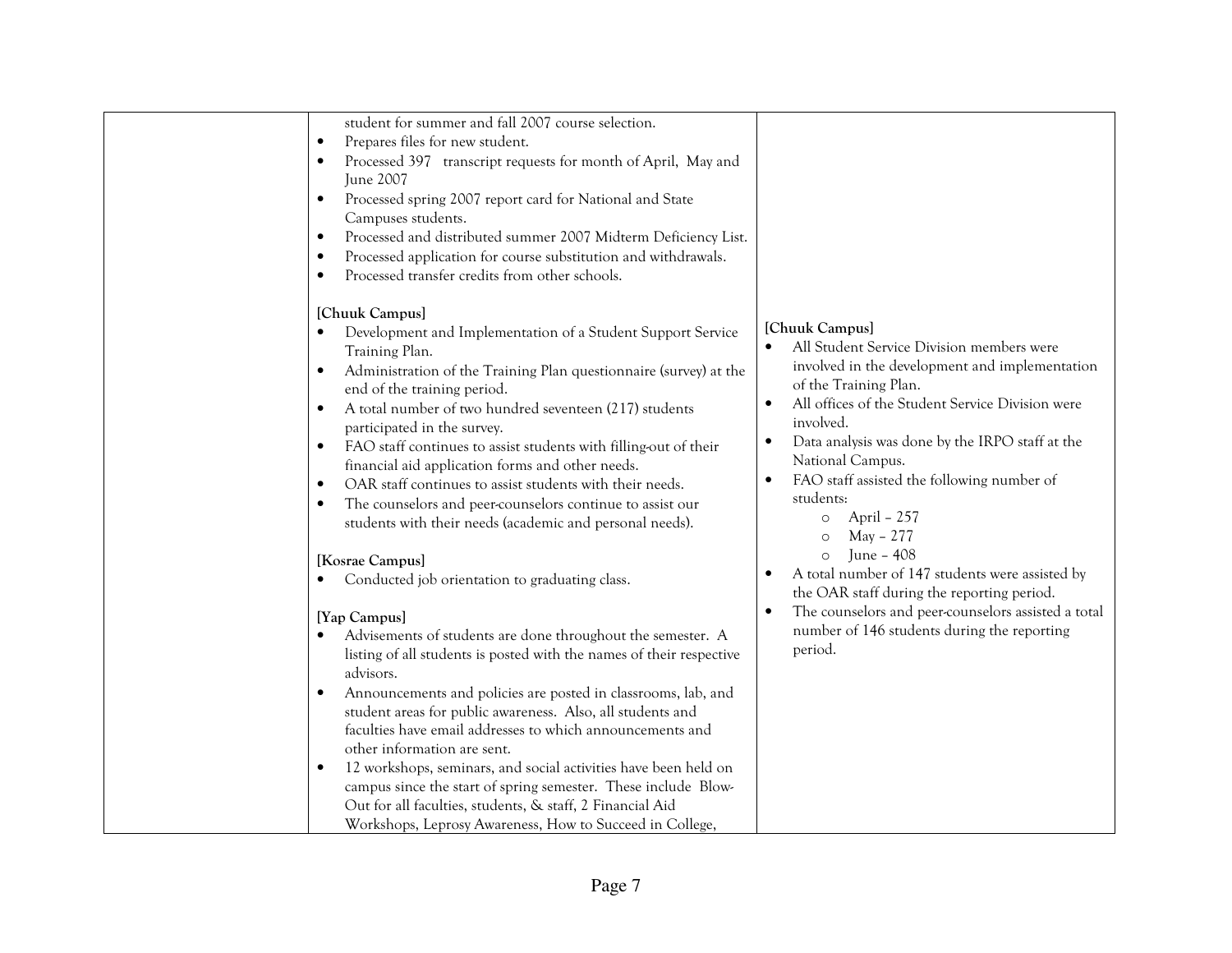|                                                                                                                                                                          | Study Skills Seminar, Happy Valentine's Day events, Ice Cream<br>Social, and Time Management Seminar.<br>A free period (12:30 - 1:25 pm, no classes), Mondays,<br>$\bullet$<br>Wednesdays, and Fridays is part of the semester schedule for<br>assemblies, workshops, meetings, social events, and seminars.<br>Recruitment Campaign at Yap High School sharing information<br>$\bullet$<br>on program and services to freshmen, sophomores, and juniors.<br>Recruitment Team visited Yap High School, Yap SDA High<br>$\bullet$<br>School, Ulithi High School, and Woleai High School to share<br>information with seniors. Team also presented to Yap Campus<br>students who took the COMET in February 2007.<br>Refreshments made available to students and faculty during final<br>$\bullet$<br>exam week on campus for both Spring Semester and Summer<br>Session.<br>Recruitment ongoing this summer in preparation for fall<br>$\bullet$<br>semester to begin in early August.               |                                                                                                                                                                                                                                                                                                                                                                                                                                                                                                                                                                                                                                                                                                                   |
|--------------------------------------------------------------------------------------------------------------------------------------------------------------------------|-----------------------------------------------------------------------------------------------------------------------------------------------------------------------------------------------------------------------------------------------------------------------------------------------------------------------------------------------------------------------------------------------------------------------------------------------------------------------------------------------------------------------------------------------------------------------------------------------------------------------------------------------------------------------------------------------------------------------------------------------------------------------------------------------------------------------------------------------------------------------------------------------------------------------------------------------------------------------------------------------------|-------------------------------------------------------------------------------------------------------------------------------------------------------------------------------------------------------------------------------------------------------------------------------------------------------------------------------------------------------------------------------------------------------------------------------------------------------------------------------------------------------------------------------------------------------------------------------------------------------------------------------------------------------------------------------------------------------------------|
| 2C: Promote timely college<br>tenure and graduation of<br>students with mastery of array<br>of core learning objectives,<br>including civic-mindedness<br>and self-value | <b>Vice President - Student Services</b><br>The department hosted the spring 2007 graduation ceremony.<br>$\bullet$<br>Phi Theta Kappa International Honor Society-Beta Omicron<br>$\bullet$<br>Upsilon Chapter held its spring induction on March 30.<br>The Student Body Association held its second seminar on the<br>$\bullet$<br>SBA Constitution and how to conduct meetings.<br>The SBA had two monthly meetings to discuss school policies on<br>student activity fees and others.<br>Active involvement in the IAP to address the different models of<br>learning and the meaning of teaching and learning centered.<br>Met with the SBA and Advisor Rudolph about constitutional by-<br>laws, policies and the future plans for SBA<br>[Admissions & Records]<br>Update student IDP<br>Evaluated academic records of 81 students from National<br>Campus, 12 from Pohnpei Campus for Spring Semester 2007<br>graduation.<br>Preparation for Spring Semester 2007 graduation.<br>$\bullet$ | [Vice President - Student Services]<br>83 students graduated from National and Pohnpei<br>$\bullet$<br>Campuses and 9 from the Fisheries and Maritime<br>Institute<br>Fifteen (15) members were inducted (13 new<br>$\bullet$<br>members and 2 students who paid last semester<br>but did not attend the fall induction were<br>inducted)<br>Approximately 12 student leaders attended the<br>seminar.<br>The student activity fees should be earmarked for<br>$\bullet$<br>student activities. A policy needs to be developed<br>to address this concern<br>This group have been meeting once a week to<br>address these issues on learning models<br>Four (4) meetings were held. Work is on-going<br>$\bullet$ |
|                                                                                                                                                                          | [Financial Aid Office-National]                                                                                                                                                                                                                                                                                                                                                                                                                                                                                                                                                                                                                                                                                                                                                                                                                                                                                                                                                                     | [Financial Aid Office-National]                                                                                                                                                                                                                                                                                                                                                                                                                                                                                                                                                                                                                                                                                   |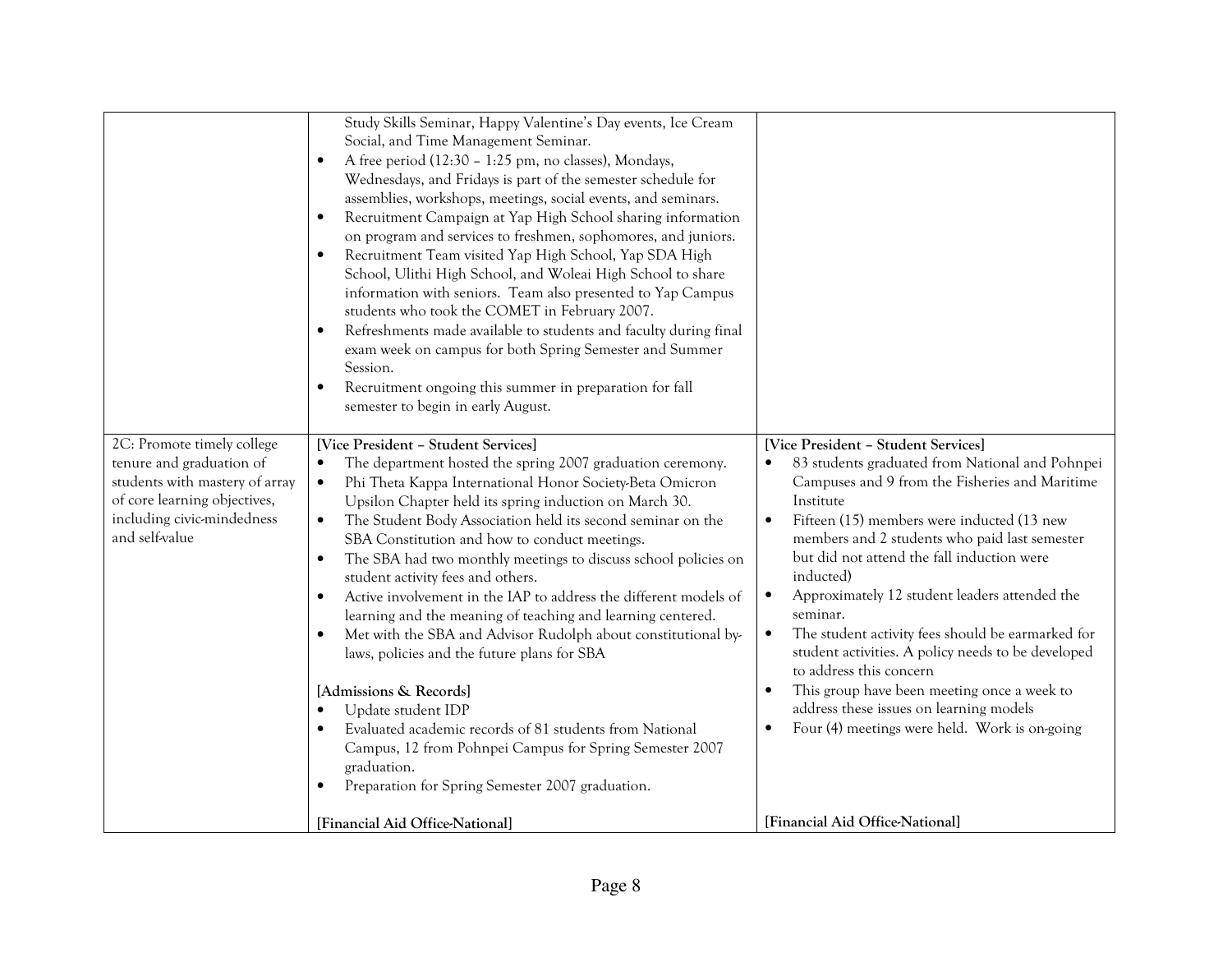| 743 Pell recipients awarded a total of \$2,621,761.00<br>$\bullet$          |              | The general decrease in the amount of students'       |
|-----------------------------------------------------------------------------|--------------|-------------------------------------------------------|
| 161 National Campus<br>$\circ$                                              | 305,381.00   | award in Pell Grant, SEG Work-Study, and              |
| 222 Chuuk Campus<br>$\circ$                                                 | 1,061,545.00 | Federal Work-Study reflect the ending of the          |
| 103 Pohnpei Campus<br>$\circ$                                               | 803,043.00   | school year. It is important to note that the         |
| 69 Kosrae Campus<br>$\circ$                                                 | 115,104.00   | federal student assistance programs (Title IV)        |
| 188 Yap Campus<br>$\circ$                                                   | 336,688.00   | which began July 1, 2006 and end June 30, 2007        |
|                                                                             |              | fall within this reporting period. Only those who     |
| 628 students awarded a total of \$75,59300.00 through SEG<br>$\bullet$      |              | provide FAO required information were mostly          |
| 628 National Campus<br>$\circ$                                              | 75,593       | the students who fall within this reporting period.   |
|                                                                             |              | This information is particularly true for the Pell    |
| 225 students earned a total of \$84,904.60 through Work Study               |              | Recipients.                                           |
| (SEG)                                                                       |              |                                                       |
| 106 National Campus<br>$\circ$                                              | 67,879.75    | There is one item that is included in this report,    |
| 48 Chuuk Campus<br>$\circ$                                                  | 9,053.75     | and that is the local scholarship. It should be       |
| Pohnpei Campus<br>38<br>$\circ$                                             | 2,988.60     | noted that the Office is not able to track our        |
| 20<br>Kosrae Campus<br>$\circ$                                              | 3,208.75     | Yapese students who applied for Yap State             |
| Yap Campus<br>6<br>$\circ$                                                  | 915.00       | Scholarship because the form does not include         |
| 7<br><b>FMI</b><br>$\circ$                                                  | 858.75       | verifications of institution's cost of attendance and |
| 378 FSEOG Recipients awarded a total of \$112,126<br>$\bullet$              |              | student's financial aid information.                  |
| 236 National Campus<br>$\circ$                                              | 72,838       |                                                       |
| 18 Pohnpei Campus<br>$\circ$                                                | 4,838        |                                                       |
| 28 Kosrae Campus<br>$\circ$                                                 | 11,200       |                                                       |
| <b>89 CHK</b><br>$\Omega$                                                   | 20,900       |                                                       |
| 7 YAP \$<br>$\Omega$                                                        | 2,350        |                                                       |
| 118 Federal Work-Study Recipients with the total exp.20,855.25<br>$\bullet$ |              |                                                       |
| 89 National Campus<br>$\circ$                                               | 13, 743.50   |                                                       |
| 9 Pohnpei Campus<br>$\circ$                                                 | 2, 403.75    |                                                       |
| 13 Chuuk Campus<br>$\circ$                                                  | 3, 215.50    |                                                       |
| 4 Kosrae Campus<br>$\circ$                                                  | 789.75       |                                                       |
| 3 Yap Campus<br>$\circ$                                                     | 702.75       |                                                       |
|                                                                             |              |                                                       |
| State scholarships that we assisted to complete and mailed to               |              |                                                       |
| scholarship offices:                                                        |              |                                                       |
| Pohnpei State Scholarships<br>$\bullet$                                     |              |                                                       |
| 64 applicants - National Campus                                             |              |                                                       |
| 225 applicants - Pohnpei Campus<br>$\circ$                                  |              |                                                       |
| 54 Applicants from Educational Talent Search<br>$\circ$                     |              |                                                       |
| Kosrae State Scholarships                                                   |              |                                                       |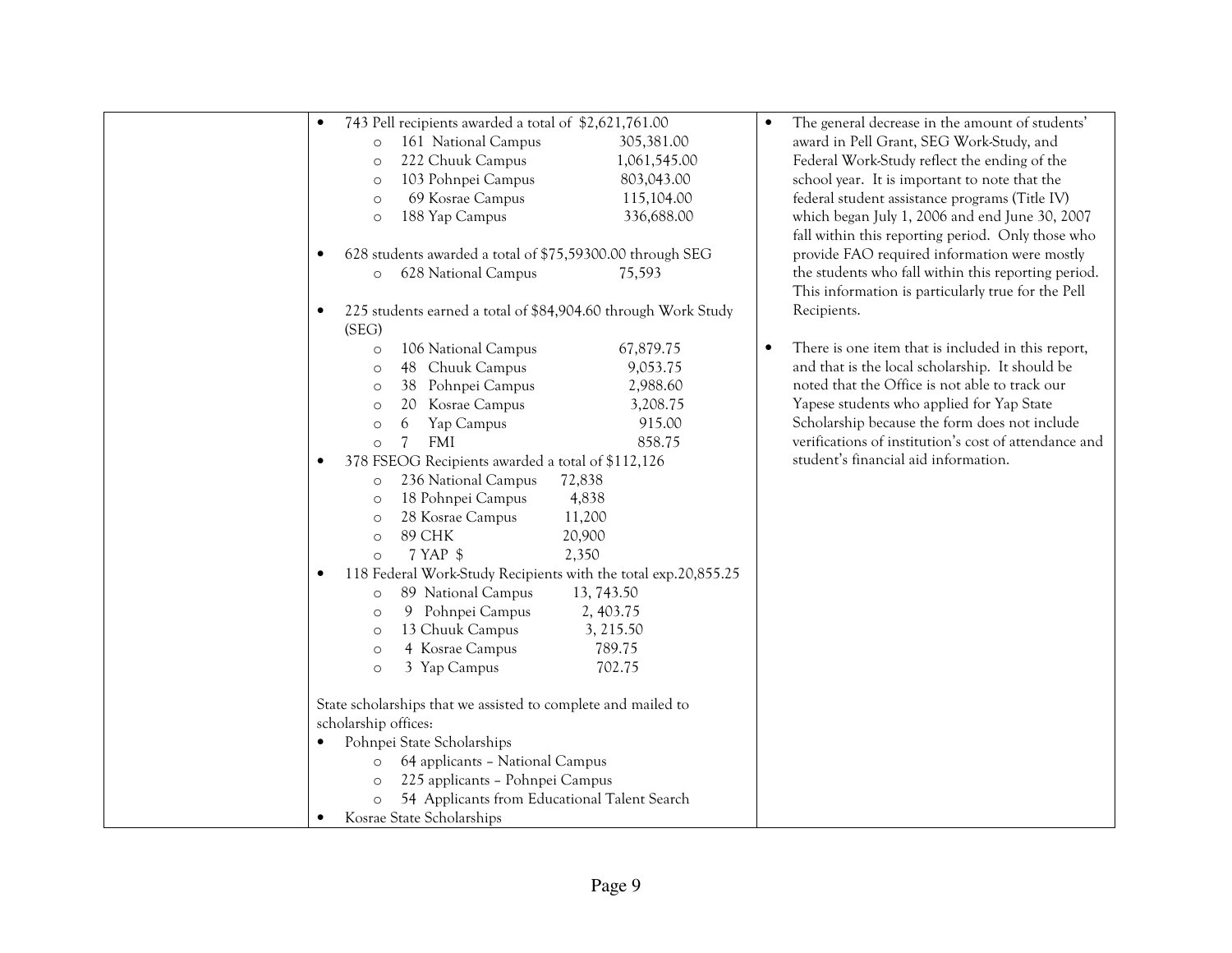| 16 Applicants - National Campus<br>$\circ$<br>Chuuk State Scholarships<br>$\bullet$<br>28 Applicants - National Campus<br>$\circ$<br>Yap State Scholarships<br>$\bullet$<br>0 Applicants<br>$\circ$<br>64 applicants from National Campus<br>$\bullet$<br>Chuuk State scholarship-28 applicants (all from<br>$\circ$<br>National Campus)<br>Yap State scholarships-0 applicants<br>$\circ$                                                                                                                                                                                                                                                                                                                                                                                                                                                                                                                                                                                                                                                                                                        |                                       |                                                                                                                                                                                                                                            |                                                        |                                                                                                                                  |
|---------------------------------------------------------------------------------------------------------------------------------------------------------------------------------------------------------------------------------------------------------------------------------------------------------------------------------------------------------------------------------------------------------------------------------------------------------------------------------------------------------------------------------------------------------------------------------------------------------------------------------------------------------------------------------------------------------------------------------------------------------------------------------------------------------------------------------------------------------------------------------------------------------------------------------------------------------------------------------------------------------------------------------------------------------------------------------------------------|---------------------------------------|--------------------------------------------------------------------------------------------------------------------------------------------------------------------------------------------------------------------------------------------|--------------------------------------------------------|----------------------------------------------------------------------------------------------------------------------------------|
| [Student Support Services Program]<br>The following are accomplishments and outcomes of academic<br>support services and activities provided to SSS student participants.<br>Refer to grid for details.<br>The outcome of spring grades for SSS participants are as follows:<br>Out of the 142 students that persisted to spring semester, 125 or<br>88% are in good academic standing whereas 17 students or 12%<br>are not in good academic standing. Of these 125 students 10<br>placed on academic honor roll. For spring semester 32 students<br>were awarded grant aids to supplement their education and<br>financial needs.<br>15 of the above 125 students were spring graduates :<br>$\bullet$<br>1 accepted to enroll at UOG in Fall semester 2007<br>$\circ$<br>2 will do mission work for 1 year then transfer<br>$\circ$<br>Of the remaining 12, either enrolls in Third-Year<br>$\circ$<br>program and/or applies for work (after summer -<br>Counselor will have a definite status of these students)<br>(2 of Fall'06 graduates will enroll at UOG this coming fall<br>semester) | Dates<br>$4/25-26$<br>April -<br>June | [Student Support Services Program]<br>Academic<br>Services/Activities<br><b>Student Accounts</b><br>Workshop<br>-Academic Advising<br>-Financial Aid,<br>Transfer, Personal<br>Counseling<br>-Mentoring<br>-Tutoring<br>-Computer Assisted | No. of<br>students<br>50<br>23<br>54<br>18<br>99<br>24 | Comments<br>Mr. Kenneth<br>of Business<br>Office -<br>presenter<br>Tutors<br>and staff<br>members<br>provided<br>the<br>services |
| [Counseling Office - National]<br>Provided academic advising to 83 students.<br>$\bullet$<br>Assisted 25 students with financial aid appeals.<br>$\bullet$<br>Provided college/transfer information to 38 students.<br>$\bullet$<br>Assisted 74 students with clearance forms.<br>$\bullet$<br>Assisted 61 students with scholarship information.<br>$\bullet$<br>Provided career information/advising to 29 students.<br>$\bullet$<br>Assisted 54 students with application forms, financial aid<br>$\bullet$                                                                                                                                                                                                                                                                                                                                                                                                                                                                                                                                                                                    |                                       |                                                                                                                                                                                                                                            |                                                        |                                                                                                                                  |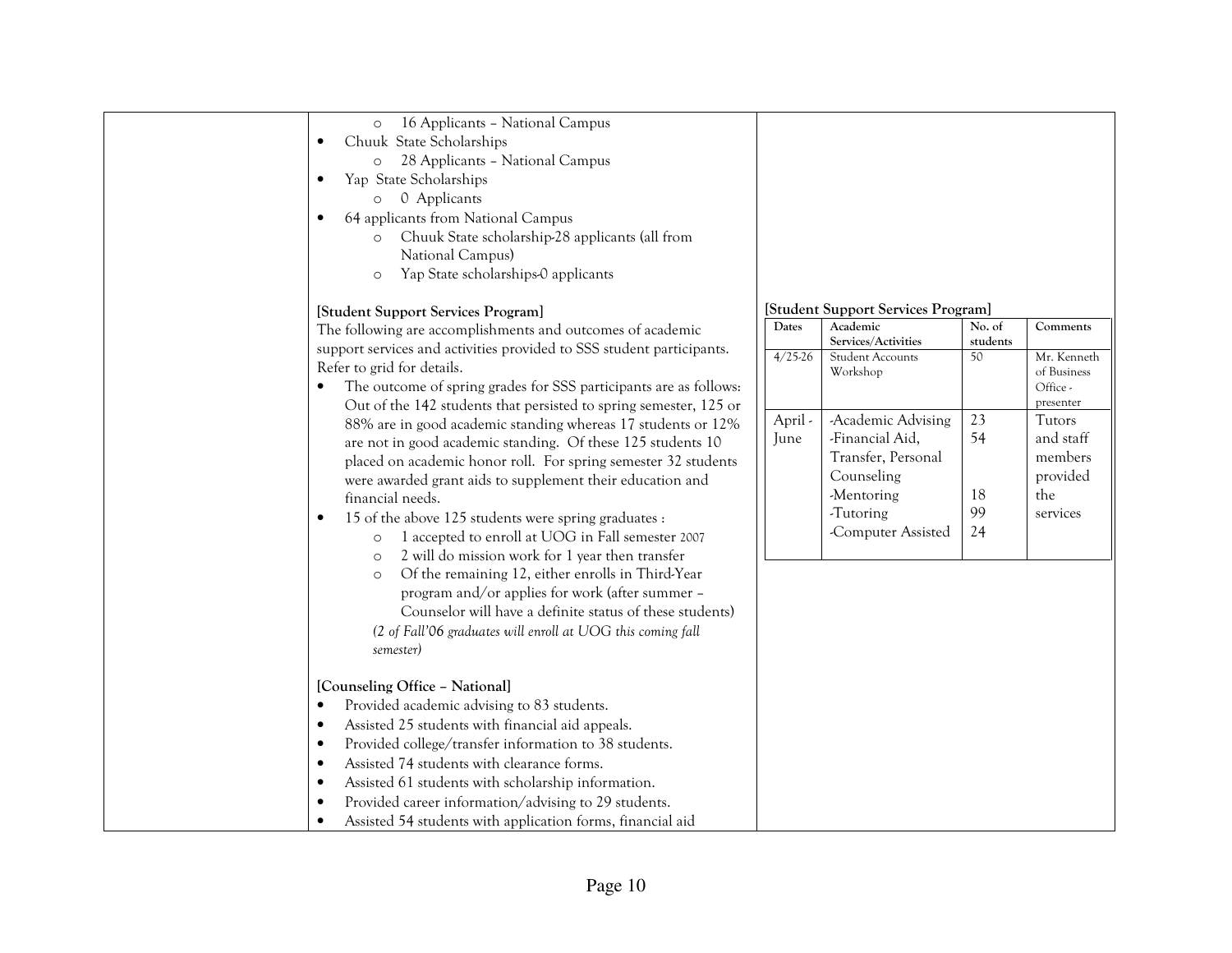|                                                                                                                         | questions, changing major advice, etc. (others)<br>Assisted in issuing, receiving, and reviewing students'<br>$\bullet$<br>applications and in selecting the recipient for Timothy Jerry<br>Scholarship.<br>Conducted Transfer workshop with Phi Theta Kappa members.<br>[Yap Campus]<br>For fall 2006, there were 4 students (Yap DOE teachers) who<br>successfully completed all required courses.<br>For spring 2006, a total of 7 students completed all degree<br>$\bullet$<br>requirements.<br>For summer 2007, we expect to have a total of 14 students<br>complete all required courses.<br>On July 27 <sup>th</sup> , Yap Campus plans to have its 2 <sup>nd</sup> Graduation                                                                                                                               | [Yap Campus]<br>Most of yap campus degree students transfer to the<br>national campus to complete their programs.                                                                                                                                                                                                                                                                                                                                                                                                                                                                                                                                                                |
|-------------------------------------------------------------------------------------------------------------------------|----------------------------------------------------------------------------------------------------------------------------------------------------------------------------------------------------------------------------------------------------------------------------------------------------------------------------------------------------------------------------------------------------------------------------------------------------------------------------------------------------------------------------------------------------------------------------------------------------------------------------------------------------------------------------------------------------------------------------------------------------------------------------------------------------------------------|----------------------------------------------------------------------------------------------------------------------------------------------------------------------------------------------------------------------------------------------------------------------------------------------------------------------------------------------------------------------------------------------------------------------------------------------------------------------------------------------------------------------------------------------------------------------------------------------------------------------------------------------------------------------------------|
|                                                                                                                         | Ceremony with a total of 25 students, mostly Yap DOE teachers.                                                                                                                                                                                                                                                                                                                                                                                                                                                                                                                                                                                                                                                                                                                                                       |                                                                                                                                                                                                                                                                                                                                                                                                                                                                                                                                                                                                                                                                                  |
| 2D: Develop a student-<br>friendly campus environment<br>that encourages and enables<br>students to be health conscious | [President]<br>Continue to monitor the facilities to make sure that they serve<br>$\bullet$<br>the students needs.<br>[Vice President - Student Services]<br>2007 COM-FSM Health Fair with this year's theme: "A Sound<br>Mind in a Sound Body" (April 25). The main objective was to<br>educate the public, mainly the College community about health-<br>related issues/problems through presentation and dissemination<br>of information and other activities. Activities planned and<br>implemented for this year's event including a display of<br>community booths highlighting a variety of health, safety and<br>wellness topics, demonstration on First Aid/CPR, Screening for<br>Diabetes and Hypertension, Examination of Eye/Vision and<br>oral/dental caries, distribution of IEC materials and others. | [Vice President - Student Services]<br>Programs/Agencies represented including the<br>$\bullet$<br>Pacific Mission Fellowship, Salvation Army,<br>Micronesian Red Cross Society, Pohnpei State<br>Public Safety, JICA/JOCV and Pohnpei State<br>Health Service, Division of Primary Health Care<br>programs such as the Family Planning, Adolescent<br>Development Health, STIs/HIV/AIDS,<br>Communicable & Non-Communicable Diseases,<br>Cancer Coalition Group, Substance Abuse &<br>Mental Health, Dental Health and others. People<br>from the surrounding communities also<br>participated in the events activities. About 350+<br>people participated in these activities. |
|                                                                                                                         | [Health Services-National]<br>531 health-related visits were taken care of at the COM<br>dispensary during the reporting period.                                                                                                                                                                                                                                                                                                                                                                                                                                                                                                                                                                                                                                                                                     | [Health Services-National]<br>The decrease in number of visits during the<br>reporting period is partly due to nurse being away                                                                                                                                                                                                                                                                                                                                                                                                                                                                                                                                                  |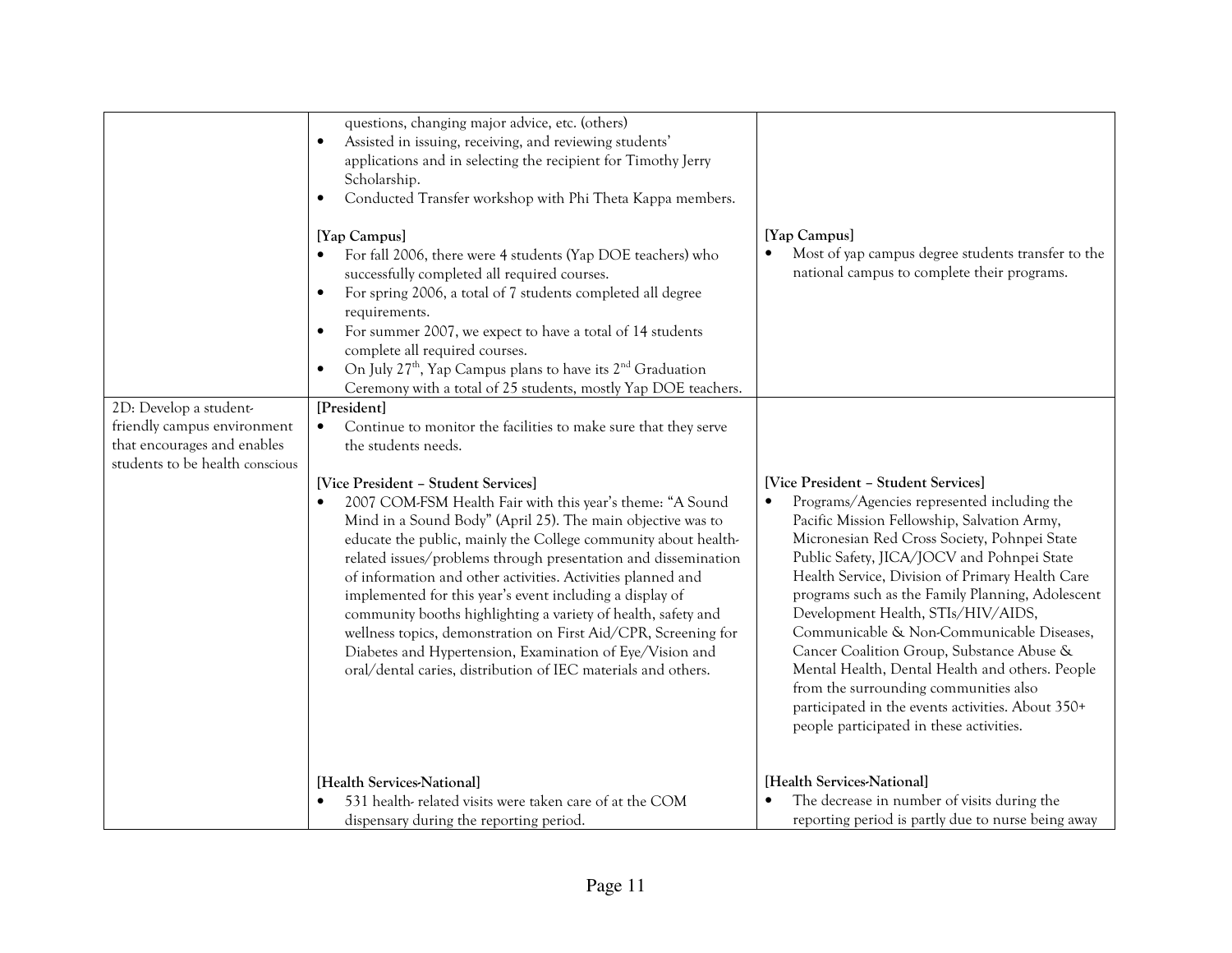|           | Of this number, 90 received treatment for the flu/cold<br>$\circ$          | part of the month of May (May 10-18) and most                  |
|-----------|----------------------------------------------------------------------------|----------------------------------------------------------------|
|           | syndrome                                                                   | part of June (June 8-29) and so the dispensary was             |
|           | 45 received treatment for minor injuries<br>$\circ$                        | not opened for service on a regular basis.                     |
|           | 74 received treatment for generalized body aches/pains<br>$\circ$          | Also, replacement failed to provide documentation<br>$\bullet$ |
|           | and headaches                                                              | of dispensary visits in log book.                              |
|           | 20 received treatment for eye/ear/nose-related problems<br>$\circ$         |                                                                |
|           | 43 received treatment for skin disease/infection<br>$\circ$                |                                                                |
|           | 17 received treatment for gastro-intestinal (GI) related<br>$\circ$        |                                                                |
|           | problems                                                                   |                                                                |
|           | 38 received counseling and IEC materials on<br>$\circ$                     |                                                                |
|           | reproductive health and other health-related problems                      |                                                                |
|           | 23 requested usage of family planning/contraceptive<br>$\circ$<br>methods, |                                                                |
|           | 2 received the flu shots<br>$\circ$                                        |                                                                |
|           | 42 were screened for diabetes, hypertension, obesity and<br>$\circ$        |                                                                |
|           | other chronic problems                                                     |                                                                |
|           | 74 received treatments for health maintenance and/or<br>$\circ$            |                                                                |
|           | health prevention                                                          |                                                                |
|           | 19 were referred to other health clinics/agencies<br>$\circ$               |                                                                |
|           | 44 were for various reasons.                                               |                                                                |
| $\bullet$ | About 350+ people (including students, staff and people from the           |                                                                |
|           | communities) participated in the activities planned and                    |                                                                |
|           | implemented for the 2007 COM-FSM Health Fair. Activities                   |                                                                |
|           | included:                                                                  |                                                                |
|           | The display of community booths highlighting a variety<br>$\circ$          |                                                                |
|           | of health, safety and wellness topics                                      |                                                                |
|           | demonstration on First Aid/CPR<br>$\circ$                                  |                                                                |
|           | Screening for Diabetes and Hypertension<br>$\circ$                         |                                                                |
|           | Examination of Eye/Vision and oral/dental caries<br>$\circ$                |                                                                |
|           | Distribution of IEC materials and others<br>$\Omega$                       |                                                                |
| $\bullet$ | About 700+ people (including students, staff and people from the           |                                                                |
|           | surrounding communities) participated in a special presentation            |                                                                |
|           | entitled: "Living with the HIV/AIDS", by Ms Maire' Bopp-                   |                                                                |
|           | Dupont, on April 18, 2007. Ms Bopp-Dupont is the Chief                     |                                                                |
|           | Executive Officer of the Pacific Islands Aids Foundation who had           |                                                                |
|           | participated in the Pacific Island Jurisdictions AIDS Action               |                                                                |
|           | Group Summit held here at the COM-FSM Gym on April 10-12,                  |                                                                |
|           | 2007. As an advocate for the campaign against HIV/AIDS, she                |                                                                |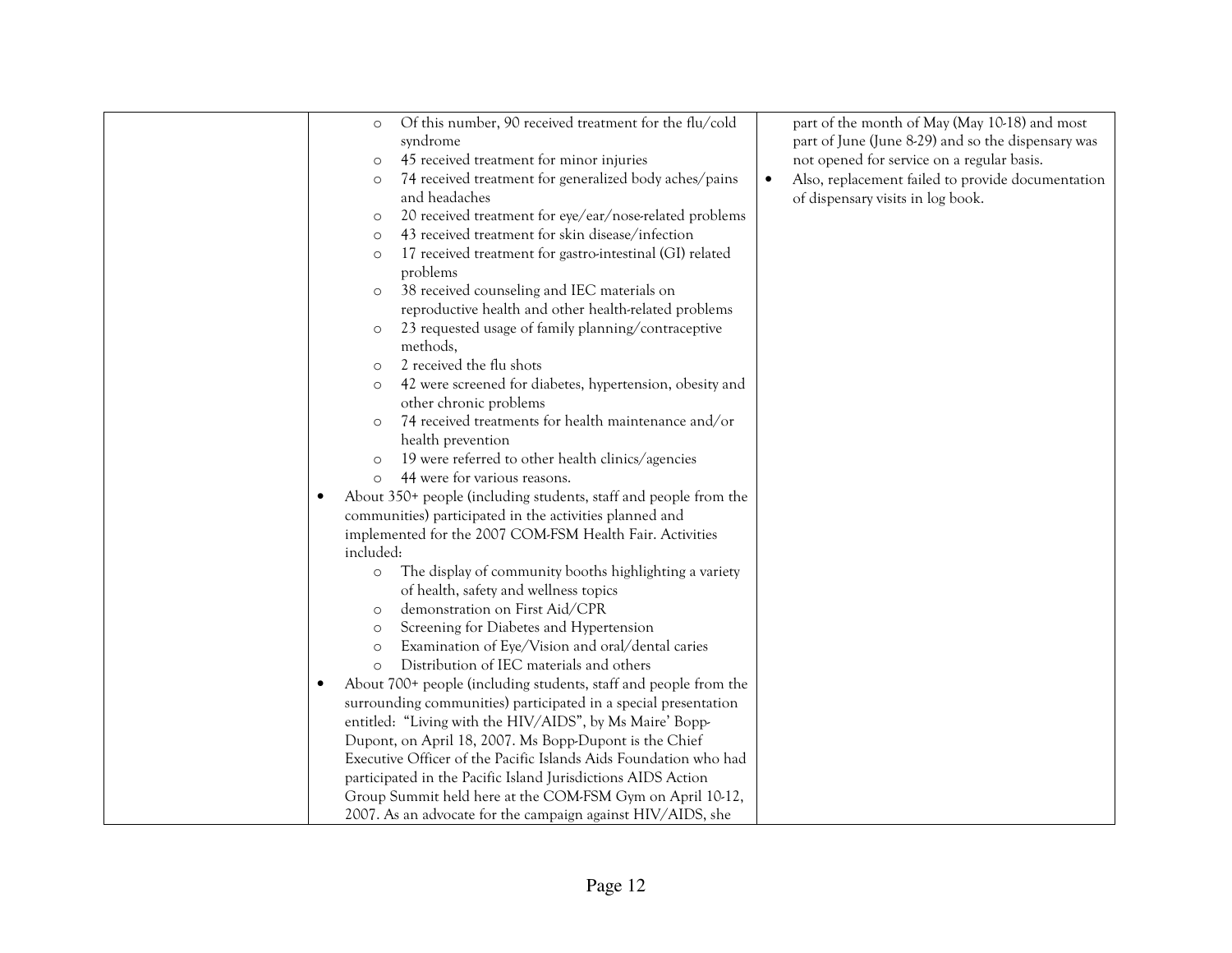| willing accepted the invitation to share her life story with the |  |
|------------------------------------------------------------------|--|
| College community as someone living with the HIV/AIDS.           |  |
|                                                                  |  |
| [Recreation/Gym-National]                                        |  |
| April 2, 2007 Founding Day Events:                               |  |
| Floats with cultural costumes from Spanish Wall to PNI state     |  |
| track and field.                                                 |  |
| Cultural dances were performed by the student organizations:     |  |
| PNI National,<br>$\circ$                                         |  |
| PNI Campus,<br>$\circ$                                           |  |
| Yap,<br>$\circ$                                                  |  |
| Chuuk,<br>$\circ$                                                |  |
| Kosrae,<br>$\circ$                                               |  |
| Ping/Mok,<br>$\circ$                                             |  |
| Nukaps and                                                       |  |
| $\circ$<br>Mortloks.                                             |  |
| $\circ$                                                          |  |
| About 900 college members and the community people               |  |
| witnessed the events. About 35% of the student population, 25%   |  |
| of the staff and 7% of the faculties were in attendance.         |  |
| COMFSM/POHNPEI BASKETBALL ASSOCIATION co-                        |  |
| hosted the Basketball Summer Camp 2007 in 2 categories:          |  |
| 1 session for the coaches<br>$\circ$                             |  |
| 1 for kids seventeen and under<br>$\circ$                        |  |
| Total participation: 350 male/female/coaches<br>$\circ$          |  |
| SBA Farewell Party: music provided by sports staff. Approx       |  |
| number of participants was 200 resident students/off campus      |  |
| students.                                                        |  |
| Weight room usage: from April to June 2007 a total of 83 people  |  |
| used the weight room.                                            |  |
| $male=53$<br>$\circ$                                             |  |
| staff $=6$<br>$\circ$                                            |  |
| FSM staff=1<br>$\circ$                                           |  |
| $f$ emale = 13<br>$\circ$                                        |  |
| Department League Softball: 2 college teams                      |  |
| Number of games accomplished: Sharks I played 7<br>$\circ$       |  |
| games                                                            |  |
| Sharks II played 13 games<br>$\circ$                             |  |
| Number of participants: 46 staff and faculty.<br>$\circ$         |  |
|                                                                  |  |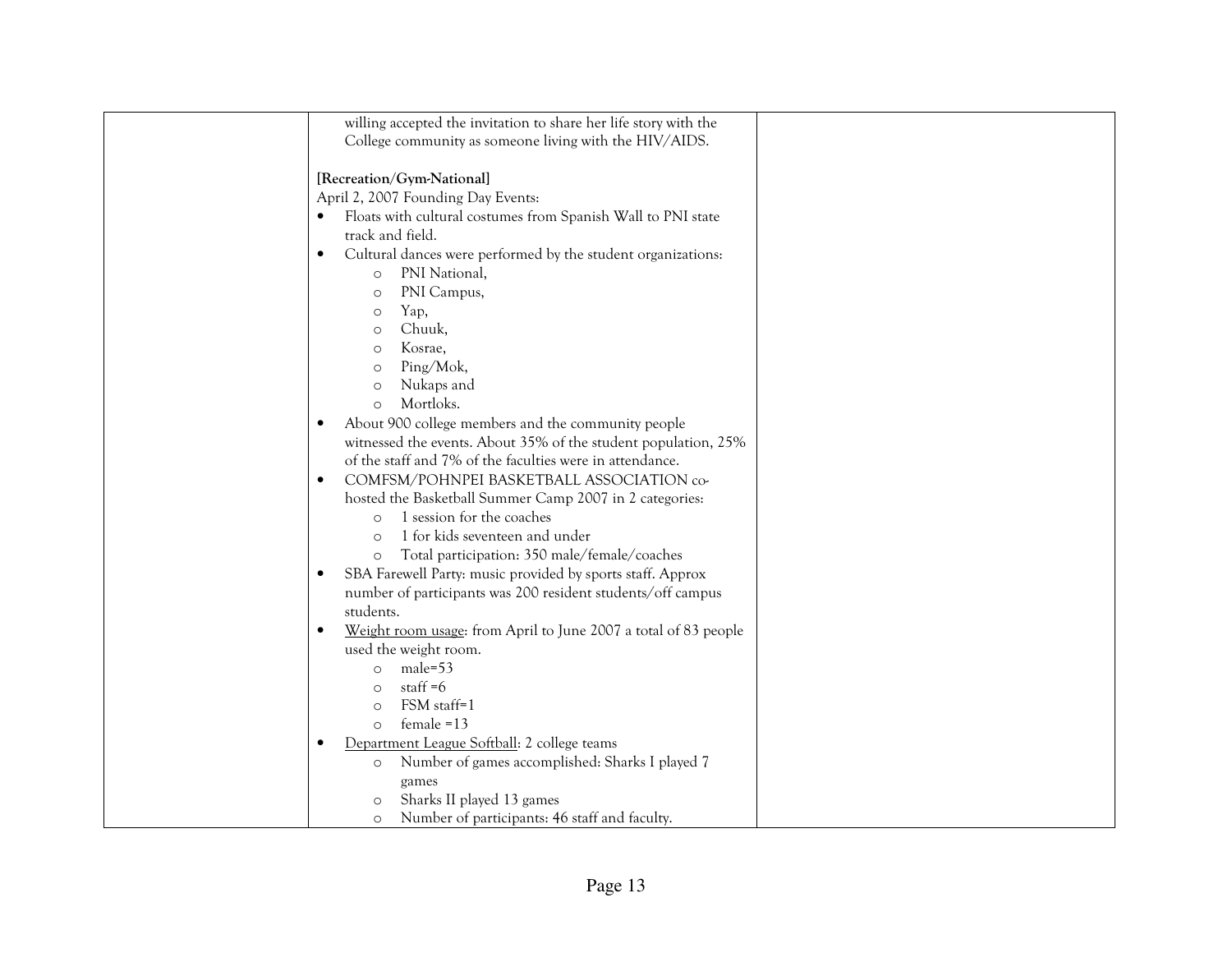| Do It Best: Master League ages of 40 and above<br>$\bullet$            |
|------------------------------------------------------------------------|
| 8 teams total<br>$\Omega$                                              |
| 1 COM-FSM team<br>$\Omega$                                             |
| 23 staff players from National and Pohnpei campuses.<br>$\circ$        |
| State Open League Basketball Men's:<br>$\bullet$                       |
| 1 staff team<br>$\circ$                                                |
| 2 student teams<br>$\Omega$                                            |
| 1 student team succeeded, placed second<br>$\circ$                     |
| 38 participants for all games<br>$\circ$                               |
| State Open League 3 on 3 Basketball:<br>$\bullet$                      |
| 1 staff team<br>$\Omega$                                               |
| 2 student teams - coed (male/female).<br>$\circ$                       |
| 26 participants for all teams<br>$\circ$                               |
| College hosted the Following Programs:<br>$\bullet$                    |
| TSP Elementary Award Ceremony<br>$\circ$                               |
| TSP High School Award Ceremony<br>$\circ$                              |
| Upward Bound Program male/female basketball &<br>$\circ$               |
| volleyball tournament                                                  |
| Latter Day Saints Conference<br>$\circ$                                |
| Chu Chok Organization Farewell Party dorm and off<br>$\circ$           |
| campus students. About 60 students participated in this                |
| event.                                                                 |
| COM-FSM/ Micronesia Human Resources Development Center<br>$\bullet$    |
| co hosted sports mixture of college students and high school           |
| students in basketball and volleyball for both males and females.      |
| Awareness Program (Health-Education Program) involvement:<br>$\bullet$ |
| 100 people participated<br>$\circ$                                     |
| Basketball<br>$\circ$                                                  |
| 5 men teams                                                            |
| 4 women teams                                                          |
| Volleyball<br>$\circ$                                                  |
| 6 men teams                                                            |
| 5 women teams                                                          |
| Softball<br>$\circ$                                                    |
| 2 COM-FSM teams<br>٠                                                   |
| Recreational Sports:<br>$\bullet$                                      |
| 145 students<br>$\circ$                                                |
| 40 staff and faculty<br>$\circ$                                        |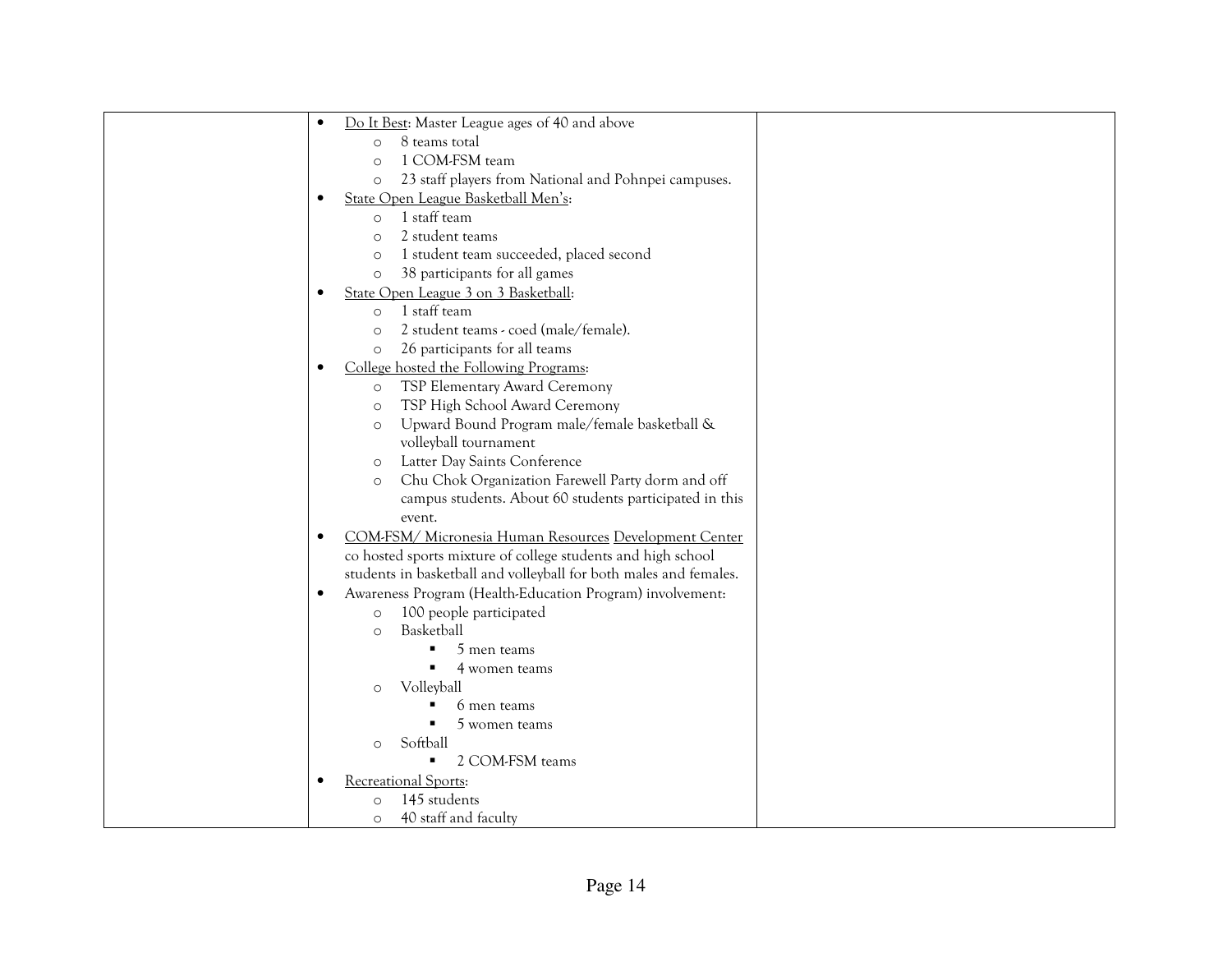| $\bullet$<br>$\bullet$<br>$\bullet$                           | 90% males<br>$\circ$<br>15% females<br>$\circ$<br>participants.<br>80 students<br>also participated                                                                                                                                                                                                         |                    | COM-FSM FUN RUN-WALK: The event attracted close to 170<br>90 community people ranging from little children to older folks                                             |  |
|---------------------------------------------------------------|-------------------------------------------------------------------------------------------------------------------------------------------------------------------------------------------------------------------------------------------------------------------------------------------------------------|--------------------|-----------------------------------------------------------------------------------------------------------------------------------------------------------------------|--|
| $\bullet$                                                     | [Student Support Services Program]<br>Other college organized events that SSS students<br>participated.                                                                                                                                                                                                     |                    |                                                                                                                                                                       |  |
| Dates                                                         | Events/Venue                                                                                                                                                                                                                                                                                                | No. of<br>students | Comments                                                                                                                                                              |  |
| 4/2                                                           | Founding Day at the<br>Pohnpei Track & Field                                                                                                                                                                                                                                                                | 81                 | All of these students<br>participated either in the float<br>or dances                                                                                                |  |
| $4/15-19$                                                     | COM-FSM Trio Student<br>Leadership Conference<br>(National campus - gym)                                                                                                                                                                                                                                    | 13                 | These are students on<br>academic honor for fall 206<br>semester                                                                                                      |  |
| 4/18                                                          | Presentation by<br>HIV/Aids victim, Ms.<br>Maries' Bopp-Dupont<br>(National Campus)                                                                                                                                                                                                                         | 57                 | She shared her life experience                                                                                                                                        |  |
| 4/25                                                          | College Health Fair<br>(National campus)                                                                                                                                                                                                                                                                    | 35                 | Student had the opportunity<br>to check their blood pressure<br>and blood sugar and weight<br>measurement. Some students<br>are found to be obese and<br>over-weight. |  |
| $\bullet$<br>$\bullet$<br>$\bullet$<br>$\bullet$<br>$\bullet$ | [Counseling Office - National]<br>Provided personal counseling to 10 students.<br>Counseled and advised 2 students who were referred due to<br>disciplinary action.<br>Prevention activity.<br>Attended HIV/AIDS presentation by Maire Bopp-Dupont.<br>Assisted and participated in Health Fair activities. |                    | Coordinated with Peer Counseling Center with Substance Abuse                                                                                                          |  |
| [Chuuk Campus]<br>$\bullet$                                   | Intramural activities were held - 60 participants.                                                                                                                                                                                                                                                          |                    |                                                                                                                                                                       |  |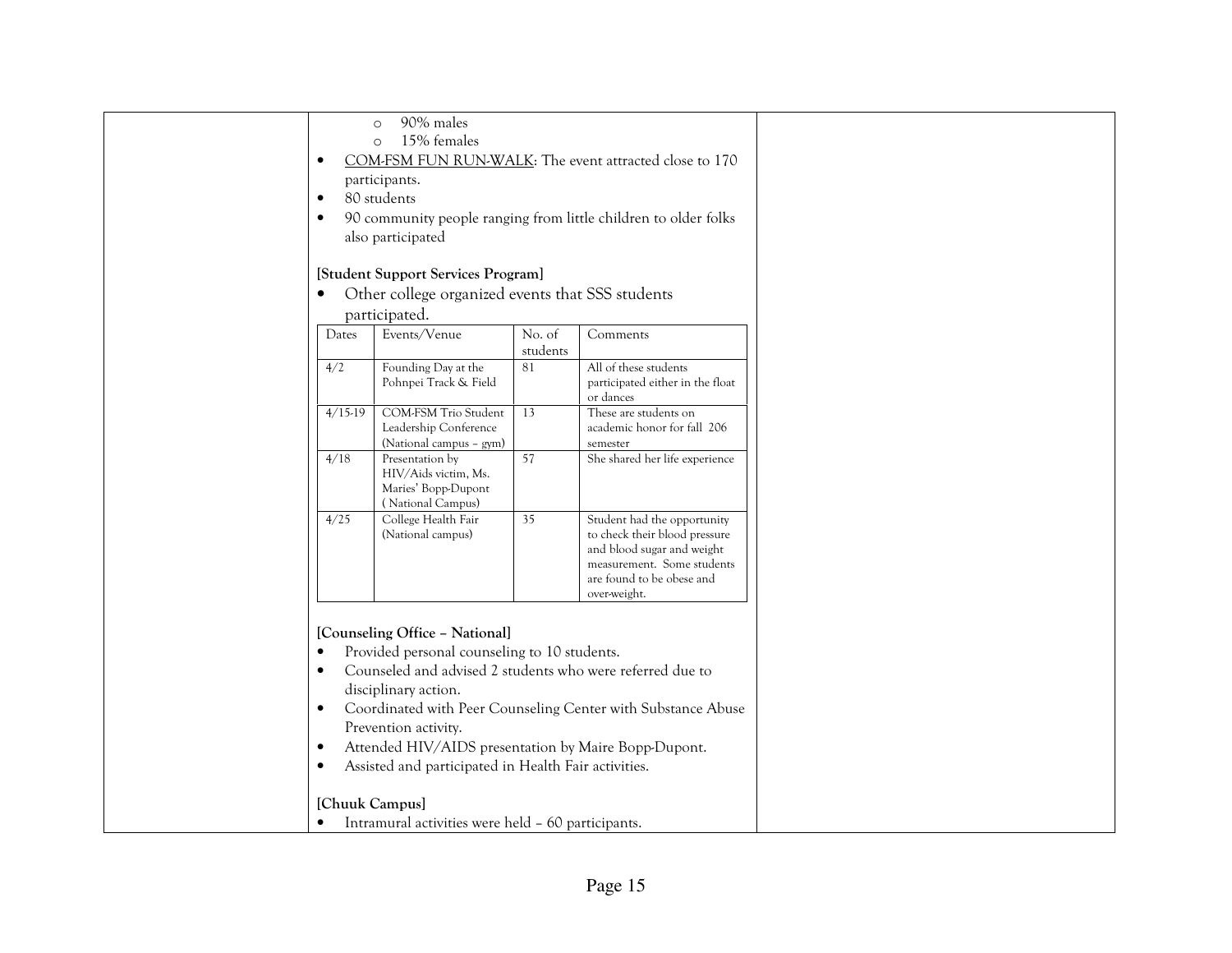| Fun-walk - 20 participants<br>$\bullet$<br>Track and field events took place on April 20, '07.<br>٠<br>Health services and support provided by the Chuuk department<br>$\bullet$<br>of health and the Chuuk Nursing Association.<br>[Kosrae Campus]<br>The PEER counseling conducted health awareness programs at<br>the Student Lounge.<br>A nurse is now giving services and immunization shots to staff<br>$\bullet$<br>and students.                                                                                                                                                                                                                                                                                                                                                                                                                                                                                                                                                                                                                                                                                                                                                                                                                                                                           | [Chuuk Campus]<br>The intramural activities were part of the SBA<br>٠<br>activity program.<br>The 'Fun-walk' involved students, staff, faculty,<br>$\bullet$<br>and community members.<br>Members of the SSD staff were involved in the<br>٠<br>planning and coordination of the track and field<br>events for the various high schools in the State. |
|--------------------------------------------------------------------------------------------------------------------------------------------------------------------------------------------------------------------------------------------------------------------------------------------------------------------------------------------------------------------------------------------------------------------------------------------------------------------------------------------------------------------------------------------------------------------------------------------------------------------------------------------------------------------------------------------------------------------------------------------------------------------------------------------------------------------------------------------------------------------------------------------------------------------------------------------------------------------------------------------------------------------------------------------------------------------------------------------------------------------------------------------------------------------------------------------------------------------------------------------------------------------------------------------------------------------|-------------------------------------------------------------------------------------------------------------------------------------------------------------------------------------------------------------------------------------------------------------------------------------------------------------------------------------------------------|
| [Yap Campus]<br>Peer Counseling Center Manager continues to collaborate with<br>Public Health nurses and staff to do public awareness seminars<br>on campus as well as health screenings.<br>Yap Campus has offered for the first time an ESS course in<br>$\bullet$<br>walking.<br>All campus facilities and grounds are regularly maintained and<br>cleaned. Grounds Maintenance is contracted.<br>During the month of April, several workshops were held on<br>campus: Alcohol Awareness Day, No Tobacco Day, and a Health<br>Fair. Staff from public health participated by doing free<br>screenings for HIV, Hepatitis, Nutrition, etc.<br>A movie night was held on campus on April 20 <sup>th</sup> for students,<br>$\bullet$<br>faculty, and staff. It was a good event with good turnout.<br>Founding Day was celebrated on campus with games, skits,<br>dances, music, and food on April 2 <sup>nd</sup> .<br>Activities for the month of June included the following:<br>$\bullet$<br>Financial Aid Workshop, Nutrition presentation, Tobacco Use<br>in Yap, Study Skills, Movie Night, Time Management, and<br>Alcohol & Drug Abuse.<br>Activities for July are: Financial Aid Workshop, Tobacco &<br>٠<br>Inhalants, STD's in Yap, Ice Cream Social, and Refreshments<br>during the final exam days. |                                                                                                                                                                                                                                                                                                                                                       |

Strategic goal 3: Create an adequate, healthy and functional learning and working environment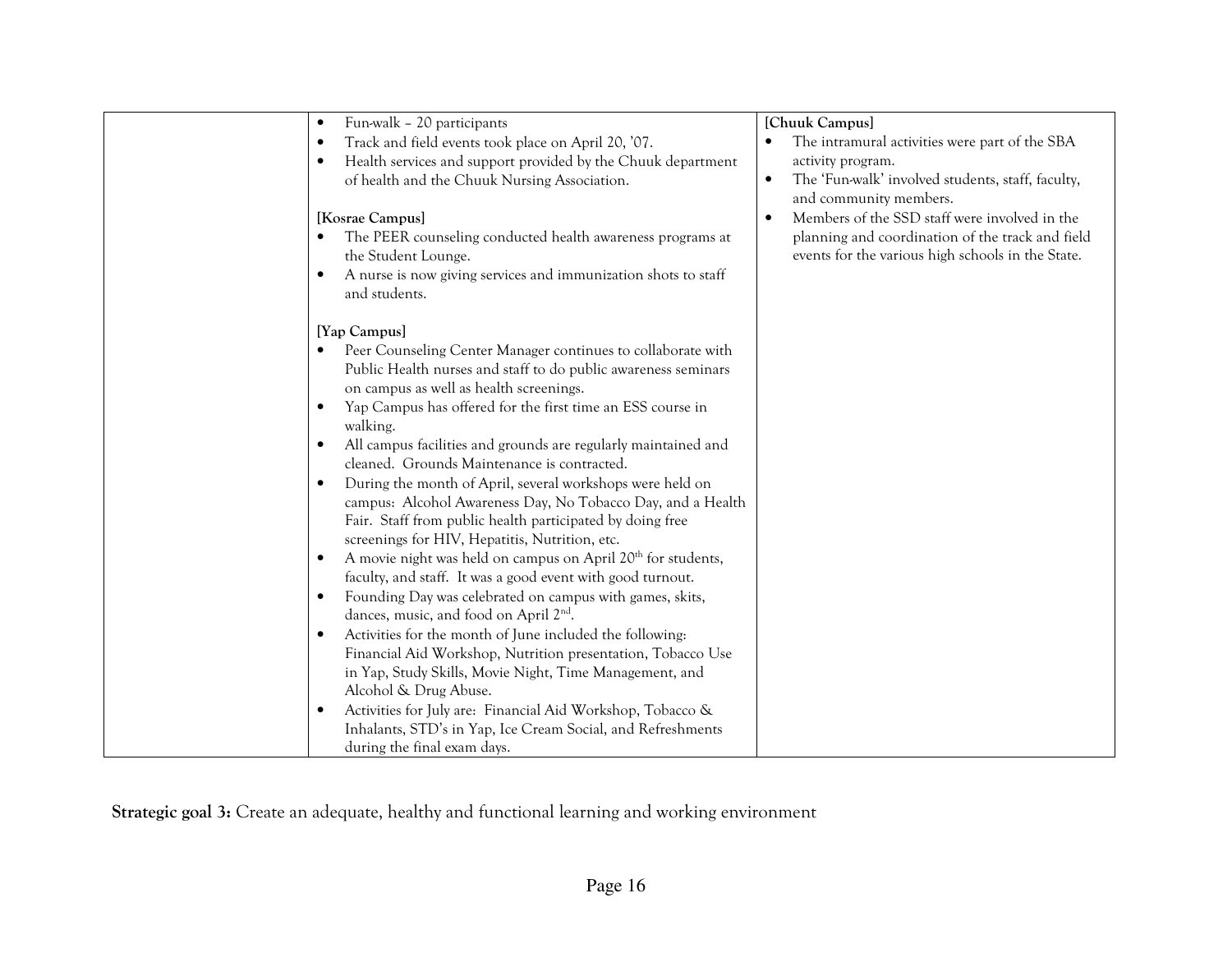| Objectives                                                                | Major accomplishments                                                                                                                                                                                                                                                                                                                                                                                                                                                                                                                                                                                                                                                                                                                                                                                                                                                                                                                                                                                                                                                                                                                                                                                           | Comments/additional detail                                                                                                                                                                                                                                                                                                                                                                                                                                                                                                                                                                                                                                                                                                                                                                                                                  |
|---------------------------------------------------------------------------|-----------------------------------------------------------------------------------------------------------------------------------------------------------------------------------------------------------------------------------------------------------------------------------------------------------------------------------------------------------------------------------------------------------------------------------------------------------------------------------------------------------------------------------------------------------------------------------------------------------------------------------------------------------------------------------------------------------------------------------------------------------------------------------------------------------------------------------------------------------------------------------------------------------------------------------------------------------------------------------------------------------------------------------------------------------------------------------------------------------------------------------------------------------------------------------------------------------------|---------------------------------------------------------------------------------------------------------------------------------------------------------------------------------------------------------------------------------------------------------------------------------------------------------------------------------------------------------------------------------------------------------------------------------------------------------------------------------------------------------------------------------------------------------------------------------------------------------------------------------------------------------------------------------------------------------------------------------------------------------------------------------------------------------------------------------------------|
| 3A: Provide for adequate<br>facilities to support a learning<br>community | [President]<br>Completion of the SBDC Center in Kosrae<br>approval of renovating the prefab building at National Campus<br>$\bullet$<br>for tutoring center, SSSP and Peer Counseling Centers, and Art<br>Classrooms<br>Construction of FEMA Classroom Building has started and<br>$\bullet$<br>certification of the Vocational Building by OIA.                                                                                                                                                                                                                                                                                                                                                                                                                                                                                                                                                                                                                                                                                                                                                                                                                                                                | [President]<br>Construction and completion on these facilities<br>will help out in providing more adequate facilities<br>at the campuses. Kosrae SBDC will be dedicated<br>on August 3, 2007.                                                                                                                                                                                                                                                                                                                                                                                                                                                                                                                                                                                                                                               |
|                                                                           | [Vice President - Administration]<br>Submitted requests to the Finance Committee and Cabinet for<br>the use of fund balance to renovate a Tutoring and Counseling<br>Center and an Art classroom; and for the PBDC building at<br>Pohnpei Campus (with college classrooms).<br>Facilitated contracts for work on Yap campus FEMA funded lab<br>$\bullet$<br>building, Pohnpei campus Student Services Center, Kosrae<br>SBDC/VocEd building.<br>Had the UOG Senior Planner provide technical assistance on<br>$\bullet$<br>development of a college master plan.<br>Assisted campus director in securing \$1 annual payment to Yap<br>$\bullet$<br>State government for Yap campus land lease.<br>Met with Mr. Roger Mori, Chuuk campus landowner to: 1)<br>$\bullet$<br>follow up on the meeting of March 29th in Chuuk regarding the<br>land dispute, 2) suggest extension of the campus over the<br>remaining piece of the property, and 3) suggest extension of lease<br>term to 25 years.<br>Prepared and submitted to Mr. Roger Mori a proposal to extend<br>$\bullet$<br>the campus over the entire property and to extend the lease term<br>from 15 to 25 years at no extra annual cost to the college. | [Vice President - Administration]<br>The fund balance request was approved by the FC<br>$\bullet$<br>and by Cabinet for the Board's consideration.<br>$\bullet$<br>Work on Yap's FEMA funded building and on<br>Pohnpei campus student services center has begun;<br>Kosrae campus SBDC is completed and awaiting<br>arrival of new furniture and resolution of MOU<br>issues.<br>UOG senior planner Felix Mansapit attended the<br>$\bullet$<br>May 16/17 meeting at national campus with all<br>budget heads and later with campus directors.<br>\$1 annual lease was approved by Land Lease<br>$\bullet$<br>Committee and by Yap Governor as a token of<br>support to the College.<br>Waiting to receive Mr. Roger Mori's response to<br>$\bullet$<br>the college's proposal. Response should be<br>sought/obtained by end of July 2007. |
|                                                                           | [Vice President Instructional Affairs]<br>A wheel chair lift has been installed at the Learning Resources<br>Center. The lift will make the College in compliance with the<br>Accessibility Act of the USA.                                                                                                                                                                                                                                                                                                                                                                                                                                                                                                                                                                                                                                                                                                                                                                                                                                                                                                                                                                                                     | [Vice President Instructional Affairs]<br>Disabled persons will be able to access the Special<br>collection areas on the second floor.                                                                                                                                                                                                                                                                                                                                                                                                                                                                                                                                                                                                                                                                                                      |
|                                                                           | [Yap Campus]                                                                                                                                                                                                                                                                                                                                                                                                                                                                                                                                                                                                                                                                                                                                                                                                                                                                                                                                                                                                                                                                                                                                                                                                    | [Yap Campus]<br>At present, there is a total of 3 classrooms which                                                                                                                                                                                                                                                                                                                                                                                                                                                                                                                                                                                                                                                                                                                                                                          |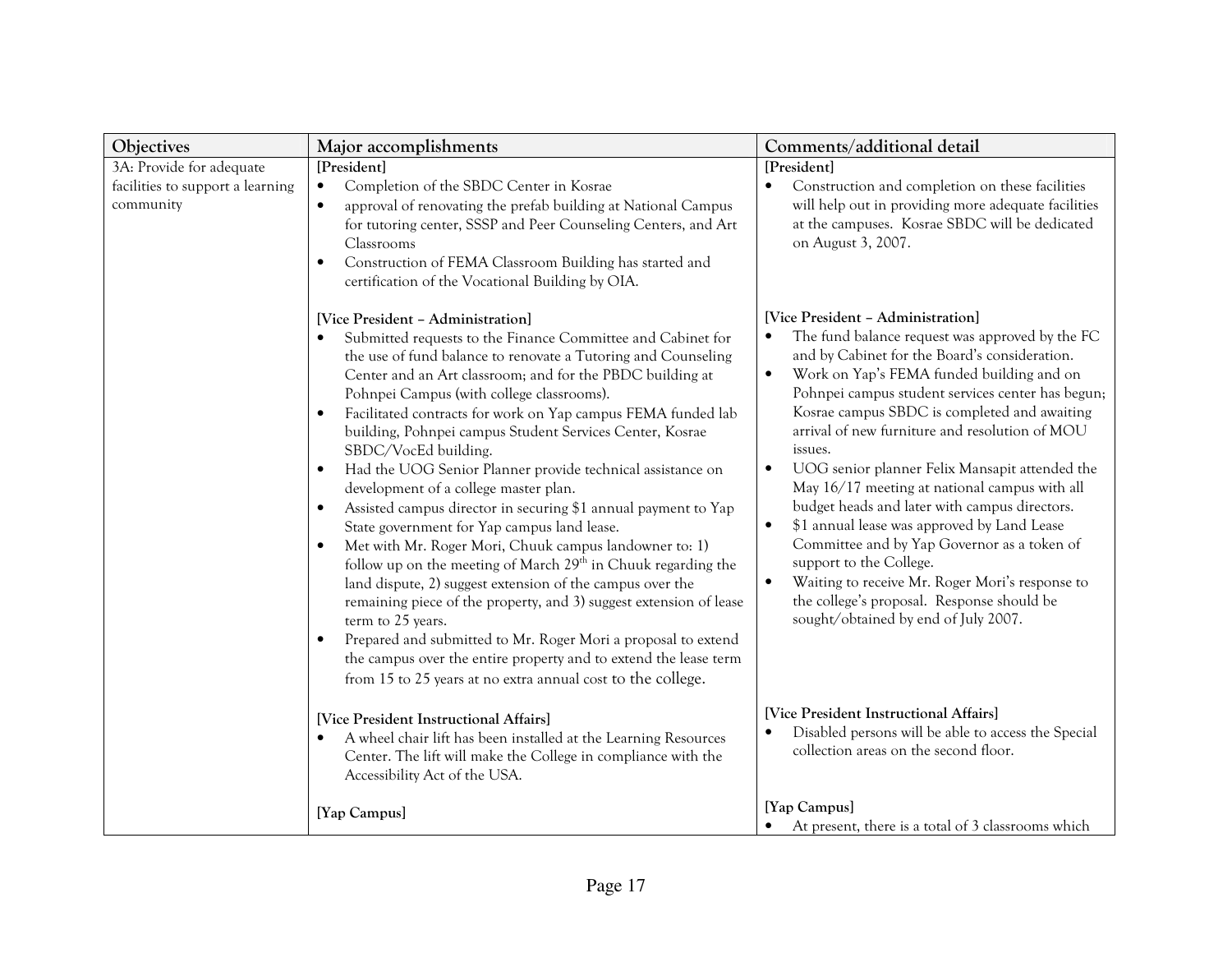| FEMA and Classroom Projects are still under review over with<br>$\bullet$<br>Maintenance Director and TC & I.<br>3 FEMA project funds have been consolidated to construct a<br>$\bullet$<br>science lab building for the campus. Construction is expected to<br>begin by September 2007.<br>Site preparation on May 14 <sup>th</sup> , 2007. Earth Moving Permit<br>$\bullet$<br>secured from Yap EPA. Approval letter from Historical<br>Preservation Office has been received for our projects to proceed.<br>In the meantime, the Army Corp of Engineers is currently doing<br>$\bullet$<br>designs for the classroom bldg. and student service center with<br>assistance and support from FSM TC & I.<br>Approved projects include the following: Science lab Bldg.,<br>$\bullet$<br>Student Center Bldg., Classroom Bldg., and Voc. Ed. Bldg. This<br>last project has been included upon approval by BOR during the<br>last week.<br>[Chuuk Campus]<br>English computer lab has been relocated to Classroom B1. The<br>lab has been relocated from the old bank building across from<br>the main site to accommodate more computers and easier access<br>for students. Since the IEI program has been phased out the lab<br>will be used for general purposes to support remedial courses in<br>the fall semester and beyond.<br>Task force on Chuuk high site:<br>Task force has been meaning over the report period in effort to<br>$\bullet$<br>clarify and address issues with the offer by the Governor and<br>some Chuuk Leaders of Chuuk High School as the permanent<br>site for Chuuk Campus. | can comfortably accommodate 15 - 20 students, a<br>voc ed computer lab with a capacity of 10 students,<br>and 1 regular with 29 computers. The LRC has<br>seats for only about 24 students<br>[Chuuk Campus]<br>Some issues have been brought to attention such<br>$\bullet$<br>as outstanding financial obligations owed to<br>original land owners by Chuuk State Government,<br>Squatters on the site, lack of a transition plan by<br>the department of education for the current High<br>School students. |
|--------------------------------------------------------------------------------------------------------------------------------------------------------------------------------------------------------------------------------------------------------------------------------------------------------------------------------------------------------------------------------------------------------------------------------------------------------------------------------------------------------------------------------------------------------------------------------------------------------------------------------------------------------------------------------------------------------------------------------------------------------------------------------------------------------------------------------------------------------------------------------------------------------------------------------------------------------------------------------------------------------------------------------------------------------------------------------------------------------------------------------------------------------------------------------------------------------------------------------------------------------------------------------------------------------------------------------------------------------------------------------------------------------------------------------------------------------------------------------------------------------------------------------------------------------------------------------------------------------------|----------------------------------------------------------------------------------------------------------------------------------------------------------------------------------------------------------------------------------------------------------------------------------------------------------------------------------------------------------------------------------------------------------------------------------------------------------------------------------------------------------------|
| [Maintenance Division-National]<br>Yap Campus Four Classroom Building and Student Center has<br>$\bullet$<br>been approved for funding by OIA. Selection of Architects for<br>A&E work is schedule for July 17, 2007.<br>-College BOR has approved to reschedule Yap Campus<br>$\bullet$<br>Vocational Center project to the FY2006 projects as oppose to<br>FY2008 projects.<br>Yap Campus Science Laboratory project received four bids from<br>contractors on June 23, and are being review.                                                                                                                                                                                                                                                                                                                                                                                                                                                                                                                                                                                                                                                                                                                                                                                                                                                                                                                                                                                                                                                                                                              |                                                                                                                                                                                                                                                                                                                                                                                                                                                                                                                |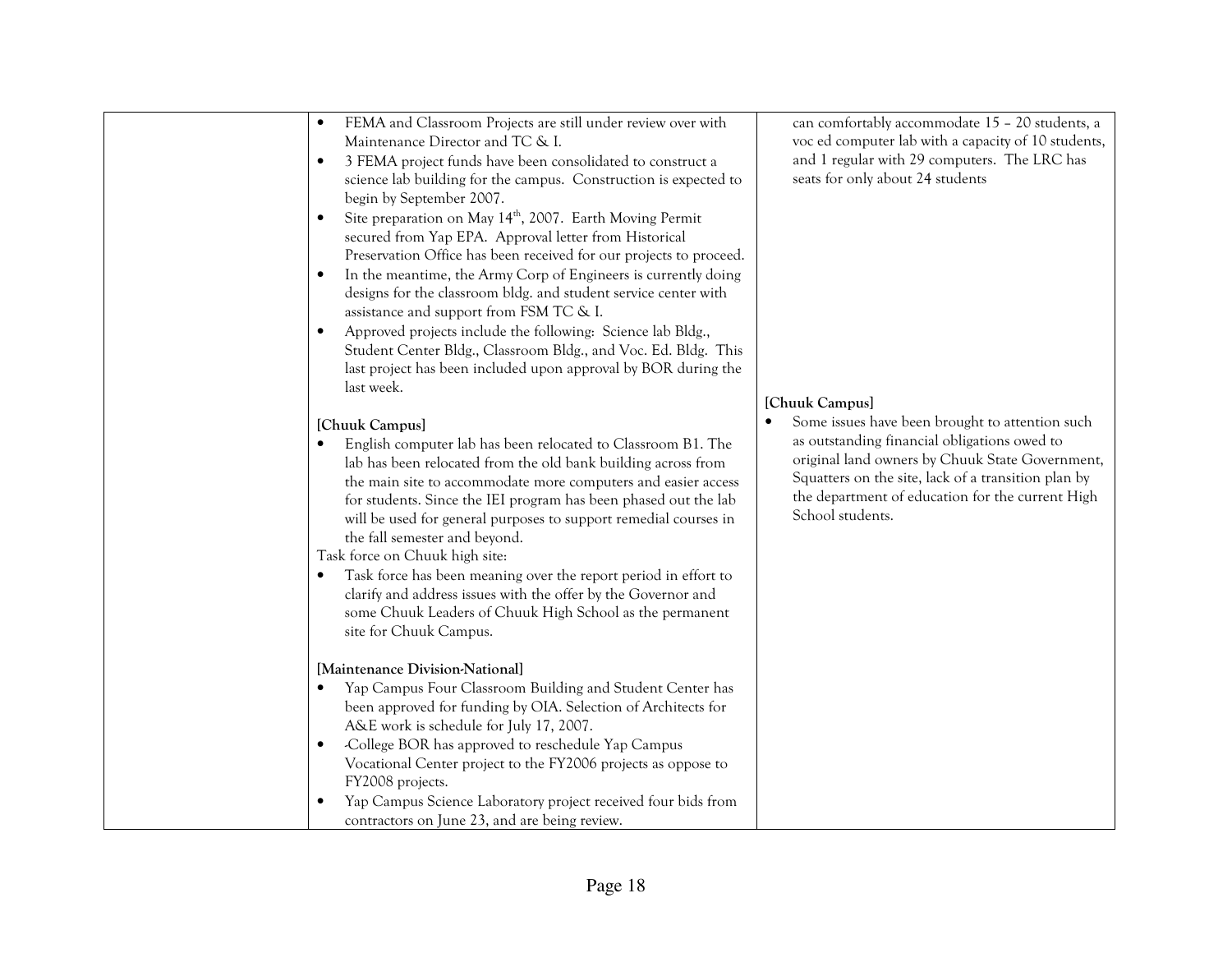|                                                     | The BOR has approved funds for Construction of Tutoring<br>Center, Student Support Services program, Peer Counseling<br>Center and Arts Classroom at the National Campus.<br>A proposal for enlargement of the current Chuuk Campus site<br>has been send to the land lord for considerations.<br>Pohnpei Campus Student Services Center construction has<br>commenced.<br>Funding for Chuuk, Pohnpei and Kosrae research labs has been<br>approved for construction and renovation.<br>Chuuk Campus Fencing project is in progress.<br>250 Classroom chairs are scheduled to arrive on Chuuk in<br>September.<br>UOG Senior Planner Mr. Felix Mansapit was invited for the<br>campus Director's meeting to present the process of master<br>planning.<br>National Campus Wheel Chair lift in place with finishing<br>partitions to be installed.<br>Kosrae Small Business Development Center Building has been<br>completed providing additional classrooms for Kosrae Campus. |                                                                                                                                                                                                                                 |
|-----------------------------------------------------|---------------------------------------------------------------------------------------------------------------------------------------------------------------------------------------------------------------------------------------------------------------------------------------------------------------------------------------------------------------------------------------------------------------------------------------------------------------------------------------------------------------------------------------------------------------------------------------------------------------------------------------------------------------------------------------------------------------------------------------------------------------------------------------------------------------------------------------------------------------------------------------------------------------------------------------------------------------------------------|---------------------------------------------------------------------------------------------------------------------------------------------------------------------------------------------------------------------------------|
| 3B: Provide for maintenance                         | [Vice President - Administration]                                                                                                                                                                                                                                                                                                                                                                                                                                                                                                                                                                                                                                                                                                                                                                                                                                                                                                                                               | [President]                                                                                                                                                                                                                     |
| and upkeep of grounds,<br>facilities, and equipment | Provided overall oversight to the Maintenance division and the State<br>campuses.                                                                                                                                                                                                                                                                                                                                                                                                                                                                                                                                                                                                                                                                                                                                                                                                                                                                                               | Continue to supplement the maintenance budgets<br>so facilities and grounds can be maintained<br>properly.                                                                                                                      |
|                                                     | [Vice President - Cooperative Research & Extension]<br>Landscaping of Pohnpei Campus                                                                                                                                                                                                                                                                                                                                                                                                                                                                                                                                                                                                                                                                                                                                                                                                                                                                                            | [Vice President - Cooperative Research & Extension]<br>The landscaping of Pohnpei campus has been<br>accomplished through resources provided by CRE<br>under a Traditional and Medicinal Plant<br>Preservation Grant from WSARE |
|                                                     | [Kosrae Campus]<br>Installations and repairs on A/C units done in the classrooms<br>and LRC.                                                                                                                                                                                                                                                                                                                                                                                                                                                                                                                                                                                                                                                                                                                                                                                                                                                                                    | [Kosrae Campus]<br>Technical assistance provided by National campus<br>maintenance crew.                                                                                                                                        |
|                                                     | [Yap Campus]                                                                                                                                                                                                                                                                                                                                                                                                                                                                                                                                                                                                                                                                                                                                                                                                                                                                                                                                                                    | [Yap Campus]                                                                                                                                                                                                                    |
|                                                     | Ground maintenance is done 2x a month by a contractor.<br>All computer systems and software are regularly maintained by<br>the IT team (2 persons). The 2 labs are monitored daily to                                                                                                                                                                                                                                                                                                                                                                                                                                                                                                                                                                                                                                                                                                                                                                                           | Need for a new Central AC unit to be purchased<br>to replace the one for the offices. The current one<br>is 7 years old and requiring more repairs and                                                                          |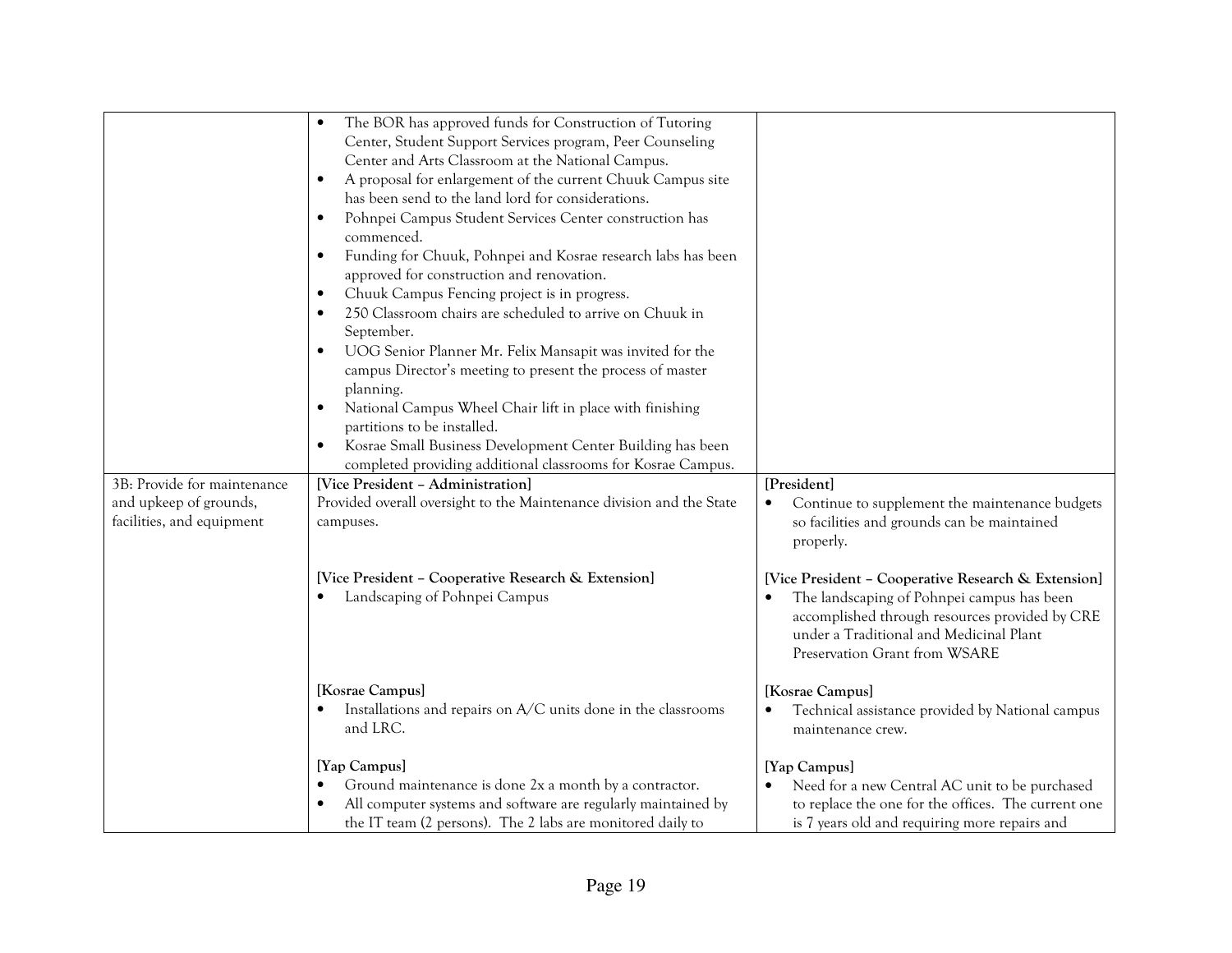|                                                                        | ensure that students have access to working computers every<br>school day.<br>A new server has been installed leading to increased bandwidth.<br>$\bullet$<br>Access to internet is more convenient for all students, faculties,<br>and staff.<br>Painting of administration building is currently being done. AC<br>$\bullet$<br>unit in IC's office has been replaced.<br>AC unit in voc ed faculty office has been replaced in late June.<br>$\bullet$<br>Order for 20 computers has been put thru to replace all<br>computers in the voc ed computer lab. We expect to receive<br>them by end of July or early August.<br>We have also ordered 4 laptops for use by faculty in all the<br>classrooms on campus. Also expect to arrive same time as the<br>rest of the computers. | replacement of parts. This has been discussed with<br>Director of Maintenance.                                                                                                                                                                                                                                                     |
|------------------------------------------------------------------------|--------------------------------------------------------------------------------------------------------------------------------------------------------------------------------------------------------------------------------------------------------------------------------------------------------------------------------------------------------------------------------------------------------------------------------------------------------------------------------------------------------------------------------------------------------------------------------------------------------------------------------------------------------------------------------------------------------------------------------------------------------------------------------------|------------------------------------------------------------------------------------------------------------------------------------------------------------------------------------------------------------------------------------------------------------------------------------------------------------------------------------|
|                                                                        | [Maintenance Division-National]<br>FSM-FMI exterior electrical system improvement to cost<br>\$18,000.00 while estimate for the interior electrical system is still<br>pending<br>Work Order Statistics for April and May:<br>Requested: 110<br>$\circ$<br>Completed: 107<br>$\circ$<br>Pending: 3<br>$\circ$<br>Surveyed Six Vehicles<br>Purchase new riding mower and maintained grounds<br>maintenance.<br>Board approved supplement al funds for utilities and POL.<br>Power Consumption for May has dropped by 27.4%.<br>25-Power outages were recorded for the months of April, May<br>and June which has been increasing since January 2007.                                                                                                                                  |                                                                                                                                                                                                                                                                                                                                    |
| 3C: Provide for a safe, secure<br>and effective college<br>environment | [Vice President - Administration]<br>Conducted 1 campus tour at national campus and 1 tour of<br>$\bullet$<br>Pohnpei campus to ensure a safe and secure working and<br>learning environment.<br>Facilitated the Chuuk campus fencing project.                                                                                                                                                                                                                                                                                                                                                                                                                                                                                                                                       | [Vice President - Administration]<br>Walk around; check out facilities; observe classes;<br>meet/talk to various personnel and students; take<br>notes and follow up with appropriate offices.<br>Needs communicated to appropriate offices.<br>Still developing a risk management plan to include<br>facilities associated risks. |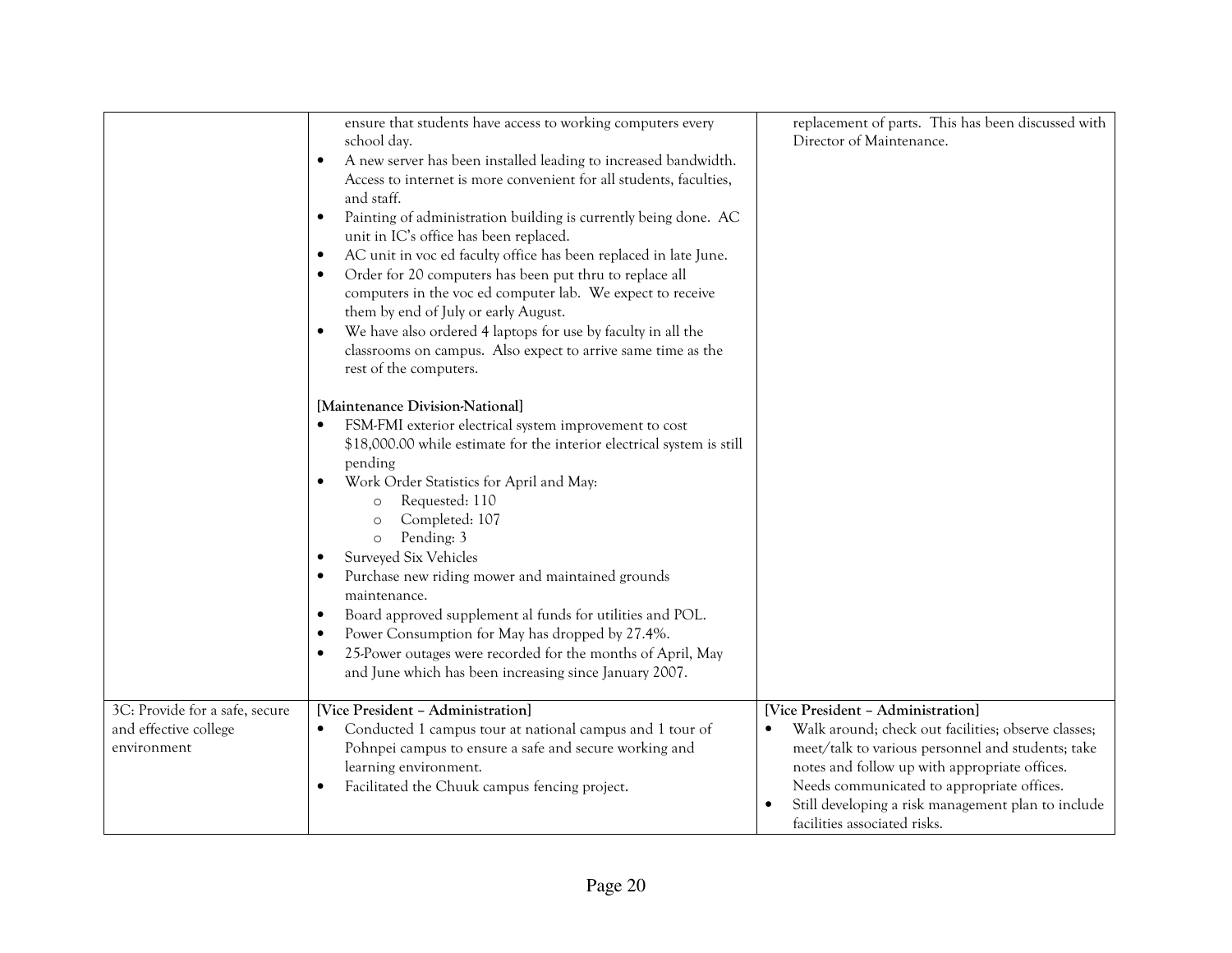# [Vice President – Student Services]

- $\bullet$  Received and disciplined alcohol policy violators as reported by the Campus Security Office
- $\bullet$  Met with the Dorm Manager and the Director of Student Life to talk about the safety and maintenance needs in the residence halls.

#### [Information Technology-National]

- • Accounting: MIP version 7.1, updated SQL server to 2005 express so we could have higher database capacity limit, from 2gb to 4gb.
- $\bullet$  FAO edconnect server failed, system has been restored and database reinstalled, reconnected and functional.

## [Chuuk Campus]

#### Leases:

• We are working with the land owners of the current site to extend the terms of the least contract and expand the space to accommodate more of the college need for facility. To date, the court case filed against the owner's representative by some of the represented members remains a concern to the college. A proposal has been submitted to the owners reflecting the above statement.

## [Yap Campus]

- The faculty and staff also work to provide security to all during working hours. Security guards provide this service after working hours each day, weekends, and holidays.
- A staff that is also a registered nurse provides basic health care to  $\bullet$ students, faculty, and staff. In cases where a student is injured or very ill, we bring them to the hospital.
- $\bullet$  Still working with HRO to fill the position of a Student Service Specialist II/Nurse for the campus.

• Chuuk campus fencing is underway – completion might be delayed by the wait for landowner's response to the proposal for campus extension.

#### [Vice President – Student Services]

• Nine (9) cases were reported for violating the alcohol policy on campus.

#### [Information Technology-National]

- • Mission critical system upgrade for accounting: system needs further updates to newest version.
- • Mission critical system for Student Financial aid system restoration.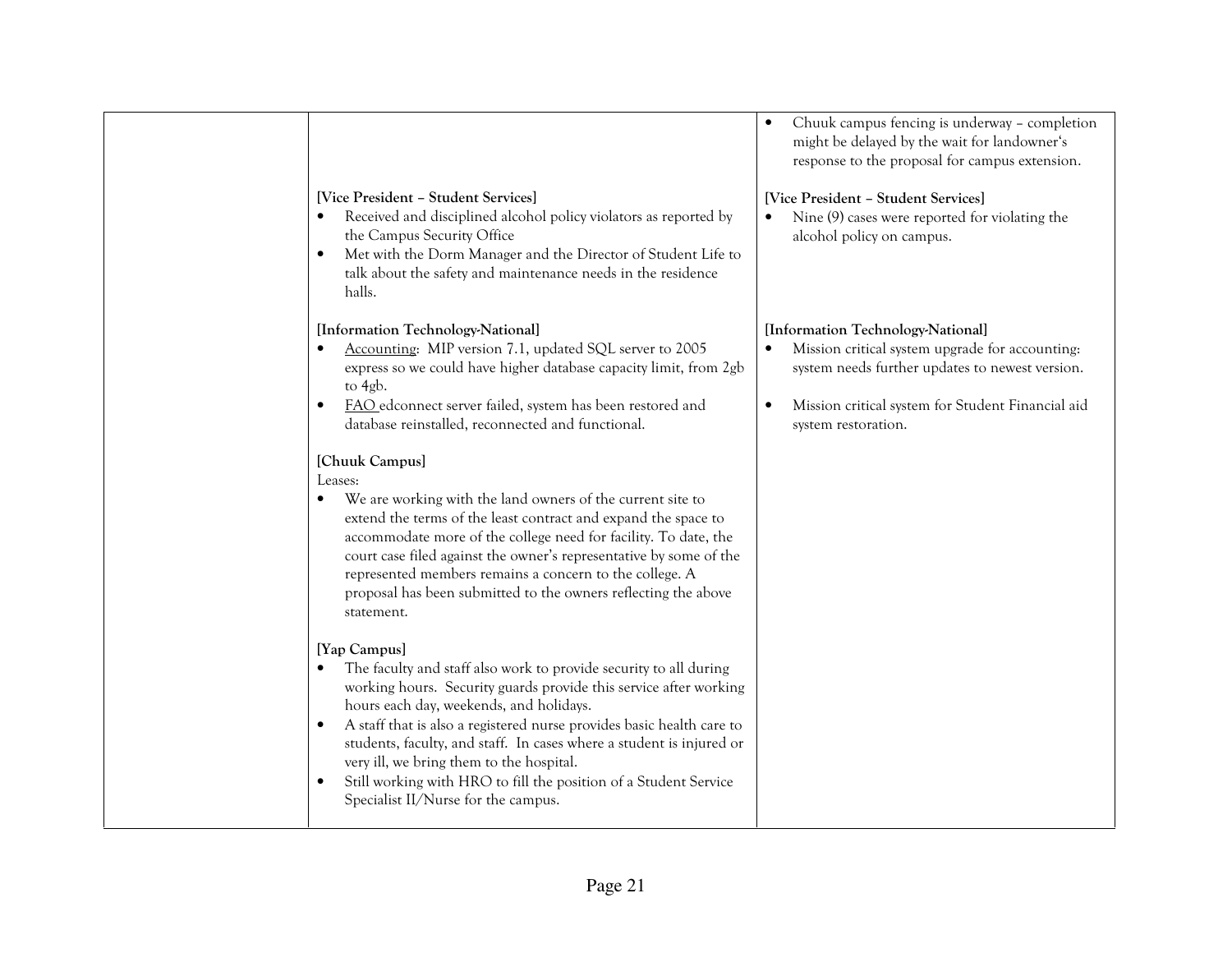| [Maintenance Division-National]                                     |  |
|---------------------------------------------------------------------|--|
| Chief of security met with campus directors and presented           |  |
| requirements on campus crime reporting.                             |  |
| Campus Crime Statistics for April, May, and June:                   |  |
| Arrests: 4                                                          |  |
| Liquor Law Violations: 25<br>$\circ$                                |  |
| Fire Drill was conducted in dorm students in early June.<br>$\circ$ |  |
|                                                                     |  |

# Strategic goal 4: Foster effective communication

| Objectives                             | Major accomplishments                                                                                                                                                                                                                                                                                                                                                                                                                                                                                                                                                                                           | Comments/additional detail                                                                                                                                                                                                                                                                                                                                                                                                                                                                                                                                         |
|----------------------------------------|-----------------------------------------------------------------------------------------------------------------------------------------------------------------------------------------------------------------------------------------------------------------------------------------------------------------------------------------------------------------------------------------------------------------------------------------------------------------------------------------------------------------------------------------------------------------------------------------------------------------|--------------------------------------------------------------------------------------------------------------------------------------------------------------------------------------------------------------------------------------------------------------------------------------------------------------------------------------------------------------------------------------------------------------------------------------------------------------------------------------------------------------------------------------------------------------------|
| 4A: Enhance communications<br>pathways | [President]<br>Communication policy has been implemented.<br>$\bullet$<br>Governance Policy has been approved and its implementation<br>$\bullet$<br>will take place during fall 2007 after the standing committees<br>terms of references are approved by the cabinet in July 2007.<br>The administration is working on functional responsibilities for<br>$\bullet$<br>the VPs, offices, campus directors, etc.<br>The communication working group continues to develop clear<br>$\bullet$<br>communication pathways that can be used system wide.                                                            | [President]<br>Clear line of authority and functional<br>responsibilities for major offices will be completed<br>by fall 2007. The work on this has started.                                                                                                                                                                                                                                                                                                                                                                                                       |
|                                        | [Vice President - Administration]<br>Signed new agreement with Telecom providing for better services<br>- increased bandwidth.<br>[Vice President Instructional Affairs]<br>LRC Staff uses Elluminate Live! software to communicate with<br>$\bullet$<br>other librarians across the Pacific region in collaborating of<br>Pacific Islands Associations of Libraries and Archives (PIALA)<br>issues and matters<br>Curriculum Committee information/minutes continue to be<br>$\bullet$<br>posted to the VPIA website.<br>3 Instructional Affairs handbooks updated for reprinting for fall<br>$\bullet$<br>07. | [Vice President - Administration]<br>Effective June 1, 2007. Connectivity at all<br>campuses improved.<br>[Vice President Instructional Affairs]<br>Pacific Resources for Education and Learning<br>(PREL) provided the software link for each entity<br>to share ideas, and other electronic resources via<br>computer<br>Agendas and documents for upcoming<br>Curriculum Committee meetings are forwarded to<br>state campuses but extremely slow download<br>speeds continues to hinder state campus in this<br>communication. Results of meetings are sent to |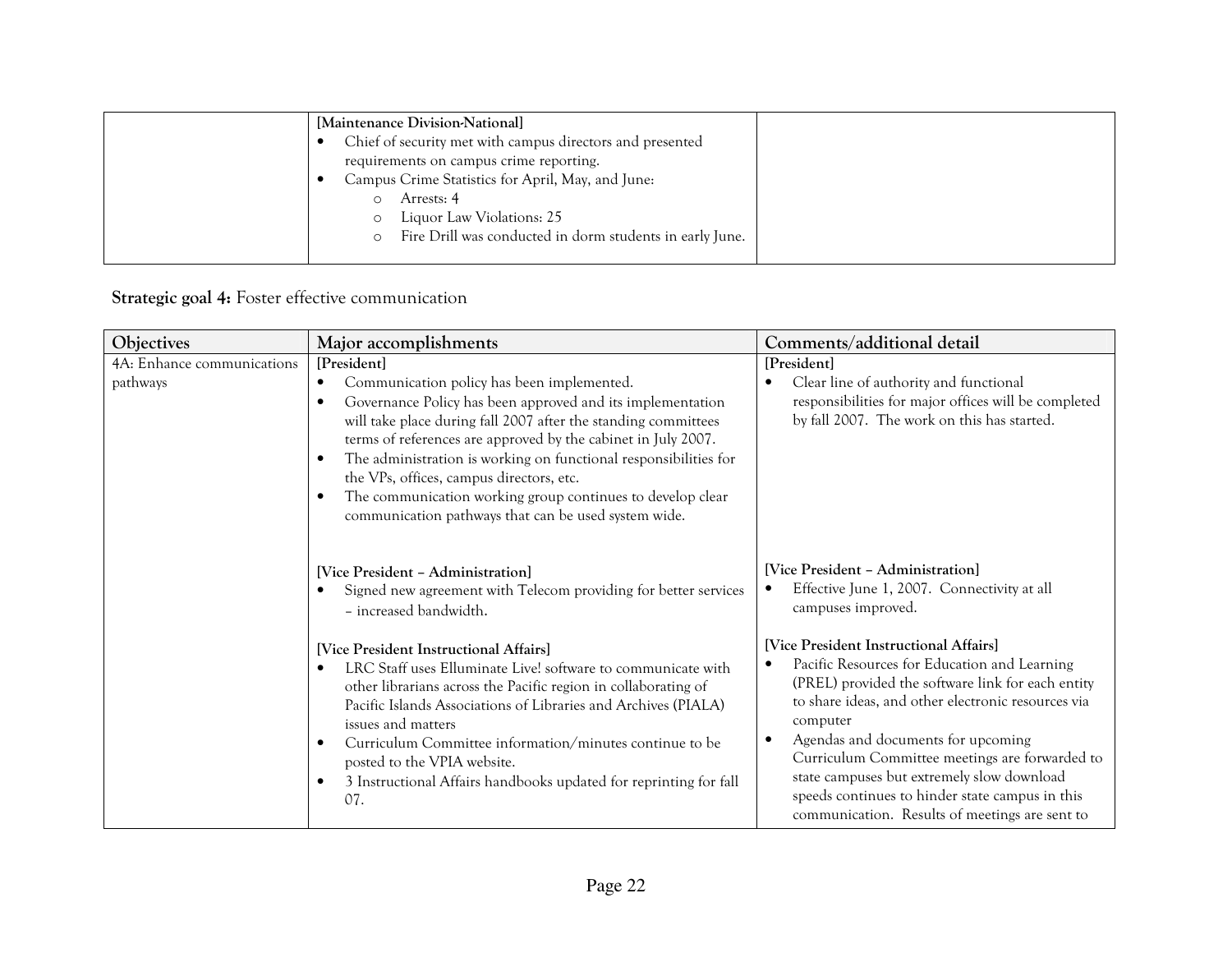| [Vice President - Student Services]<br>Met with the Director of Student Life and the Human Resources<br>$\bullet$<br>Director regarding communication protocol practices<br>Met with the Peer Counseling Coordinator and the Sponsored<br>$\bullet$<br>Program Coordinator to address concerns raised by the FSM<br>NDOE on the program budget and objectives.                                                                                                                                                                                                                                                                                             | all members the day after curriculum meetings.<br>An updated list of curriculum committee actions<br>will be sent to all campuses by the end of July 07                                                                                                                      |
|------------------------------------------------------------------------------------------------------------------------------------------------------------------------------------------------------------------------------------------------------------------------------------------------------------------------------------------------------------------------------------------------------------------------------------------------------------------------------------------------------------------------------------------------------------------------------------------------------------------------------------------------------------|------------------------------------------------------------------------------------------------------------------------------------------------------------------------------------------------------------------------------------------------------------------------------|
| [Admissions & Records]<br>Director of OAR and Registrar attended regular committee<br>meetings (Curriculum, Admissions Board, Staff Development,<br>Planning Council, Student Services Management and Student<br>Services Committee)                                                                                                                                                                                                                                                                                                                                                                                                                       |                                                                                                                                                                                                                                                                              |
| [Information Technology-National]<br>24 new LinkSys VoIp VOIP phones: All phones recently ordered<br>have arrived; they are being programmed first then will be sent<br>out to designated areas throughout the system.<br>[Human Resources Office]<br>The use of scanner to transmit requested and necessary<br>documents directly to state campus employees - sped up<br>processing of documents                                                                                                                                                                                                                                                          | [Information Technology-National]<br>Units are to be deployed to key personnel system<br>wide.<br>[Human Resources Office]<br>Recommend for all state campus to invest in a<br>scanner to reduce use of fax and speed up<br>transmittal of documents and with better quality |
| [Research & Planning Office]<br>Two (2) communications plan WG meeting were held in May<br>$\bullet$<br>2007 that focused on revised email rules and etiquette, review of<br>the college web site, draft for events notification at the college,<br>and discussion on forum etiquette and conduct.<br>Four (4) communications plan WG meeting were held in June<br>$\bullet$<br>2007 that focused on expanded "Whys" exercises of retreat<br>problem statements, drafted email rules of etiquette & forum<br>guidelines, recommended use and provided examples of<br>communications and decision making grids and developing<br>communications strategies. |                                                                                                                                                                                                                                                                              |
| [Development & Community Relations]<br>Continued to attend and produce input to the work of the<br>$\bullet$<br>Communications working group                                                                                                                                                                                                                                                                                                                                                                                                                                                                                                               | [Development & Community Relations]<br>Produced the following documents for the<br>Communications working group:<br>Forum Rules<br>$\circ$                                                                                                                                   |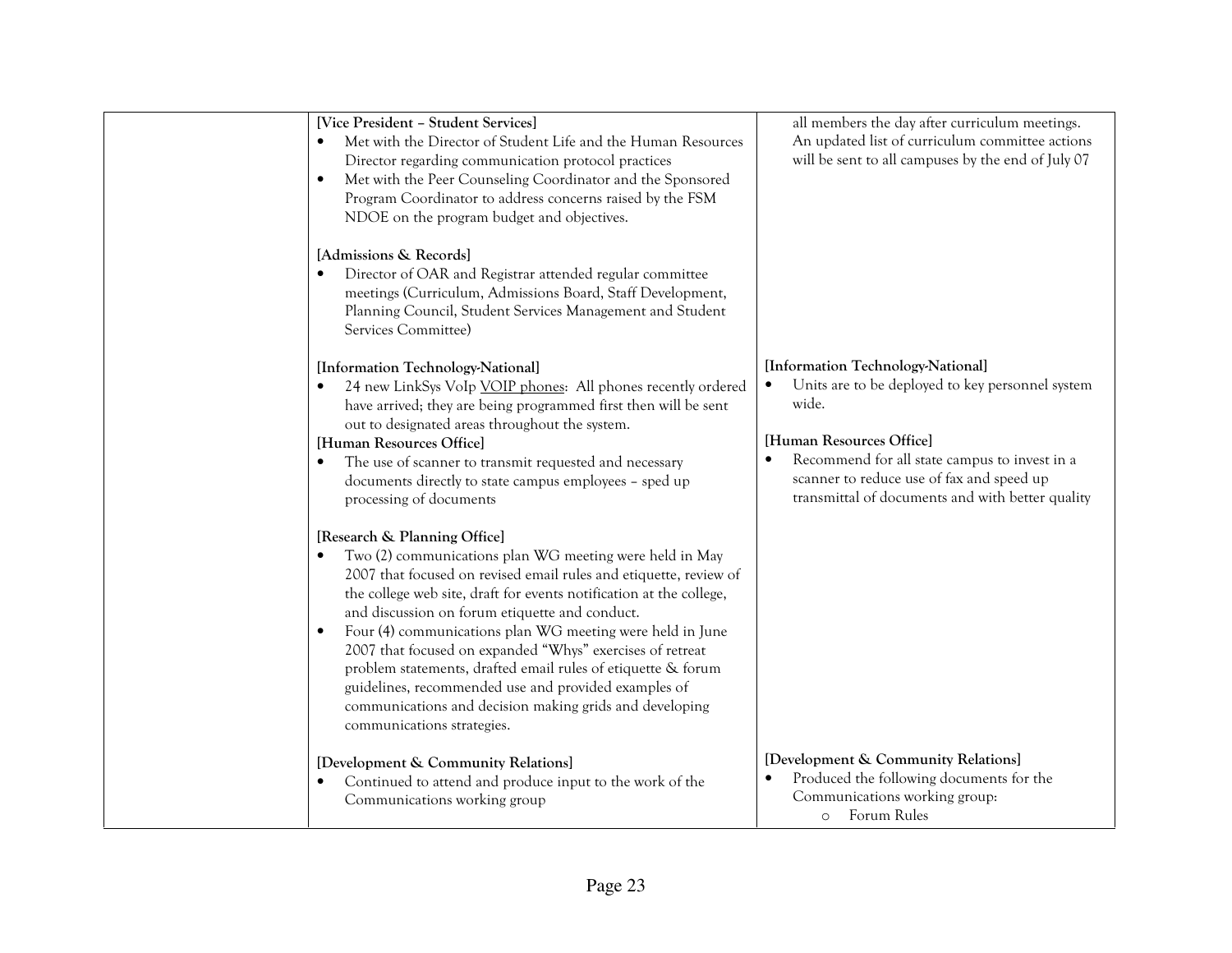|                                                                                   | [Yap Campus]<br>All students, faculty (full time & part time), and staff have<br>comfsm email addresses. All information and issues needing<br>feedback / input are shared via email.<br>All information for students are also posted on bulletin boards<br>and announced in all classes and via SBA officers.<br>Increased bandwidth with new server installed.<br>$\bullet$ | Technology grid for different types of<br>$\circ$<br>information exchange                                                                                                                                        |
|-----------------------------------------------------------------------------------|-------------------------------------------------------------------------------------------------------------------------------------------------------------------------------------------------------------------------------------------------------------------------------------------------------------------------------------------------------------------------------|------------------------------------------------------------------------------------------------------------------------------------------------------------------------------------------------------------------|
|                                                                                   | Biweekly meetings among all staffs, SBA reps., and IC.<br>$\bullet$<br>Monthly faculty meetings with IC.<br>$\bullet$                                                                                                                                                                                                                                                         |                                                                                                                                                                                                                  |
| 4B: Provide communications<br>infrastructure to support<br>communication pathways | [President]<br>College signed the MOU on increasing the bandwidth system<br>$\bullet$<br>wide with FSM Telecom in June 2007. More VoIP telephones<br>have been installed at six campuses to improve the<br>communication system wide.                                                                                                                                         | [President]<br>Will continue to expand the college network<br>capabilities that may include video. VoIP<br>telephones can be used for teleconferences<br>between the campuses.                                   |
|                                                                                   |                                                                                                                                                                                                                                                                                                                                                                               | [Vice President - Administration]<br>Connectivity has improved and VoIP phones<br>have been installed by IT in various offices.<br>However, teleconferencing infrastructure still<br>remains grossly inadequate. |
|                                                                                   | [Vice President - Student Services]<br>Took an active role in the Communication Working Group                                                                                                                                                                                                                                                                                 | [Vice President - Student Services]<br>Working group met once a week                                                                                                                                             |
|                                                                                   | [Information Technology-National]<br>24 new LinkSys VoIp VOIP phones: All phones recently ordered<br>have arrived; they are being programmed first then will be sent<br>out to designated areas throughout the system.                                                                                                                                                        | [Information Technology]<br>Units are being deployed to key personnel system<br>$\bullet$<br>wide.                                                                                                               |
|                                                                                   | Lease line agreement with FSM Telecom is now official, as of<br>$6/1/07$ , signed by VPA as acting president.<br>One Flat Rate Asymmetric Global IP, for 1024 kbps<br>$\circ$<br>receive and 384 kbps transmit rate for campuses on<br>Pohnpei                                                                                                                                | Bandwidth levels have been adjusted for all<br>$\bullet$<br>campuses for improved internet services. Changes<br>have been done at all campuses to accommodate<br>the new bandwidth levels.                       |
|                                                                                   | 4 wire dedicated circuit between FSM telecom chuuk<br>$\circ$<br>and comfsm chuuk for 512 kbps usage based symmetric<br>with maximum allocation of 54000 mb per month.<br>4 wire dedicated circuit between fsm telecom kosrae and<br>$\circ$                                                                                                                                  |                                                                                                                                                                                                                  |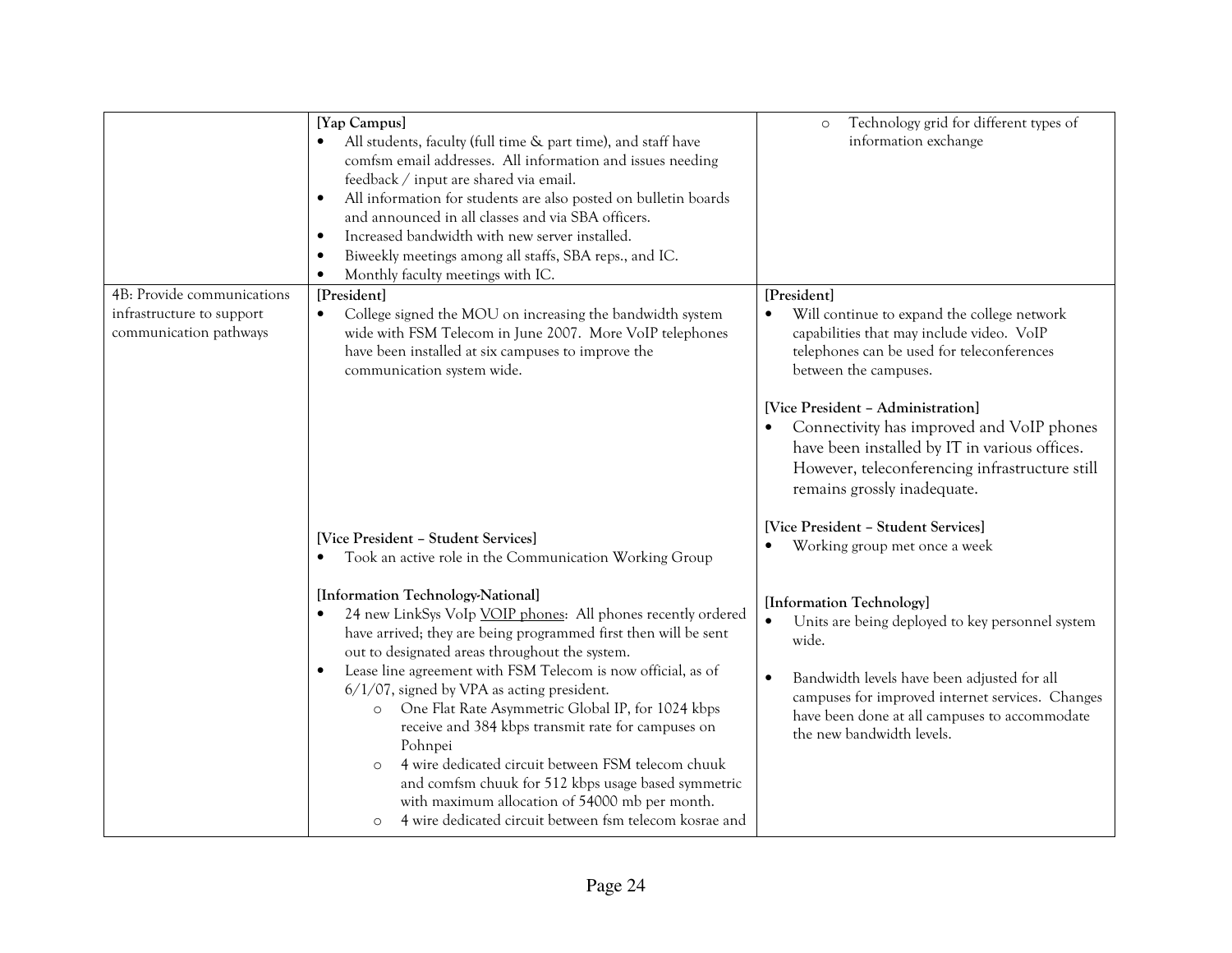|                                                                              | comfsm kosrae for 512 kbps usage based symmetric with<br>maximum allocation of 54000 mb per month.<br>4 wire dedicated circuit between fsm telecom yap and<br>$\circ$<br>comfsm yap for 512 kbps usage based symmetric with<br>maximum allocation of 54000 mb per month.<br>Dedicated peer to peer link between national and<br>$\circ$<br>Pohnpei campus<br>Dedicated peer to peer link between yap and fmi<br>$\circ$<br>campus<br>$\circ$<br>Domain name registration<br>$\circ$<br>[Research & Planning Office]<br>Participated in discussion and application development for<br>WINDS satellite with FSM TC&I.<br>Government of Japan notified the FSM that its application to<br>$\bullet$<br>participate in the WINDS experiment was approved.<br>Participated in discussions with FSM TC & I of revised<br>$\bullet$<br>Telecenter application for API.<br>[Development & Community Relations]<br>General Catalog<br>News articles to Kaselehlie Press<br>[Yap Campus]<br>Network and internet connectivity for all on campus is<br>maintained.<br>All 22 faculty and staff each have a computer system to use.<br>$\bullet$<br>The 2 computer labs have a total of 45 computer systems for<br>faculties and students to use.<br>The LRC only has 4 computers set aside for research purposes.<br>$\bullet$<br>VoIP is set up in office for use by faculty and staff for meetings<br>and consultations with the other campuses, although there is still<br>a need for improvement. | [Research & Planning Office]<br>WINDS satellite is anticipated to be launched in<br>2009.<br>[Development & Community Relations]<br>Despite the many setbacks from different<br>campuses and offices, the layout for the General<br>Catalog was finally completed. The President made<br>a additional request that HR include the<br>qualifications for all professional staff in the<br>catalog personnel listing.<br>Sent story to Kaselehlie Press about the COM-FSM<br>graduation. The story was published. |
|------------------------------------------------------------------------------|--------------------------------------------------------------------------------------------------------------------------------------------------------------------------------------------------------------------------------------------------------------------------------------------------------------------------------------------------------------------------------------------------------------------------------------------------------------------------------------------------------------------------------------------------------------------------------------------------------------------------------------------------------------------------------------------------------------------------------------------------------------------------------------------------------------------------------------------------------------------------------------------------------------------------------------------------------------------------------------------------------------------------------------------------------------------------------------------------------------------------------------------------------------------------------------------------------------------------------------------------------------------------------------------------------------------------------------------------------------------------------------------------------------------------------------------------------------------------------------------|-----------------------------------------------------------------------------------------------------------------------------------------------------------------------------------------------------------------------------------------------------------------------------------------------------------------------------------------------------------------------------------------------------------------------------------------------------------------------------------------------------------------|
| 4C: Enhance the college<br>community's ability to<br>communicate effectively |                                                                                                                                                                                                                                                                                                                                                                                                                                                                                                                                                                                                                                                                                                                                                                                                                                                                                                                                                                                                                                                                                                                                                                                                                                                                                                                                                                                                                                                                                            | [President]<br>Continue to share information through minutes of<br>the committee meetings and president update.                                                                                                                                                                                                                                                                                                                                                                                                 |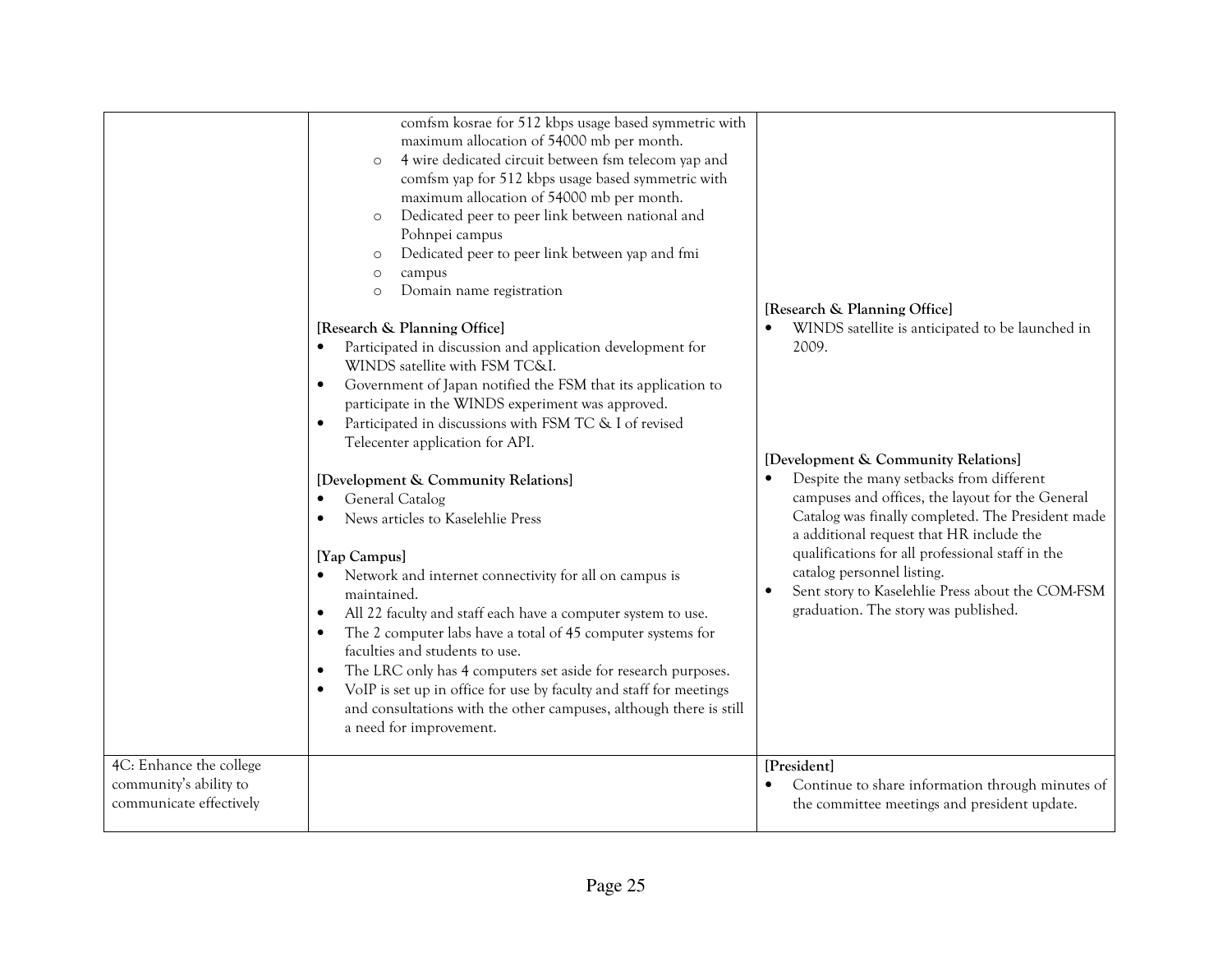| [Vice President - Administration]                                                                                                                                                                                                                                                                                                                                | [Vice President - Administration]                                                                                                                                                                                                           |
|------------------------------------------------------------------------------------------------------------------------------------------------------------------------------------------------------------------------------------------------------------------------------------------------------------------------------------------------------------------|---------------------------------------------------------------------------------------------------------------------------------------------------------------------------------------------------------------------------------------------|
| Attending and contributing to the weekly meetings of the                                                                                                                                                                                                                                                                                                         | Developing plan to improve and guide internal                                                                                                                                                                                               |
| Communications Plan Working Group (CPWG).                                                                                                                                                                                                                                                                                                                        | and external communication at the college.<br>(Ongoing)                                                                                                                                                                                     |
| [Vice President - Cooperative Research & Extension]<br>Five Smart Boards (1per campus) have been ordered<br>$\bullet$                                                                                                                                                                                                                                            | [Vice President - Cooperative Research & Extension]<br>Funded under a RI - Distance Education Grant<br>provided through CRE                                                                                                                 |
| [Information Technology]<br>The Student Information System (SIS) project is in its mid phase,<br>$\bullet$<br>the developer's s 2 <sup>nd</sup> site visit is scheduled to begin mid July 07.                                                                                                                                                                    | [Information Technology]<br>Development work and progress continues.                                                                                                                                                                        |
| WINDS:<br>In April, we assisted the FSM govt. in submitting a proposal to be<br>$\bullet$<br>part of the WINDS satellite experiment to the govt. of Japan.<br>We have been informed that the proposal was accepted.<br>Maximum Data Rate for USAT 1.5 mbps uplink, 155<br>$\circ$<br>mbps downlink<br>45 cm prototype antenna<br>$\circ$<br>700 watts<br>$\circ$ | WINDS is a new type of satellite, the experiment is<br>$\bullet$<br>to test Broadband capabilities over a satellite<br>connection using a different radio spectrum band<br>than what is in use with satellites today.                       |
| [Development & Community Relations]<br><b>Publications Committee</b><br>$\bullet$<br>Put the college's recruitment video production on youtube.com<br>$\bullet$<br>Put the college on wikipedia.com<br>$\bullet$                                                                                                                                                 | Development & Community Relations]<br>Completed the terms of reference for the<br>Publications Committee. Request has been sent to<br>the COM-FSM President to appoint members.<br>The college's recruitment production is now<br>$\bullet$ |
| [Kosrae Campus]<br>President James visited the Governor of Kosrae and the Speaker<br>$\bullet$<br>of the 9 <sup>th</sup> Legislature and Chairman of ECA to discuss SBDC<br>issues.                                                                                                                                                                              | online at<br>http://www.youtube.com/watch?v=4Ptoec82z-0<br>The college is now featured on wikipedia at<br>http://en.wikipedia.org/wiki/College_of_Microne<br>sia-FSM                                                                        |

Strategic goal 5: Invest in sufficient, qualified, and effective human resources

|  | — ·<br>')biect<br>:tıves | ments<br>$\sim$ $\alpha$ complised.<br>IVI Ə1 | detail<br>$\sim$ $\sim$ $\sim$<br>$\Omega$<br>.<br>uu<br>3/4001<br>ліаі |
|--|--------------------------|-----------------------------------------------|-------------------------------------------------------------------------|
|--|--------------------------|-----------------------------------------------|-------------------------------------------------------------------------|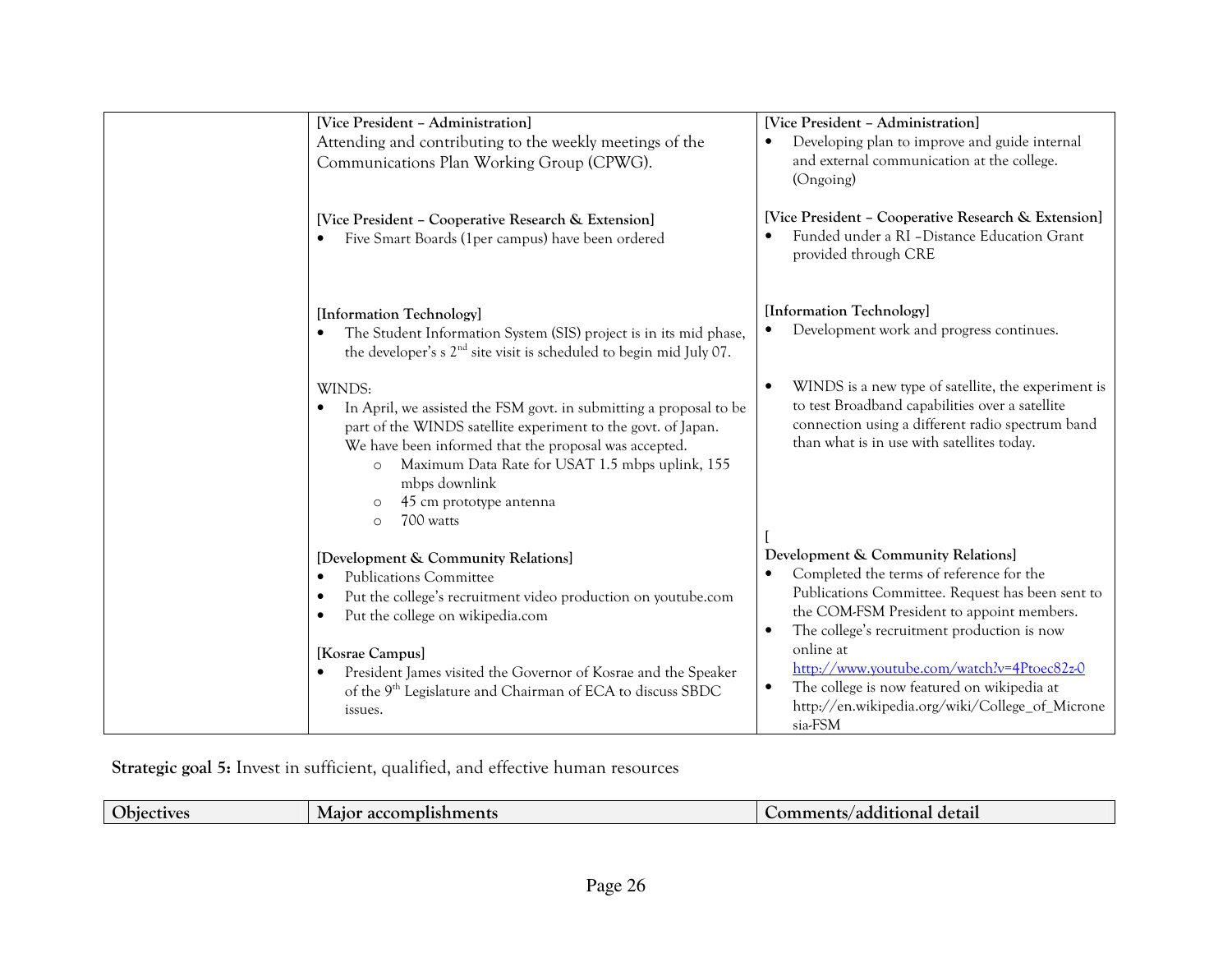| 5A: Provide on-going        |                                                                                                                                 | [President]                                                                                       |
|-----------------------------|---------------------------------------------------------------------------------------------------------------------------------|---------------------------------------------------------------------------------------------------|
| professional development of |                                                                                                                                 | Over 12 faculty and staff continue on staff                                                       |
| faculty and staff           |                                                                                                                                 | development program. This program has been<br>exceptionally successful. Need to target leadership |
|                             |                                                                                                                                 | training for managerial positions.                                                                |
|                             |                                                                                                                                 |                                                                                                   |
|                             | [Vice President - Administration]                                                                                               | [Vice President - Administration]                                                                 |
|                             | Endorsed 6 professional development requests for staff at                                                                       | Comptroller (NACUBO), Director of                                                                 |
|                             | national and at state campuses.                                                                                                 | Maintenance (NACUBO) and VPA (NACUBO);<br>Business Office staff to Hawaii conference; etc         |
|                             |                                                                                                                                 |                                                                                                   |
|                             | [Vice President Instructional Affairs]                                                                                          | [Vice President Instructional Affairs]                                                            |
|                             | LRC staffs attended the HIV/AIDS presentation by Marie Bopp<br>Dupont at the Practice Gym and the Health Fair held at the front | The faculty presentations were sponsored by newly<br>created Institute for Student Learning and   |
|                             | of the LRC.                                                                                                                     | Excellence in Teaching (ISLET Three faculty                                                       |
|                             | Acting MITC Coordinator participating in University of Hawaii                                                                   | presentations conducted by Dr. Patricia Kelly                                                     |
|                             | at Manoa to attend a 1 month library science graduate level                                                                     | presented "Learning: Lifelong, Lifewide, Lifedeep"                                                |
|                             | course.<br>Presentations sponsored by ISLET were provided by faculty                                                            | on April 17, 2007.<br>Dr. Allain Bourgoin presented "The AS in Marine"<br>$\bullet$               |
|                             | members who attended conference during the semester.                                                                            | Sciences at COM-FSM: The Issue of Transferring                                                    |
|                             |                                                                                                                                 | to a Higher Education Program" on April 26,                                                       |
|                             |                                                                                                                                 | 2007.                                                                                             |
|                             |                                                                                                                                 | Prof. Patricia Pedrus presented "Teaching in the                                                  |
|                             |                                                                                                                                 | Arts and Humanities" on May 1, 2007.                                                              |
|                             | [Vice President - Student Services]                                                                                             | [Vice President - Student Services]                                                               |
|                             | Reviewed and approved 9 performance evaluations during the                                                                      | All the evaluations and contract renewals are for                                                 |
|                             | reporting period.<br>Reviewed and approved 9 contract renewals                                                                  | the department system-wide.                                                                       |
|                             |                                                                                                                                 |                                                                                                   |
|                             | [Human Resources Office]                                                                                                        | [Human Resources Office]                                                                          |
|                             | Eight (8) faculty and staff are enrolled in degree programs                                                                     | Of the 8 employees in degree program, 5 are                                                       |
|                             | through staff development program. [3 at National, 2 at Pohnpei,                                                                | instructors. An additional employee from CRE                                                      |
|                             | 1 at Yap, 1 Kosrae, & 1 at Chuuk]<br>Staff Development Committee held a 2 day retreat during the                                | Yap is on approved educational leave paid by<br>scholarship. Another is attending at FMI paid by  |
|                             | month of May 14-15 at the national campus                                                                                       | the campus. Another from Kosrae recently                                                          |
|                             | Nine (9) faculty and staff participated in off-island conference                                                                | completed a master's degree in math on her own.                                                   |
|                             | through Staff Development Program to date                                                                                       | 3 instructors from Chuuk and Pohnpei submitted                                                    |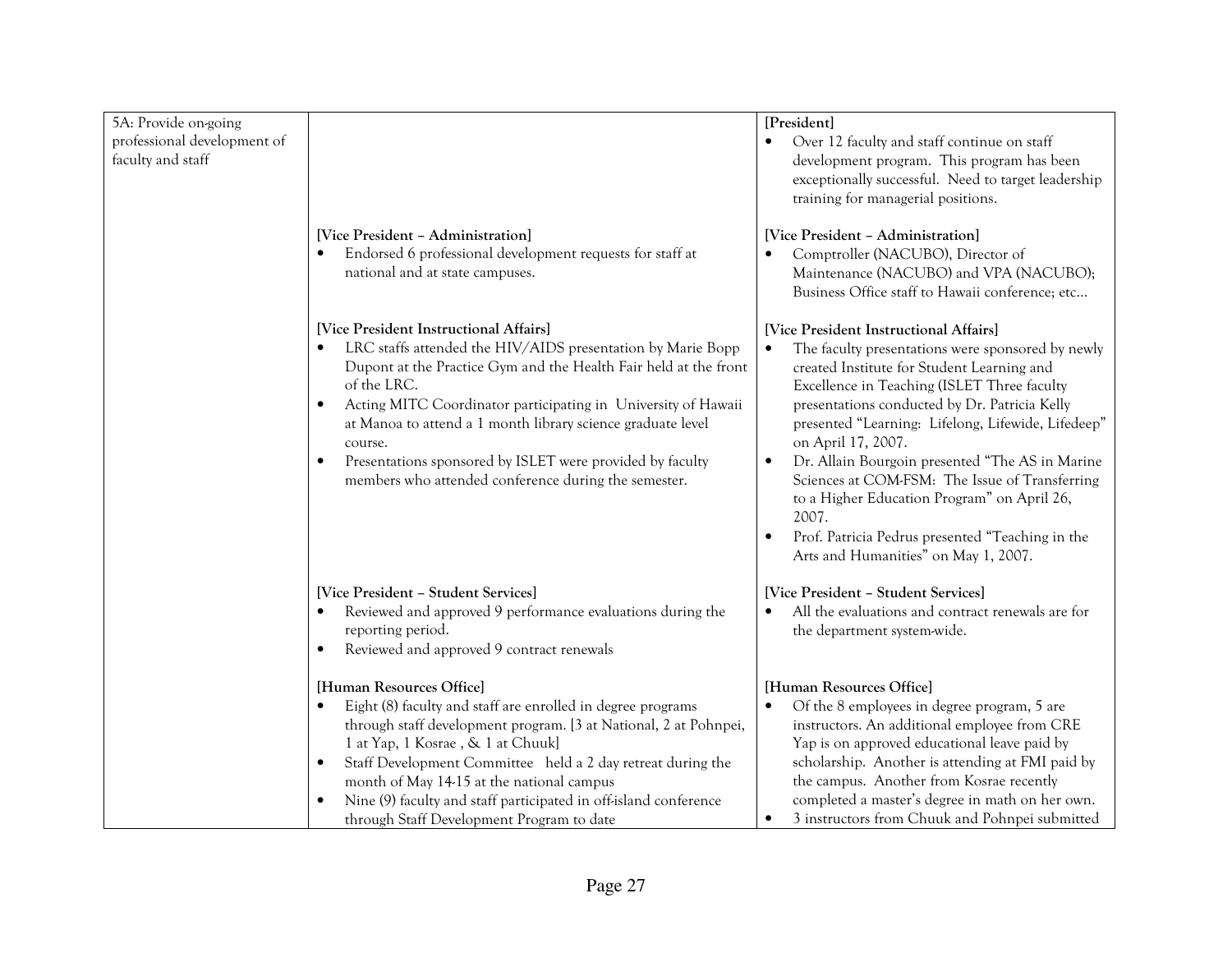| Annual Incentive Award Day 2007 was held on May 16th at the<br>$\bullet$<br><b>MITC</b><br>HR Director traveled to Kosrea from May 21-29 to meet with<br>$\bullet$<br>employees on the 3 polices implemented in January 2007 & meet<br>with individual employees on specific issues. Director also<br>attended the MEIB meeting in Kosrae from May 21-13, 2007 on<br>Group Life Insurance.<br>[Health Services-National]<br>Participated in the following conferences/workshops:<br>Pacific Islands Jurisdiction AIDS Action Group<br>$\circ$<br>(PIJAAG) Summit on HIV/AIDS-April 10-12, 2007.<br>Behavior Change Communication on HIV/AIDS-April<br>$\circ$<br>16-20, 2007.<br>21 <sup>st</sup> Annual Region IX Pacific Basin Family Planning<br>$\circ$<br>/MCH Conference-May 12-18, 2007, Republic of Belau.<br>29th Annual American Pacific Nursing Leaders Counsel<br>$\circ$<br>Conference-June 10-14, 2007, American Samoa.<br>2007 Pacific Global Health Conference-June 19-21,<br>$\circ$<br>2007, Honolulu, Hawaii. | staff development funding requests to peruse<br>master's degree. Their requests are pending<br>approval.<br>39 awards were presented to employees at the May<br>$\bullet$<br>16 <sup>th</sup> Incentive Award day.<br>11 members of the Staff Development committee<br>$\bullet$<br>attended the retreat on May 14-15. During the<br>retreat 3 polices were reviewed and revised,<br>committee terms of reference was revised, &<br>guidelines for the 40,000 funding were revised. All<br>state campus representatives attended except for<br>Kosrae.<br>There were 24 employees at Kosrae Campus that<br>$\bullet$<br>attended the session on polices.<br>In the MEIB meeting, the board accepted a 4 cents<br>$\bullet$<br>increase across the board in the plan with some<br>modifications in the benefits including offering<br>Chuuk State a different plan from the rest of the<br>entities. The rationale for these changes is<br>financial difficulties with management and<br>maintenance of the program.<br>HR Director met with the faculty and staff senate<br>$\bullet$<br>during June on issues of concerns by the senate.<br>More dialoging on these issues is expected. |
|----------------------------------------------------------------------------------------------------------------------------------------------------------------------------------------------------------------------------------------------------------------------------------------------------------------------------------------------------------------------------------------------------------------------------------------------------------------------------------------------------------------------------------------------------------------------------------------------------------------------------------------------------------------------------------------------------------------------------------------------------------------------------------------------------------------------------------------------------------------------------------------------------------------------------------------------------------------------------------------------------------------------------------|------------------------------------------------------------------------------------------------------------------------------------------------------------------------------------------------------------------------------------------------------------------------------------------------------------------------------------------------------------------------------------------------------------------------------------------------------------------------------------------------------------------------------------------------------------------------------------------------------------------------------------------------------------------------------------------------------------------------------------------------------------------------------------------------------------------------------------------------------------------------------------------------------------------------------------------------------------------------------------------------------------------------------------------------------------------------------------------------------------------------------------------------------------------------------------------|
| [Student Support Services Program]<br>SSS Admin. Assistant, Ms. Lerihna Lebehn successfully<br>$\bullet$<br>completed one course in Business Math during Spring semester.<br>This summer session, Ms. Lebehn is enrolled in two courses and<br>they are Business Communication and Accounting II.                                                                                                                                                                                                                                                                                                                                                                                                                                                                                                                                                                                                                                                                                                                                | [Student Support Services Program]<br>Ms. Lebehn is working towards attaining a college<br>$\bullet$<br>degree in Accounting.                                                                                                                                                                                                                                                                                                                                                                                                                                                                                                                                                                                                                                                                                                                                                                                                                                                                                                                                                                                                                                                            |
| [Kosrae Campus]<br>English instructor Skipper Ittu attended TESOL Academy in<br>$\bullet$<br><b>Boston</b><br>IC and instructional faculty members Skipper Ittu (English) and<br>$\bullet$<br>Rhoda Velasquez (Math) attended the ELL Academy from June<br>11-14, 2007<br>IC attended the PIBBA conference from June 18-21, 2007.<br>ELL Academy was held in Kosrae a week prior to the PIBBA<br>$\bullet$                                                                                                                                                                                                                                                                                                                                                                                                                                                                                                                                                                                                                       | [Kosrae Campus]<br>1 instructor received TESOL Certificate of<br>$\bullet$<br>Completion after 10 hours of training in the<br>workshop entitled Assessment and Learning:<br>Balancing Program Performance and Instruction                                                                                                                                                                                                                                                                                                                                                                                                                                                                                                                                                                                                                                                                                                                                                                                                                                                                                                                                                                |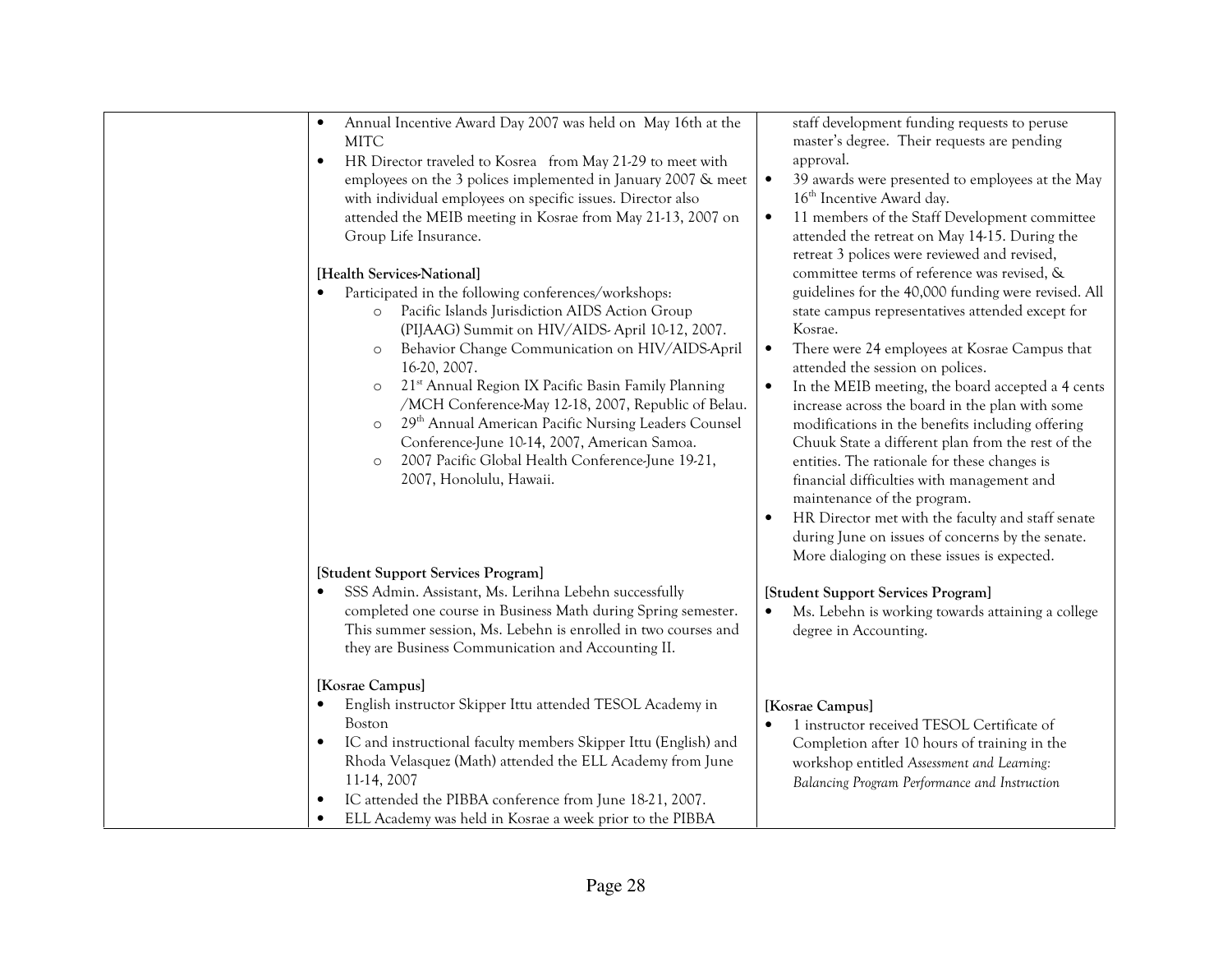|                                                                                        | Conference. Both activities had great participation and good<br>outcomes.<br>[Vice President - Cooperative Research & Extension]<br>One Extension Agent completed BS level at UH<br>One Extension agent continues Master's level training at USP<br>[Yap Campus]<br>1 student advisement workshop for faculty and staffs.<br>Robert Yangerluo, Social Science Instructor, continues his<br>masters program in Micronesian Studies at the University of                                                                                                                                                       |                                                                                                                                                                                                                            |
|----------------------------------------------------------------------------------------|--------------------------------------------------------------------------------------------------------------------------------------------------------------------------------------------------------------------------------------------------------------------------------------------------------------------------------------------------------------------------------------------------------------------------------------------------------------------------------------------------------------------------------------------------------------------------------------------------------------|----------------------------------------------------------------------------------------------------------------------------------------------------------------------------------------------------------------------------|
|                                                                                        | Guam.<br>Steven Young-Uhk, Marine Extension Agent, begins his post<br>graduate diploma program at the University of the South Pacific<br>in February. He is expected to complete his program in<br>December 2007.<br>Comptroller and Bookstore Manager visited Yap Campus to train<br>UB staff, Fiscal Officer, and Account Clerk to better understand<br>the financial statements produced by the business office. Also,<br>the fiscal officer and account clerk were trained in setting up and<br>maintaining better accounting of bookstore matters, including<br>new software for inventory, sales, etc. |                                                                                                                                                                                                                            |
|                                                                                        | [Chuuk Campus]<br>The following instructors are currently undertaking courses in<br>programs leading to MA degrees:<br>Abraham Rayphand, Education and Social Science<br>$\circ$<br>Roger Arnold, Business<br>$\circ$<br>Comptroller Danilo Dumantay and Bookstore Manager Martin<br>Mingii conducted initial setup and training for the new Point Of<br>Sale software for our bookstore. Dumantay also conducted a<br>couple of workshops for textbook ordering and sponsor program.                                                                                                                        | [Chuuk Campus]<br>We are also working on funding for two more<br>instructors to start their programs: Atkin Buliche<br>and Kind Kanto.                                                                                     |
| 5B: Recruit and retain<br>qualified personnel to allow<br>delivery of quality services |                                                                                                                                                                                                                                                                                                                                                                                                                                                                                                                                                                                                              | [President]<br>Continue to recruit qualify faculty and staff as<br>salaries and benefits are much better than at the<br>other sectors of the governments in the FSM.<br>Prove of this can be seen in the number of faculty |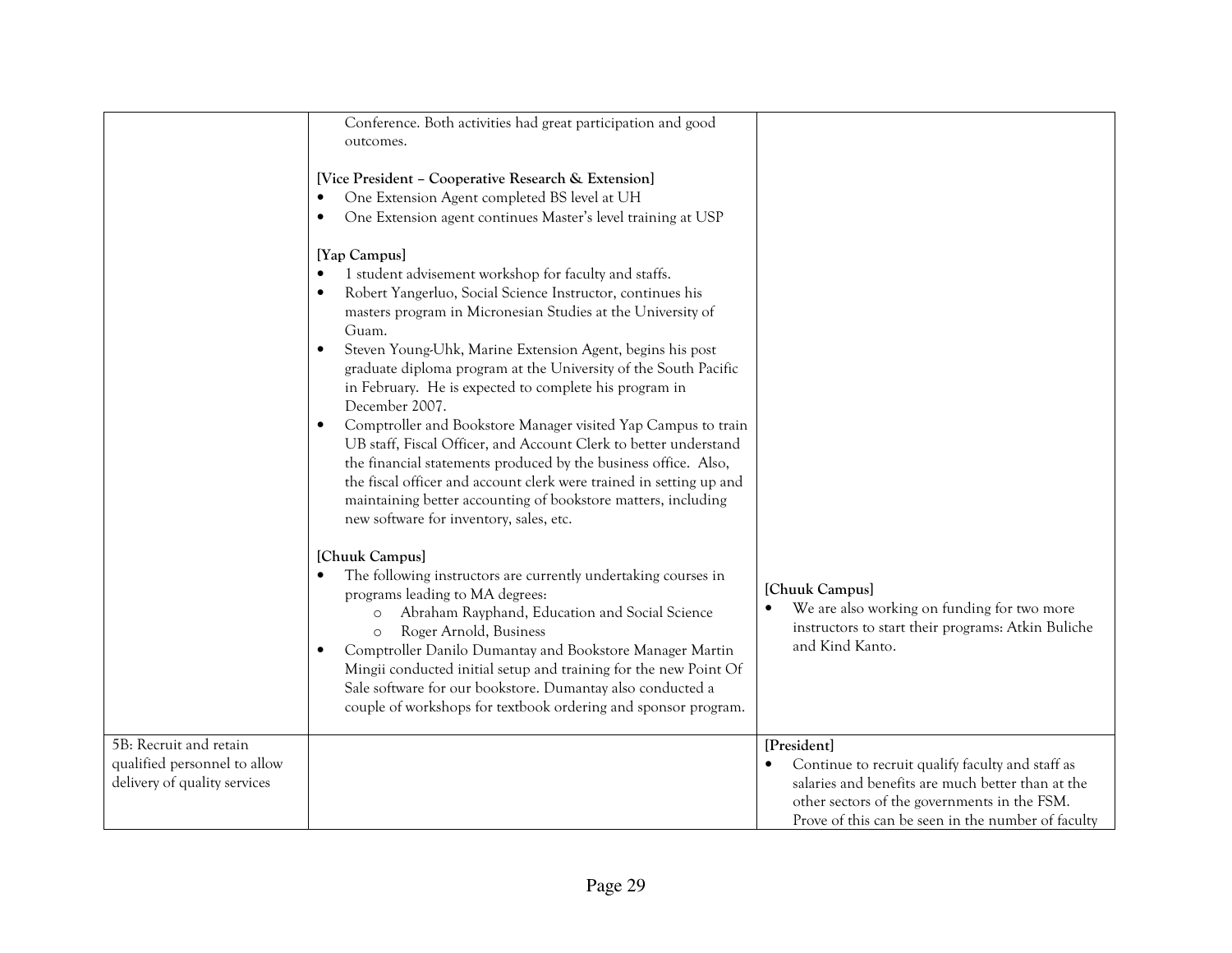and staff have spent over 10 or more years at the college.

## [Vice President – Cooperative Research & Extension]

 This is the first in an effort to increase the interest •in a career in Agriculture and possibly prepare forjob openings in CES

# [Human Resources Office]

- • The timelines provided in the revised employment polices provide good guidelines for timely processing and hiring. The challenge of compliance still remains but expected to improve once all is walked through the policy and used it for a while. There are fewer positions filled during this reporting period compared to the beginning of this semester. We anticipate filling more before the beginning fall 2007.
- • 2 Resignations [1 professional & 1 clerical due to personal ambitions] However, a total of 8 resignations were received of which 6 will be effective in July & August.
- • 2 Reclassification requests were approved, 2 were disapproved & 3 pending review & approval
- • Retirement program open season, 20 employees responded to the open season, 4 of which are new enrollees.
- • Health Insurance program with MiCare – open season is July; many participants are changing their coverage plans due to the recent premium increase.
	- • HR Director continues to advise and assist with difficult employee cases.

# [Yap Campus]

 Math Instructor was recruited to come on board in January 2008.  $\bullet$  Recruitment process at state campuses needs to be streamlined to shorten the process because it takestoo long. By the time, an applicant is offered a

| • 8 full-time instructional faculty on special contracts and the |
|------------------------------------------------------------------|
| Instructional Coordinator currently teach courses for the summer |
| 2007 session                                                     |

[Vice President – Cooperative Research & Extension]

Chuuk, 1 at Yap, 0 at FSM-FMI, 1 at Kosrae]

Chuuk, 0 at Kosrae , 6 at Yap, 4 at FMI]

[Student Support Services Program]

 $\bullet$ 

 $\bullet$ 

•

 $\bullet$ 

[Human Resources Office]

for a step increase.

[Kosrae Campus]

[Yap Campus]

making Instructor.

•

•

Six summer internships with Extension oriented activities have

Eleven (11) vacancies were filled [ 4 at National, 4 at PNI, 1 at

 Twenty-eight (28) vacant positions were advertised during the months of April to June, 2007[ 11 at National, 4 at PNI, 3 at

 The Education Specialist, Mr. Robert Jonas completed his 1st Annual Performance Evaluation in June and was recommended

been funded through grants administered by VP-CRE

- $\bullet$ 3 part-time instructors teach courses for summer 2007 term
- • 1 part-time instructor/trainer taught and completed Land Management short term training modules on Windows Operating System and Office Products.

Valerio Ken was hired in April as the new Carpentry / Cabinet

 $\bullet$ A school nurse was recruited on special contract.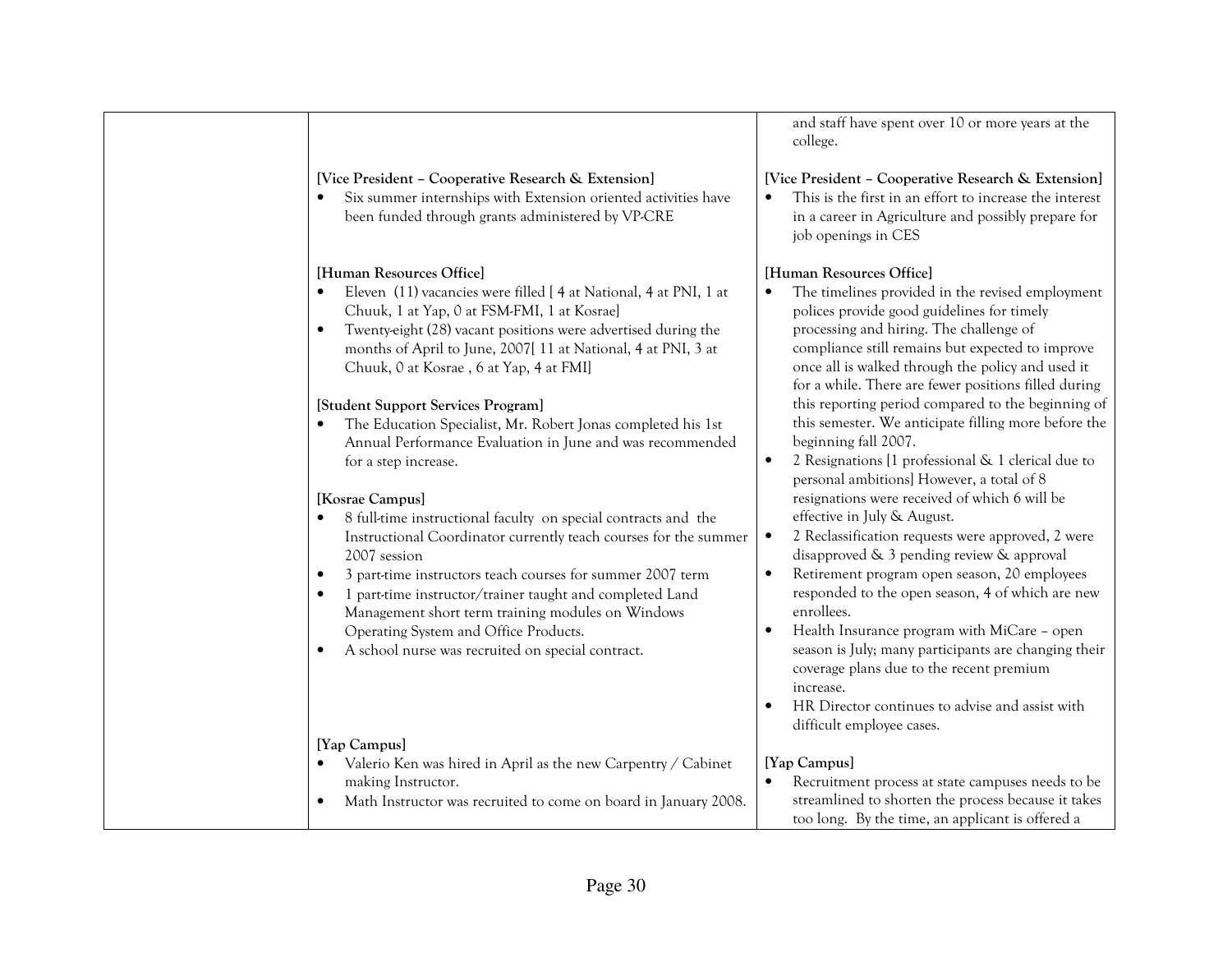|                                                                                            | [Chuuk Campus]<br>New nurse position proposed for upcoming budget cycle                                                                                                                                                                                                                                 | job; she/he declines because she/he has found<br>employment elsewhere.                                                                                                                                                                                                                                                                                                                                                                                                                                                                                                                                                                                                                                                                                                                                                   |
|--------------------------------------------------------------------------------------------|---------------------------------------------------------------------------------------------------------------------------------------------------------------------------------------------------------------------------------------------------------------------------------------------------------|--------------------------------------------------------------------------------------------------------------------------------------------------------------------------------------------------------------------------------------------------------------------------------------------------------------------------------------------------------------------------------------------------------------------------------------------------------------------------------------------------------------------------------------------------------------------------------------------------------------------------------------------------------------------------------------------------------------------------------------------------------------------------------------------------------------------------|
| 5C: Update personnel policies<br>and procedures to meet on-<br>going human resources needs |                                                                                                                                                                                                                                                                                                         | [President]<br>Continue to work with the Director of Personnel<br>$\circ$<br>and Personnel Committee on revising as well as<br>developing new personnel policy, example is<br>"donated sick leave policy".                                                                                                                                                                                                                                                                                                                                                                                                                                                                                                                                                                                                               |
|                                                                                            | [Human Resources Office]<br>Personnel Committee will resume its monthly meetings in<br>August.<br>HR Director is working on a proposed interim policy on Special<br>Contracts with specific procedures and checklist to aid the<br>College and supervisors.                                             | [Human Resources Office]<br>New policies were explained/going over with at<br>Pohnpei Campus in April and Kosrae Campus in<br>May. Similar thing is scheduled for the National,<br>Yap and FMI campuses shortly.<br>Special contracts continue to be problematic. The<br>College currently has more special contracted<br>employees than regular employees. The current<br>institutional culture, lack of guidelines and<br>procedures makes compliance with College's<br>policy on this matter extremely difficult.<br>Requests for policy review and development still<br>comes through the Personnel Committee -<br>grievance policy, full-time instructors summer<br>compensation, LRC staff overtime compensation,<br>salary placement of returning college employees, &<br>special contract employment procedures. |
|                                                                                            | [Development & Community Relations]<br>Coordinated Staff Development Committee Meting<br>[Kosrae Campus]<br>HR Director shared with Kosrae campus faculty & staff the<br>following updated sections of Personnel Policies & Procedures<br>Manual:<br>Employment<br>$\circ$<br>Leave Policies<br>$\circ$ | [Development & Community Relations]<br>Coordinated a workshop for the Staff<br>Development Committee form May 14 to 15.<br>During the meeting, we revised the Staff<br>Development Committee terms of reference and<br>the staff development program procedures.                                                                                                                                                                                                                                                                                                                                                                                                                                                                                                                                                         |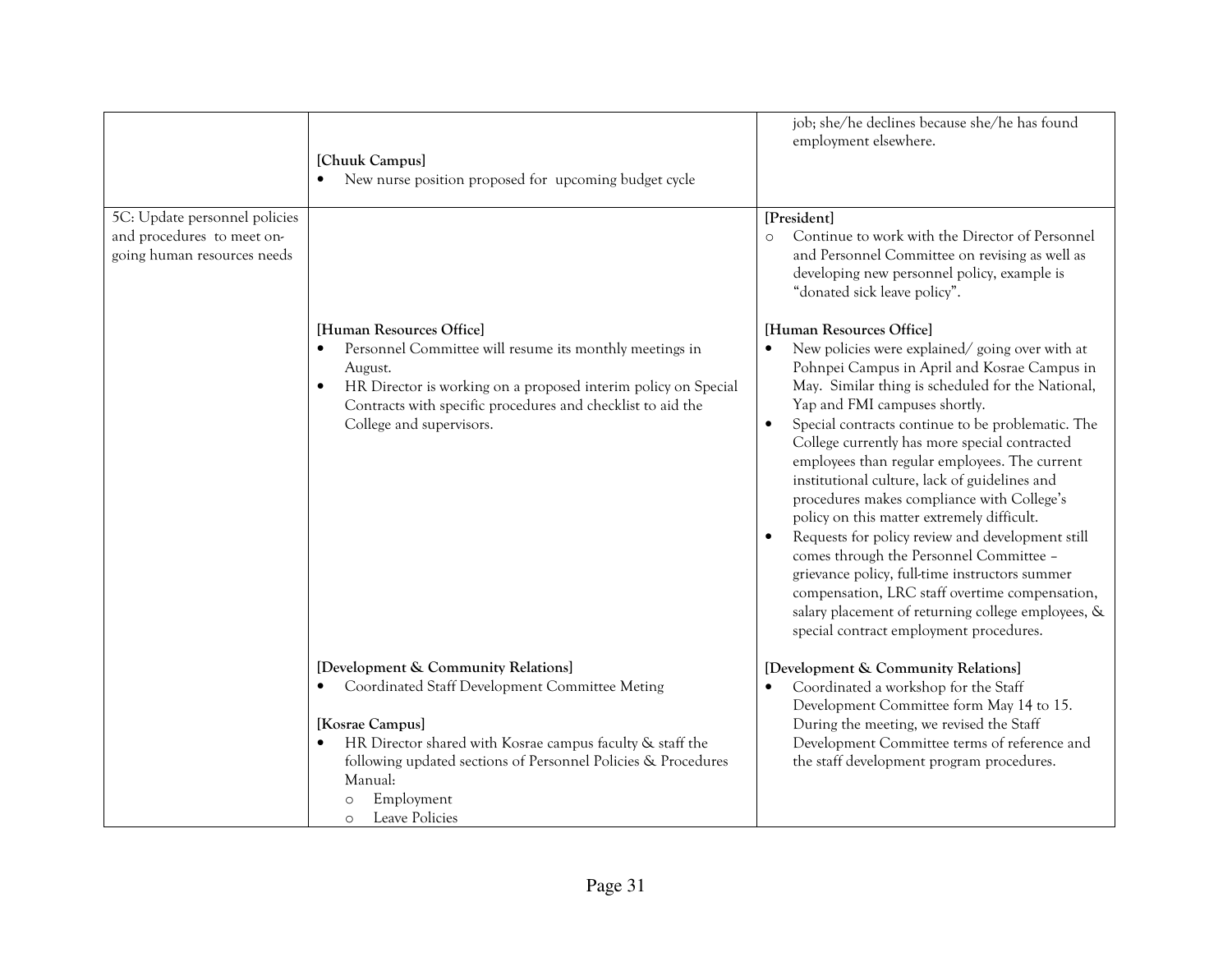| Grievance Procedure<br>Policy 006 on Donated Sick Leave                                                                                                                                                                                                                                                                                                                     |  |
|-----------------------------------------------------------------------------------------------------------------------------------------------------------------------------------------------------------------------------------------------------------------------------------------------------------------------------------------------------------------------------|--|
| [Yap Campus]<br>1 Yap Campus rep is a member of the Personnel Committee and<br>shares information and personnel issues with faculty and staff.<br>Information is shared with all campus personnel for review and<br>input.<br>1 Yap Campus rep attended the Staff Development workshop in<br>Pohnpei in mid May to review and propose<br>changes/modifications to policies. |  |

Strategic goal 6: Ensure sufficient and well-managed fiscal resources that maintain financial stability

| Objectives                                                                                                | Major accomplishments                                                                                                                                                                                                                                                                                                                                                                                                                                                                                   | Comments/additional detail                                                                                                                                                                                                                                                                                                                                                                |
|-----------------------------------------------------------------------------------------------------------|---------------------------------------------------------------------------------------------------------------------------------------------------------------------------------------------------------------------------------------------------------------------------------------------------------------------------------------------------------------------------------------------------------------------------------------------------------------------------------------------------------|-------------------------------------------------------------------------------------------------------------------------------------------------------------------------------------------------------------------------------------------------------------------------------------------------------------------------------------------------------------------------------------------|
| 6A: Enhance new and existing<br>revenue resources to promote<br>growth and increase cost<br>effectiveness | [President]<br>Fundraising Committee has organized and one of the activities<br>will be auctioning old computers and old vehicles.<br>[Vice President - Administration]<br>Facilitated the consolidation of the college bank accounts at Bank<br>of FSM and Bank of Guam.                                                                                                                                                                                                                               | [Vice President - Administration]<br>Consolidation will reduce reconciliation time; cash<br>management will reduce college's risk exposure                                                                                                                                                                                                                                                |
|                                                                                                           | Completed transfer of cash to Citibank-Smith Barney for cash<br>management services.                                                                                                                                                                                                                                                                                                                                                                                                                    | and ensure higher interest revenue                                                                                                                                                                                                                                                                                                                                                        |
|                                                                                                           | [Business Office]<br>Statement of Current Funds Revenues, Expenditures and Other<br>Changes indicate a fund balance change for unrestricted fund as<br>of June 30, 2007 of \$1.686 Million.<br>The system wide enrollment shows a reduction by 443 students,<br>from the projection of 6,290 to actual enrollment of 5,847 for<br>school year 2007. However, in comparison with the actual<br>enrollment from prior school year 2006, the enrollment for 2007<br>indicates an increase by 220 students. | [Business Office]<br>The positive fund balance change for unrestricted<br>fund of \$1.686 Million is due to the timing of<br>recording revenues. The revenue for the whole<br>fiscal year consisting of fall 2006, spring 2007 and<br>summer 2007 have been recorded, while expenses<br>is only for nine months. At the end fiscal year<br>2007, the fund balance is expected to decline. |
|                                                                                                           | The audited financial statements for fiscal year 2006 provided a<br>negative net change in net assets by \$189k.                                                                                                                                                                                                                                                                                                                                                                                        | Below are the details of enrollment for school year<br>2007:                                                                                                                                                                                                                                                                                                                              |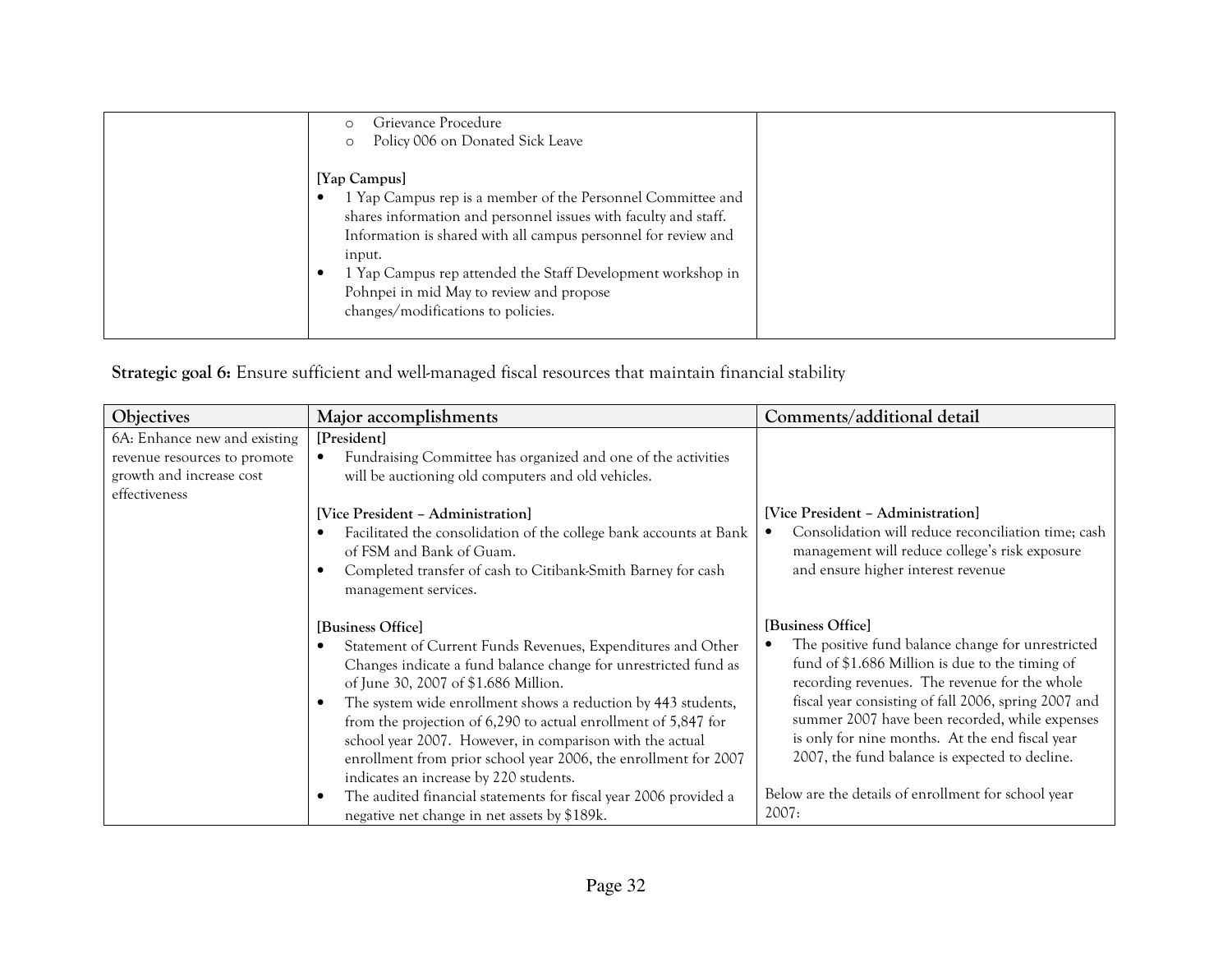| Discussion and review of the FY2009 budget guidelines. The<br>$\bullet$<br>college has started the budget process for fiscal year 2009<br>[Research & Planning Office]<br>Upward Bound programs were approved for Chuuk, Kosrae and<br>Pohnpei. Due to technical difficulties in Washington, the Yap<br>proposal is still under review.<br>Sponsored programs committee reviewed and approved funds<br>from 1 - the Global Green Grant Funds to support the Pohnpei<br>campus botanical garden (\$15,000 - personnel costs only); and 2-<br>OMIP funds for equipment and supplies to support Pohnpei<br>campus vocational programs (\$100,000) on a 50/50 matching<br>basis. | National campus - 2,085 students<br>Pohnpei campus - 1,285 students<br>Chuuk campus - 1,323 students<br>Kosrae campus - 575 students<br>Yap campus - 579 students<br>$\bullet$<br>The negative net change in net assets per audited<br>financial statements for fiscal year 2006 consists of:<br>Unrestricted -<br>\$81k<br>$\bullet$<br>Restricted<br>(167k)<br>$\bullet$<br>Plant<br>(433k)<br>$\bullet$<br>Endowment -<br>330k<br>Net<br>(\$189k)<br>$\bullet$ |
|------------------------------------------------------------------------------------------------------------------------------------------------------------------------------------------------------------------------------------------------------------------------------------------------------------------------------------------------------------------------------------------------------------------------------------------------------------------------------------------------------------------------------------------------------------------------------------------------------------------------------------------------------------------------------|-------------------------------------------------------------------------------------------------------------------------------------------------------------------------------------------------------------------------------------------------------------------------------------------------------------------------------------------------------------------------------------------------------------------------------------------------------------------|
| [Development & Community Relations]<br>Covered the Mobil oil presentation of \$12,000to the college.                                                                                                                                                                                                                                                                                                                                                                                                                                                                                                                                                                         | Budget guidelines for the development of budgets<br>for fiscal year 2009 were approved by the board on<br>May, 2007 meeting.<br>[Development & Community Relations]<br>Covered the Mobil Oil presentation to the College<br>of Micronesia. I sent a press release to the<br>Kaselehlie Press afterwards and I sent copies of the<br>pictures taken to Cecile Bamba Suda in Guam.                                                                                  |
| [Kosrae Campus]<br>IC facilitated another auction during the quarter to raise money<br>for the Endowment Fund.<br>[Yap Campus]                                                                                                                                                                                                                                                                                                                                                                                                                                                                                                                                               | [Kosrae Campus]<br>The following items were sold:<br>$\bullet$<br>14 pigs, 3 computer sets, and 1 computer<br>$\circ$<br>screen                                                                                                                                                                                                                                                                                                                                   |
| All personnel encouraged to practice energy conservation<br>methods.<br>[Chuuk Campus]                                                                                                                                                                                                                                                                                                                                                                                                                                                                                                                                                                                       |                                                                                                                                                                                                                                                                                                                                                                                                                                                                   |
| Fundraising:<br>A student organization recorded and released a CD compilation<br>of original and covers songs as part of Chuuk Campus<br>fundraising for the endowment funds. Few stores on island<br>provide assistance in selling the CDs copies are still available                                                                                                                                                                                                                                                                                                                                                                                                       |                                                                                                                                                                                                                                                                                                                                                                                                                                                                   |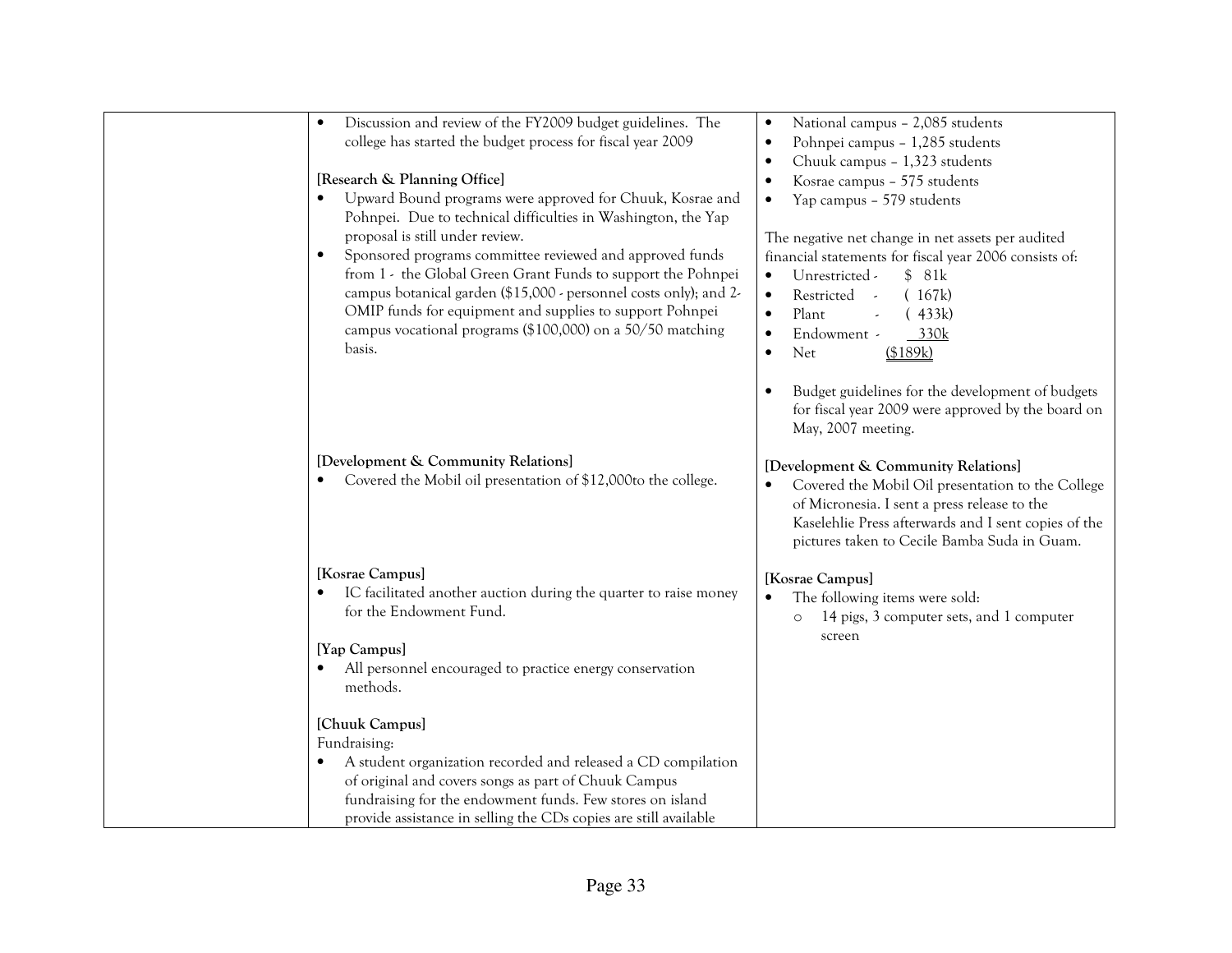|                                           | from our office.                                                                                                                                                                                                                                                          |                                                                                                                                                                                                                                                                                                                                                                                                                                                                                                                                                                                                         |
|-------------------------------------------|---------------------------------------------------------------------------------------------------------------------------------------------------------------------------------------------------------------------------------------------------------------------------|---------------------------------------------------------------------------------------------------------------------------------------------------------------------------------------------------------------------------------------------------------------------------------------------------------------------------------------------------------------------------------------------------------------------------------------------------------------------------------------------------------------------------------------------------------------------------------------------------------|
| 6B: Diversify resources of the<br>College |                                                                                                                                                                                                                                                                           | [President]<br>The money management college established with<br>Citibank in Guam has generated over \$14,000 in<br>about two months. Recommend that interest on<br>the money management scheme should be given to<br>the Endowment fund.                                                                                                                                                                                                                                                                                                                                                                |
|                                           | [Vice President - Cooperative Research & Extension]<br>Solicited funds from all states to provide for match with USDA<br>funds for CES Support                                                                                                                            | [Vice President - Cooperative Research & Extension]<br>Smith/Lever Extension programs were made<br>eligible for up to \$50,000 match if individual states<br>could provide matching funds. Kosrae and<br>Pohnpei provided match, Chuuk and Yap have<br>not been able to at this time.                                                                                                                                                                                                                                                                                                                   |
|                                           | [Research & Planning Office]<br>Assisted development of potential funding needs for European<br>Union for vocational, academics, and other programs needs.                                                                                                                | [Research & Planning Office]<br>Developed with assistance and through FSM<br>$\bullet$<br>Department of Economic Affairs.                                                                                                                                                                                                                                                                                                                                                                                                                                                                               |
|                                           | [Development & Community Relations]<br>Fundraising Steering Committee reorganizing<br>Met with June Panuelo about scholarship<br>$\bullet$<br>[Yap Campus]<br>1 Yap Campus rep participated in the development of the FY<br>2009 budget guidelines in Pohnpei in mid May. | [Development & Community Relations]<br>The Fundraising Steering Committee met on June<br>27, 2007 and revised the terms of reference for the<br>committee. The current terms of reference now<br>includes reference to local fundraising committees<br>at all six campuses, an government fundraising<br>committee, and an international fundraising<br>committee.<br>Talked with June Panuelo about he and his<br>brother Hainrick Panuelo's plan to put up<br>scholarship for the valedictorian. He requested<br>that he be reminded of this commitment prior to<br>the December 20, 2007 graduation. |
| 6C: Budgeting and resource<br>allocation  | [Vice President - Administration]<br>$\bullet$                                                                                                                                                                                                                            | [Vice President - Administration]<br>$\bullet$                                                                                                                                                                                                                                                                                                                                                                                                                                                                                                                                                          |
|                                           | Defended the College's FY2008 budget at budget hearings with<br>the FSM Congress and with OIA/OCM.                                                                                                                                                                        | Final decisions by Congress and by JEMCO/OIA<br>on FY2008 budget expected in September 2007.                                                                                                                                                                                                                                                                                                                                                                                                                                                                                                            |
|                                           | Held FY2009 budget preliminary meeting with all budget heads,<br>$\bullet$<br>prepared budget development timeline and assisted prepare and                                                                                                                               | Unit budget preparation will proceed during<br>$\bullet$<br>July/August but Program Review meeting for all                                                                                                                                                                                                                                                                                                                                                                                                                                                                                              |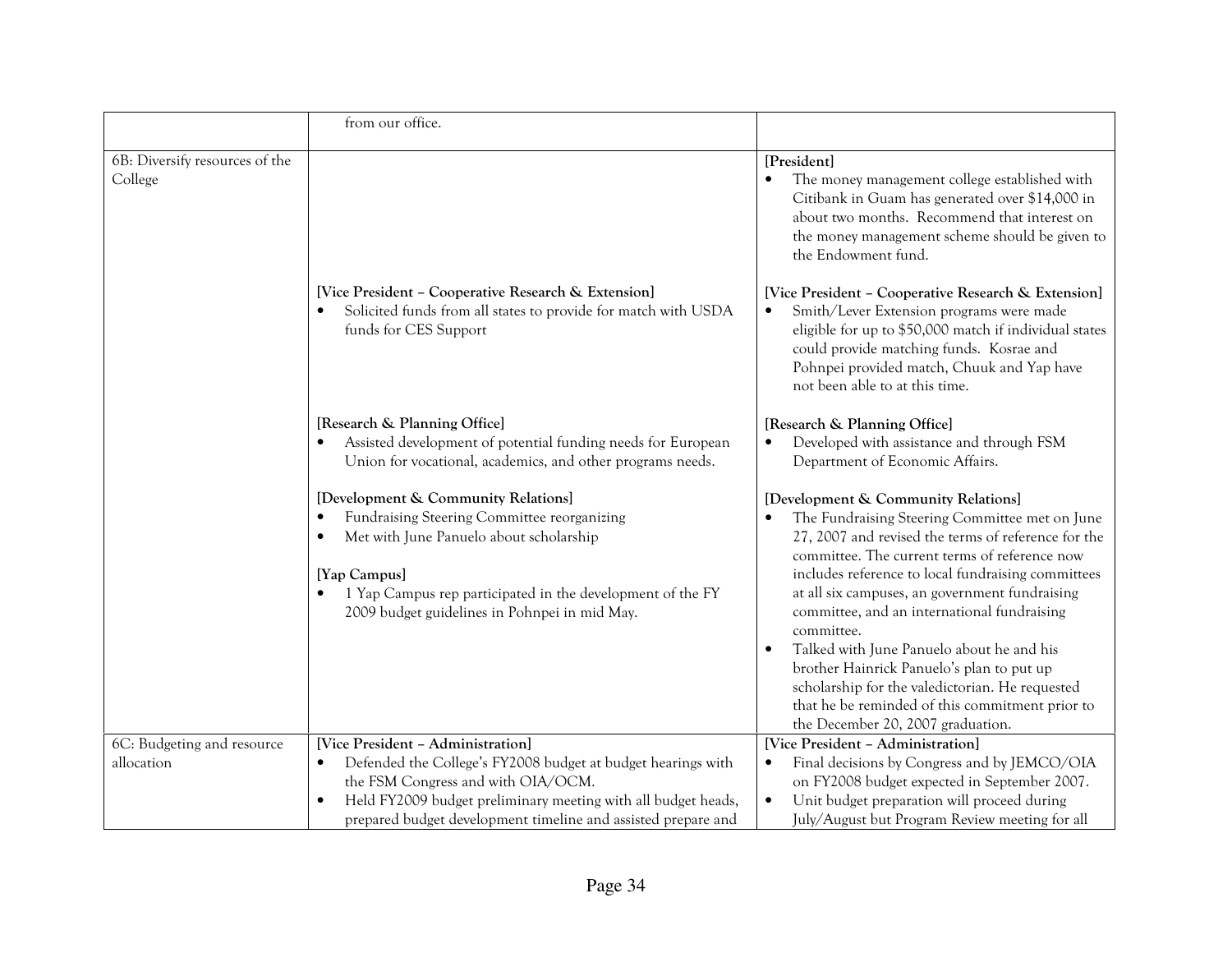| disseminate institutional priorities for FY 2009 budget.                                                                                                                                                                                                                                                                                                                                                                                                                                                                                                                                                                                                                                                                    | budget heads expected at end of August. More<br>specific guidelines will be issued as a result of this                                                                                                                                                                                                                                                                                                                                                                                                                                                                                                                                                                                                                                                                                                                                                                                                                                                                                                                                                                                                                                                                                                                               |
|-----------------------------------------------------------------------------------------------------------------------------------------------------------------------------------------------------------------------------------------------------------------------------------------------------------------------------------------------------------------------------------------------------------------------------------------------------------------------------------------------------------------------------------------------------------------------------------------------------------------------------------------------------------------------------------------------------------------------------|--------------------------------------------------------------------------------------------------------------------------------------------------------------------------------------------------------------------------------------------------------------------------------------------------------------------------------------------------------------------------------------------------------------------------------------------------------------------------------------------------------------------------------------------------------------------------------------------------------------------------------------------------------------------------------------------------------------------------------------------------------------------------------------------------------------------------------------------------------------------------------------------------------------------------------------------------------------------------------------------------------------------------------------------------------------------------------------------------------------------------------------------------------------------------------------------------------------------------------------|
| [Vice President - Student Services]                                                                                                                                                                                                                                                                                                                                                                                                                                                                                                                                                                                                                                                                                         | meeting.                                                                                                                                                                                                                                                                                                                                                                                                                                                                                                                                                                                                                                                                                                                                                                                                                                                                                                                                                                                                                                                                                                                                                                                                                             |
| Took part in a consultation meeting with OCM and OIA<br>regarding the FY08 Budget                                                                                                                                                                                                                                                                                                                                                                                                                                                                                                                                                                                                                                           |                                                                                                                                                                                                                                                                                                                                                                                                                                                                                                                                                                                                                                                                                                                                                                                                                                                                                                                                                                                                                                                                                                                                                                                                                                      |
| [Vice President - Cooperative Research & Extension]<br>Preparation of FY'08 Budgets for COM-LGP are started                                                                                                                                                                                                                                                                                                                                                                                                                                                                                                                                                                                                                 |                                                                                                                                                                                                                                                                                                                                                                                                                                                                                                                                                                                                                                                                                                                                                                                                                                                                                                                                                                                                                                                                                                                                                                                                                                      |
| [Business Office]                                                                                                                                                                                                                                                                                                                                                                                                                                                                                                                                                                                                                                                                                                           | [Business Office]                                                                                                                                                                                                                                                                                                                                                                                                                                                                                                                                                                                                                                                                                                                                                                                                                                                                                                                                                                                                                                                                                                                                                                                                                    |
| The external audit of the college's financial statement for the<br>fiscal year ended September 30, 2006 was completed on June 24,<br>2007 before the June 30, 2007 deadline. Accordingly, the<br>following reports in relation to the audit of fiscal year 2006 were<br>transmitted on time:<br>Data Collection Report to Federal Audit Clearinghouse<br>$\circ$<br>Accreditation Annual Fiscal Report to Accrediting<br>$\circ$<br>Commission for Community and Junior Colleges (ACCJC)<br>Annual Submission of Financial Statements to Federal<br>$\circ$<br>Student Aid<br>Market value of Endowment Fund as of June 30, 2007 is \$2.989<br>$\bullet$<br>Million. The college's fund raising target per annum is \$100k. | The Independent Auditors' Report on the<br>financial statements expressed an unqualified<br>opinion. Other results of the audit are:<br>No reportable conditions in internal control<br>$\circ$<br>over financial reporting were identified;<br>No instances of noncompliance considered<br>$\circ$<br>material to the financial statements were<br>disclosed by the audit;<br>No reportable conditions in internal control<br>$\circ$<br>over compliance with requirements applicable<br>to major federal awards programs were<br>identified;<br>The Independent Auditors' Report on<br>$\circ$<br>compliance with requirements applicable to<br>major federal award programs expressed an<br>unqualified opinion;<br>The audit disclosed no findings required to be<br>$\circ$<br>reported by OMB Circular A-133;<br>COM - FSM did qualify as a low-risk auditee<br>$\circ$<br>as defined in OMB Circular A-133.<br>No matters are reportable with respect to<br>$\circ$<br>Federal Award Findings and Questioned Cost<br>Section;<br>No matters reportable with respect to<br>$\circ$<br>Financial Statement Findings Section.<br>As of June 30, 2007, the college is still short by<br>\$90k to meet the \$100k target per annum |
| [Research & Planning Office]                                                                                                                                                                                                                                                                                                                                                                                                                                                                                                                                                                                                                                                                                                |                                                                                                                                                                                                                                                                                                                                                                                                                                                                                                                                                                                                                                                                                                                                                                                                                                                                                                                                                                                                                                                                                                                                                                                                                                      |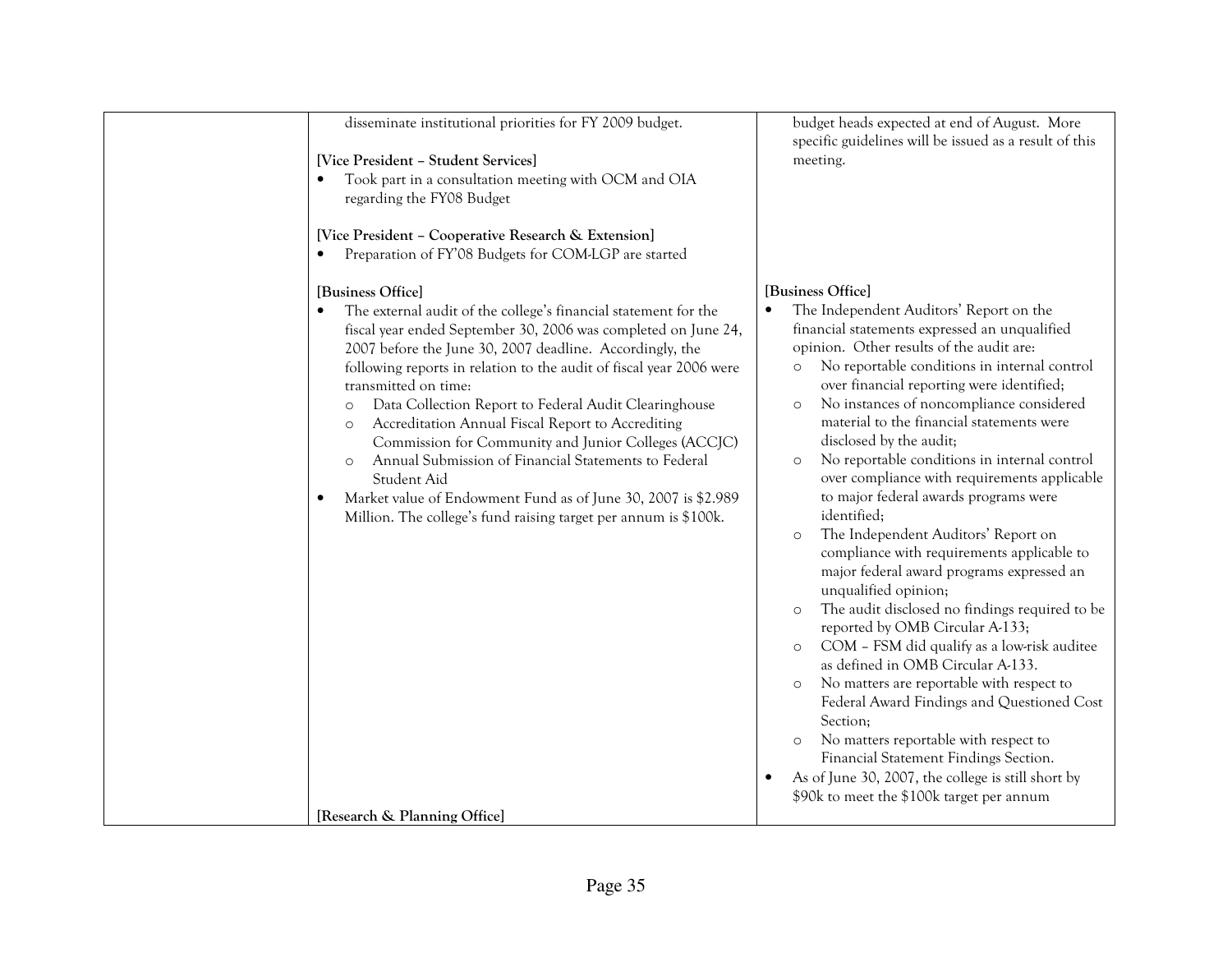|                                                                                                                                                                                                                                                         | Assisted with finalization of SEG budget and transmittal to FSM<br>$\bullet$<br>NDOE. Discussions on funding summer session and<br>participation of COM-FSM/UOG BA education students in<br>summer session.<br>Participated in preparation and discussions with FSM Congress<br>$\bullet$<br>on Student Summer Assistance and budget review sessions with<br>Office of Insular Affairs (OIA) and Office of Compact<br>Management (OCM) for FY2008 ESG funds. | [Research & Planning Office]<br>OIA requested a comprehensive view of college's<br>$\bullet$<br>finances from all sources (not just ESG).                                                                                                                                                                                                                                                                                              |
|---------------------------------------------------------------------------------------------------------------------------------------------------------------------------------------------------------------------------------------------------------|--------------------------------------------------------------------------------------------------------------------------------------------------------------------------------------------------------------------------------------------------------------------------------------------------------------------------------------------------------------------------------------------------------------------------------------------------------------|----------------------------------------------------------------------------------------------------------------------------------------------------------------------------------------------------------------------------------------------------------------------------------------------------------------------------------------------------------------------------------------------------------------------------------------|
| 6D: Develop and implement<br>college sustainability plans<br>that will lead to the careful<br>stewardship of natural and<br>man-made resources, saving of<br>revenue, and enhancement of<br>the college experience; serves<br>as a model for the nation | [President]<br>The single Audit for FY 2006 was completed on time with<br>$\bullet$<br>summary reports from the auditors that indicated that college is a<br>low risk auditee and has a clean and excellent audit report.                                                                                                                                                                                                                                    | [President]<br>Continue to monitor outstanding travel vouchers<br>of college employees to make sure they are cleared<br>up before approval of next travel. Continue to<br>monitor the collection of outstanding balances<br>system wide. Results of the college audit can be a<br>model for the FSM National and State<br>Governments.                                                                                                 |
|                                                                                                                                                                                                                                                         | [Vice President - Administration]<br>Studying power consumption trends at all campuses (with<br>Maintenance director).<br>Prepared part of the Management Discussion and Analysis (MD<br>&A) of the FY 2006 Audit Report. The college received an<br>unqualified opinion on the FY2006 audit!                                                                                                                                                                | [Vice President - Administration]<br>Statistics will be useful in FY 09 budget<br>$\bullet$<br>development.<br>Developing a risk management plan.<br>$\bullet$                                                                                                                                                                                                                                                                         |
|                                                                                                                                                                                                                                                         | [Vice President - Student Services]<br>Took part in a meeting of the Fundraising Steering Committee to<br>discuss the Terms of Reference (TOR)                                                                                                                                                                                                                                                                                                               | [Vice President - Student Services]<br>The TOR is being finalized<br>$\bullet$                                                                                                                                                                                                                                                                                                                                                         |
|                                                                                                                                                                                                                                                         | [Development & Community Relations]<br>World Park involvement                                                                                                                                                                                                                                                                                                                                                                                                | [Development & Community Relations]<br>Continued working as a representative of the<br>college in the World Park concept outreach to<br>community and leaders.<br>Helped with the World Park presentation at the<br>Pohnpei State Legislature on April 11, 2007.<br>Participated in a delegation who met with the FSM<br>Vice President Alik to plan for a visit to the FSM<br>by officials of the Michigan State University<br>(MSU). |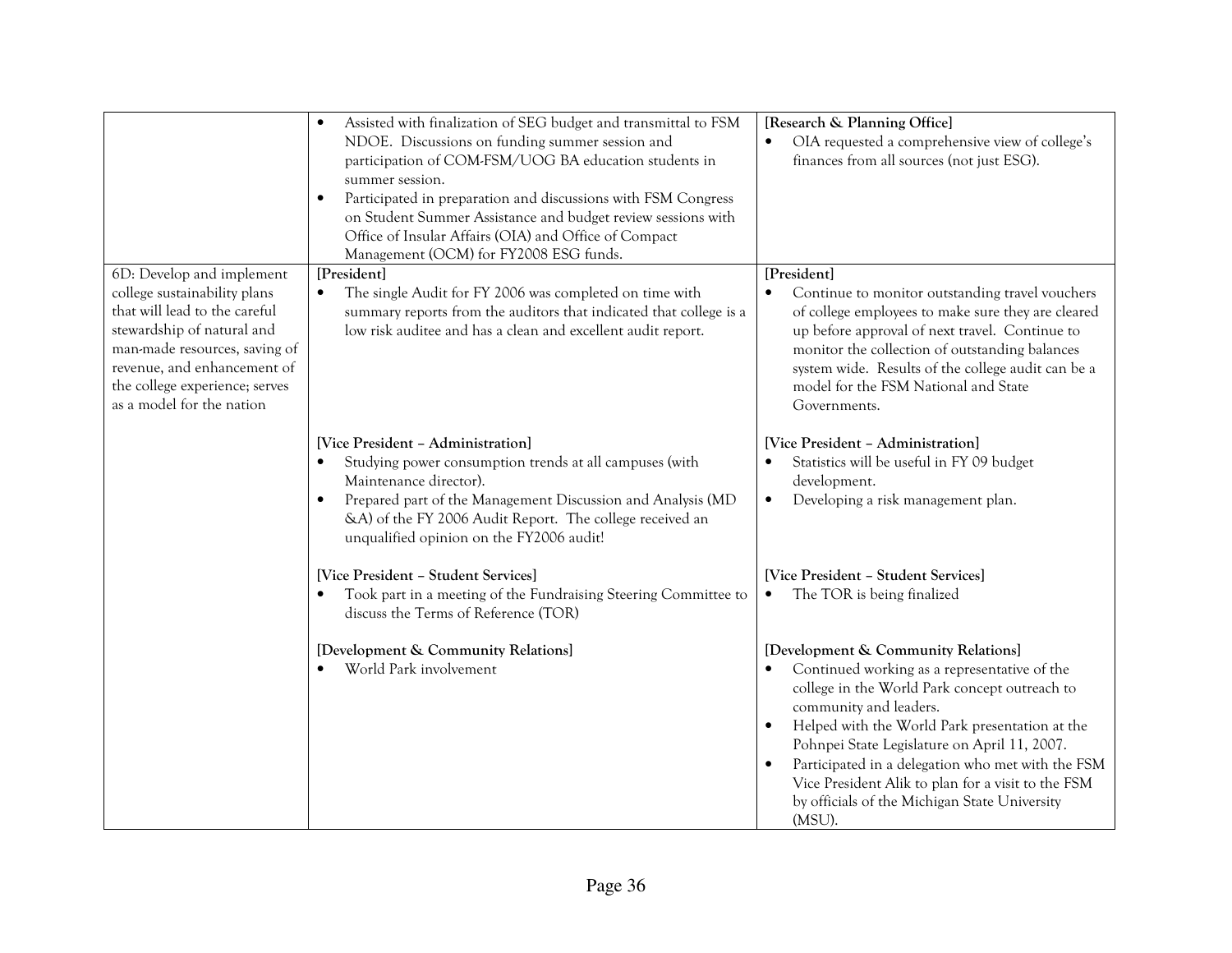| Objectives                  | Major accomplishments                                                                                              | Comments/additional detail                        |
|-----------------------------|--------------------------------------------------------------------------------------------------------------------|---------------------------------------------------|
| 7A: Increase involvement of | [Vice President - Instructional Affairs]                                                                           | [Vice President - Instructional Affairs]          |
| the community in college    | TRIO workshops held in MITC which MITC assisted in video                                                           | Yap completed two IT modules.                     |
| affairs                     | taping of the event:                                                                                               | Kosrae completed two IT modules.                  |
|                             | FSM Public Auditors offices conducted "Audit workshop" in the<br>$\bullet$                                         | Pohnpei completed three IT modules.               |
|                             | MITC on June 25-27, 2007. Twenty two participants were                                                             |                                                   |
|                             | participated. Communications for this workshop came through                                                        |                                                   |
|                             | Vice President for Administration.                                                                                 |                                                   |
|                             | Vocation training coordinator met with all the apprenticeship<br>$\bullet$                                         |                                                   |
|                             | network members in and discussed possibility of using COM-                                                         |                                                   |
|                             | FSM graduates in several of the companies.                                                                         |                                                   |
|                             | 7 IT training modules conducted in three states as part of land                                                    |                                                   |
|                             | management program for FSM Land departments.                                                                       |                                                   |
|                             | Addition modules/ funding added to Pohnpei's training list.<br>$\bullet$                                           |                                                   |
|                             | Local lawyer produced a 30 hour training module on Land Laws<br>$\bullet$                                          |                                                   |
|                             | as part of the land administration training program with a local                                                   |                                                   |
|                             | lawyer trainer contracted.                                                                                         |                                                   |
|                             | 7 modules added to Pohnpei State land administration training                                                      |                                                   |
|                             | program to change their list from 9 to 16 modules.                                                                 |                                                   |
|                             | Sign up of Yap utilities was officially signed up as a sponsor of<br>$\bullet$                                     |                                                   |
|                             | the apprenticeship program.                                                                                        |                                                   |
|                             | 6 new apprentices registered into the apprenticeship program                                                       |                                                   |
|                             | with USDOL under their new sponsorship.                                                                            |                                                   |
|                             | Vocational Training coordinator participated in Apprenticeship                                                     |                                                   |
|                             | E-line meeting.                                                                                                    |                                                   |
|                             | A training workshop was conducted for 25 Pohnpei classroom<br>$\bullet$                                            |                                                   |
|                             | teachers selected to be a cooperative teacher for COM-FSM                                                          |                                                   |
|                             | teacher trainees in upcoming semesters.                                                                            | [Vice President - Student Services]               |
|                             |                                                                                                                    | Around 20 staff and students went as part of this |
|                             | [Vice President - Student Services]<br>Met with members of the local community to offer a traditional<br>$\bullet$ | activity.                                         |
|                             | apology along with key people in the security office, director of                                                  | Staffs are working on schedule of activities with |
|                             | maintenance, director of development and community relations,                                                      | the members of that community to maintain good    |
|                             | and several students living in the Nanmal area in proximity to the                                                 | rapport between the two communities.              |

Strategic goal 7: Build a partnering and service network for community, workforce and economic development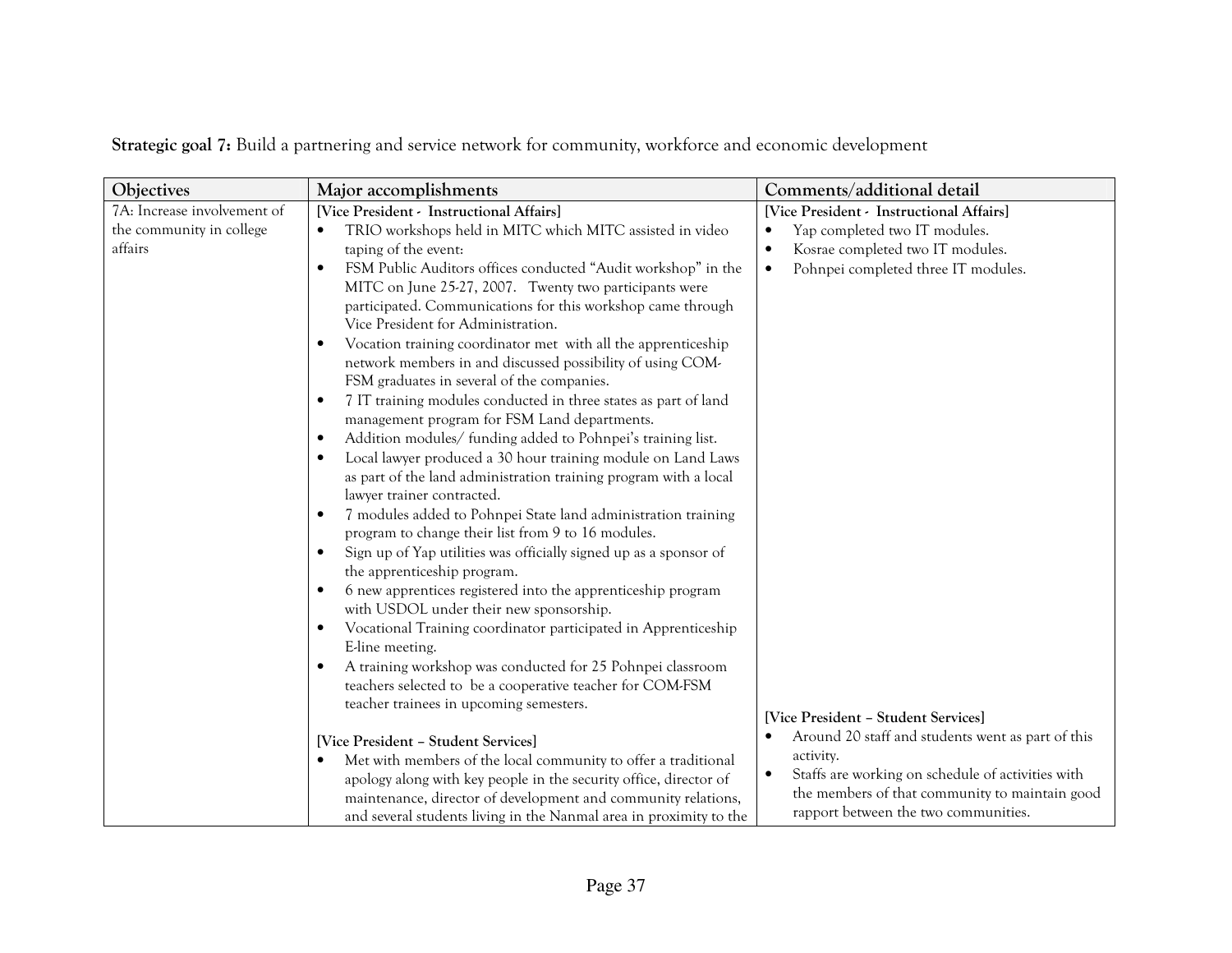| college.<br>Breakfast with the US Ambassador regarding the Forum Lectures<br>$\bullet$<br>co-sponsored by the College and the Embassy.<br>[Health Services-National]<br>Participated in a meeting of the Pohnpei State Cancer Coalition                                                                                                                                                                                                                                                                                                                        | President's Cabinet and Campus Directors were<br>invited to the breakfast.                                                                                                                                                                                                                                                                                                                                                                                                                                                                                         |
|----------------------------------------------------------------------------------------------------------------------------------------------------------------------------------------------------------------------------------------------------------------------------------------------------------------------------------------------------------------------------------------------------------------------------------------------------------------------------------------------------------------------------------------------------------------|--------------------------------------------------------------------------------------------------------------------------------------------------------------------------------------------------------------------------------------------------------------------------------------------------------------------------------------------------------------------------------------------------------------------------------------------------------------------------------------------------------------------------------------------------------------------|
| on April 26, 2007 to discuss and review the program's Work<br>Plan.<br>Participated in a meeting of the FSM Country Coordinating<br>$\bullet$<br>Mechanism (CCM). The purpose of the meeting was to discuss<br>the role of the Micronesia Human Resource Development<br>Center (MHRDC) as an NGO representing the FSM on the<br>Pacific Islands Regional Multi-Country Coordinating Mechanism<br>(PIRMCCM) and in coordinating the FSM Global Fund<br>meetings and proposal preparation.                                                                       |                                                                                                                                                                                                                                                                                                                                                                                                                                                                                                                                                                    |
| [Counseling Office - National]<br>Worked with members of Faculty Staff Senate in revising By-Laws<br>and addressing concerns from faculty and staff members.<br>Met with Orientation Working Group to assist with Orientation<br>$\bullet$<br>activities and schedules for fall 2007.                                                                                                                                                                                                                                                                          | [FSM FMI]                                                                                                                                                                                                                                                                                                                                                                                                                                                                                                                                                          |
| [FSM FMI]<br>Following the assessment of the whole FMI and its programs, a<br>seven-membership Advisory Council will be formed with<br>membership being sought from the Yapese public in accordance<br>with a selection requirement which has been established.<br>The Director attended the PacMA meeting in Samoa in April<br>which was followed by the meeting of Transport Ministers who<br>deliberated on numerous issues affecting transportation within<br>the Pacific.<br>The Director attended the Board of Regents meeting in Pohnpei<br>in May 2007 | Since FMI has only one campus, getting the other<br>States' representatives on the Advisory Council<br>could be very difficult.<br>The PacMA meeting is an annual event where<br>$\bullet$<br>representatives of maritime administrations and<br>training institutions in the Pacific region meet and<br>discuss matters of importance in the maritime<br>industry.<br>We are preparing invitations for graduation to be<br>sent to stakeholders and the general public. The<br>graduating class has already decided on the<br>keynote speaker for the graduation. |
| [Kosrae Campus]<br>IC provided translation and technical support for Ambassador<br>Hale on Forum Lecture 'What's New in the Amended Compact'<br>in the four municipalities                                                                                                                                                                                                                                                                                                                                                                                     |                                                                                                                                                                                                                                                                                                                                                                                                                                                                                                                                                                    |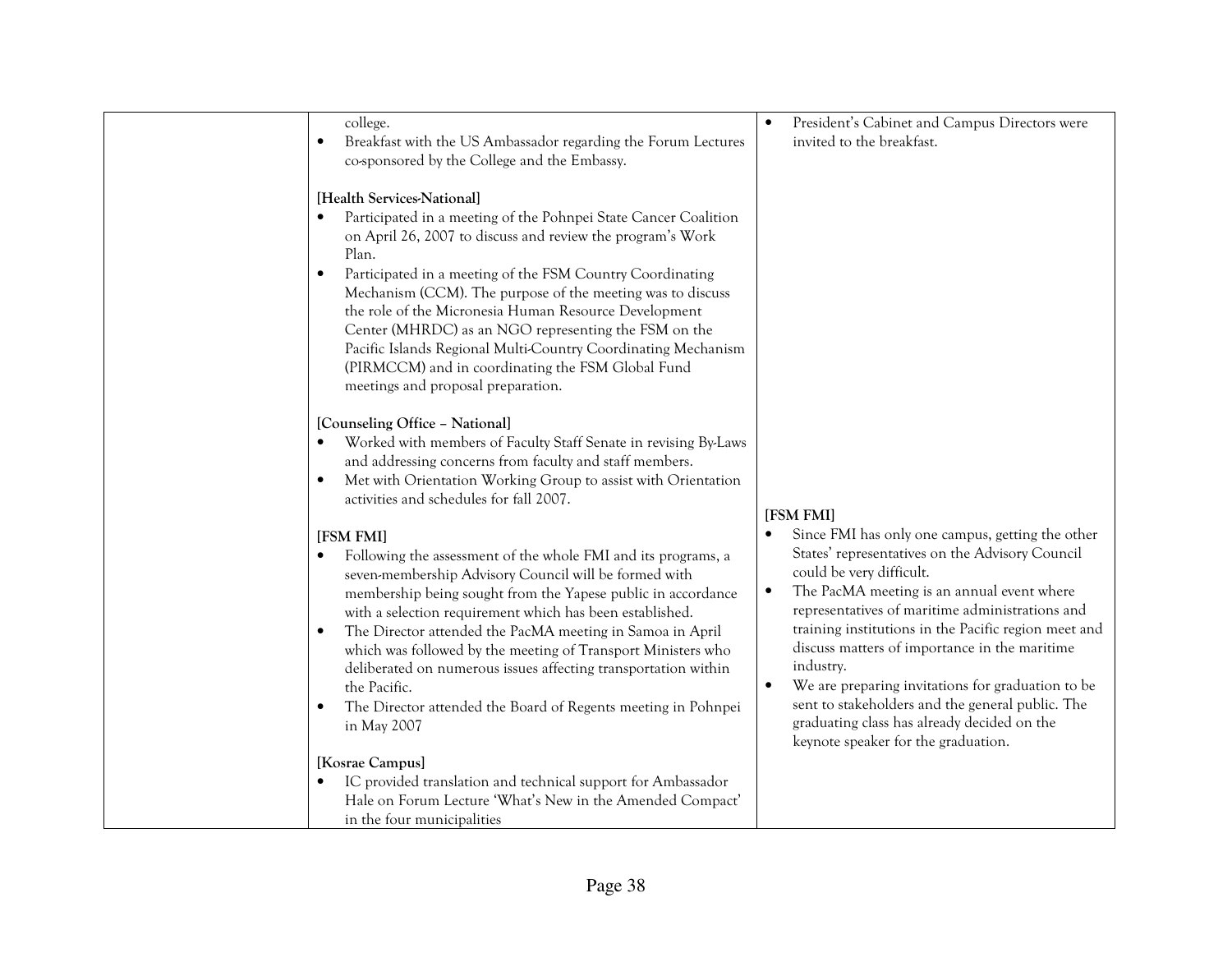| Met with ADB representative, Emma Ferguson and Business<br>Development Council to discuss SBDC issues and updates.                                                                                                                                                                                                                                                                                                                                                                                                                                                                                                                                                                                                                                                                                                                                                                                                                                                          |                                                                                                                                                                                                             |
|-----------------------------------------------------------------------------------------------------------------------------------------------------------------------------------------------------------------------------------------------------------------------------------------------------------------------------------------------------------------------------------------------------------------------------------------------------------------------------------------------------------------------------------------------------------------------------------------------------------------------------------------------------------------------------------------------------------------------------------------------------------------------------------------------------------------------------------------------------------------------------------------------------------------------------------------------------------------------------|-------------------------------------------------------------------------------------------------------------------------------------------------------------------------------------------------------------|
| [Yap Campus]<br>WED Advisory Council tasked with the responsibility of<br>providing guidance to 3 components:<br>Scholarships<br>$\circ$<br>Workforce Training<br>$\circ$<br>Traditional workforce development<br>$\circ$<br>Yap Campus represented by director on council<br>$\circ$<br>2 lecture forums done on May $2^{nd}$ & $3^{rd}$ on Environment and<br>Forestry. This is in collaboration with the US Embassy.<br>Presentations were done on campus and open to all government<br>offices and the general public.<br>Yap State Government continues to be very supportive of the<br>college by agreeing to provide use of state owned land at a rate of<br>\$1 per year for the $3^{\text{rd}}$ five year lease.<br>Summer 2007 there were a total of 121 Yap DOE staffs taking<br>courses:<br>80 are classroom teachers<br>$\circ$<br>21 are staffs from the Special Education Program<br>(SEPPI).<br>71 regular students<br>$\circ$<br>13 UB students<br>$\circ$ |                                                                                                                                                                                                             |
| [Chuuk Campus]<br>Chuuk Campus started summer session and a second summer<br>session for teachers who could not register in the regular summer<br>because of their late schedules.<br>Also started training for principals in collaboration with DOE<br>$\bullet$<br>and Xavier High School. Collaboration this summer was for the<br>COMET preparation for CSSS teachers. Three sites for COMET<br>preparation or identified with daily courses in English and math<br>at COM-FSM Chuuk Campus, Saramen Chuuk Academy and<br>Xavier High School.<br>Two peer counselors hold training workshops for at risk students.<br>FAO staff conducted FAFSA workshop at Chuuk High School<br>on May 4, 2007.                                                                                                                                                                                                                                                                        | [Chuuk Campus]<br>There were 24 at risk students completed their<br>training program on May 3, 2007.<br>There were 23 students who participated in the<br>$\bullet$<br>FAFSA workshop at Chuuk High School. |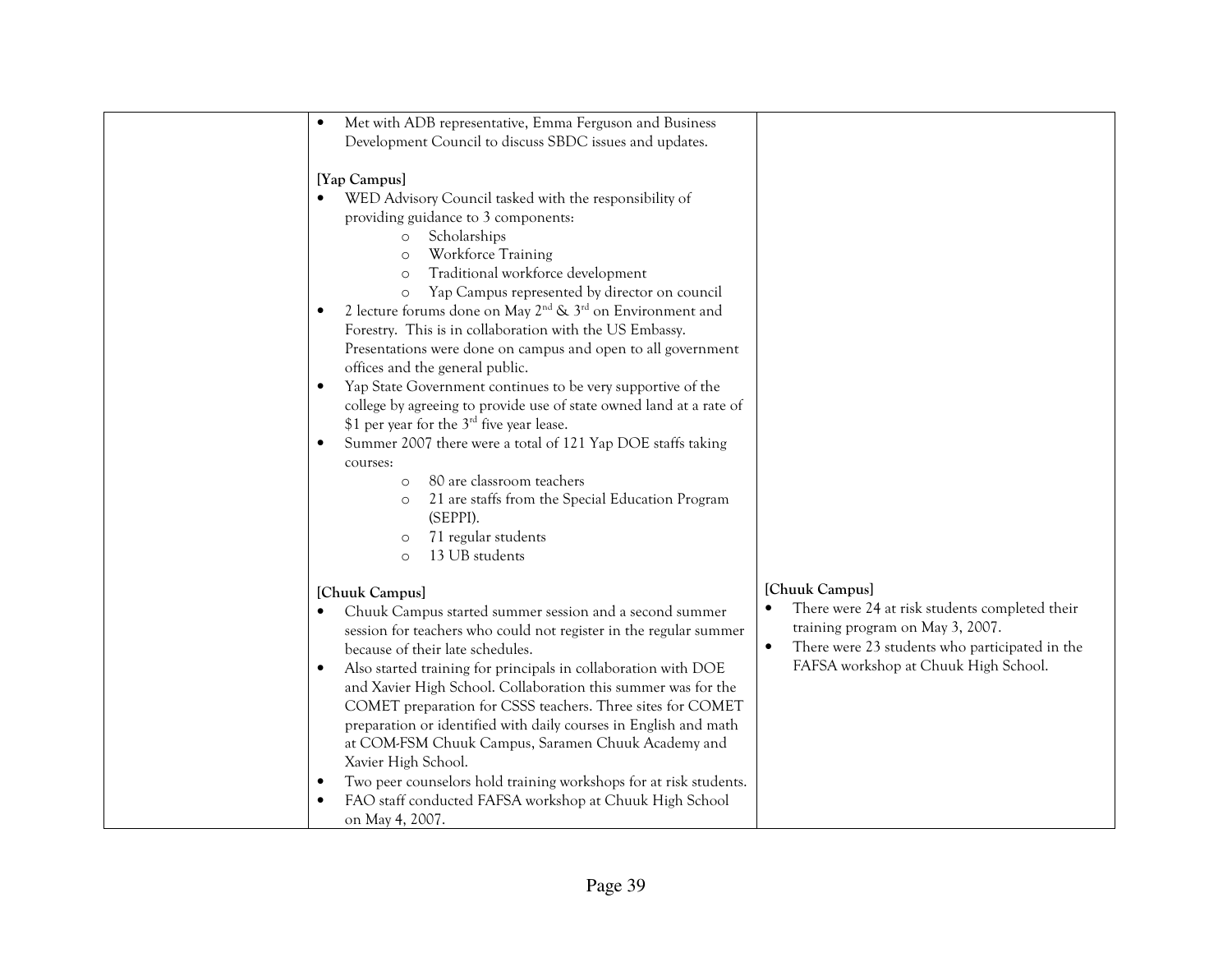| 7B: Enhance and promote<br>employment opportunities                                                                               | [Vice President - Administration]<br>VPA has written letters of reference for 4 former COM-FSM<br>students seeking employment in Pohnpei.<br>Participated in the "Go Guam" meetings to explore the college's<br>$\bullet$<br>role in preparing the nation's people to take advantage of the<br>Guam military build up.                                                      |                                                                                                                                                                                                                |
|-----------------------------------------------------------------------------------------------------------------------------------|-----------------------------------------------------------------------------------------------------------------------------------------------------------------------------------------------------------------------------------------------------------------------------------------------------------------------------------------------------------------------------|----------------------------------------------------------------------------------------------------------------------------------------------------------------------------------------------------------------|
|                                                                                                                                   | [Vice President Instructional Affairs]<br>Ad hoc working group, "Go Guam" was formed to gather<br>information and examine opportunities for enhancing vocational<br>training and employment in Guam with relocation of military<br>bases to Guam.                                                                                                                           | [Vice President Instructional Affairs]<br>In addition to college staff, representative from<br>Pohnpei DOE, FSM Office of Economic Affairs,<br>and Mr. Richard Pruitt, US Embassy joined the<br>working group. |
|                                                                                                                                   | [FSM FMI]<br>Placement officer continues his effort in securing employment<br>opportunities for graduates.                                                                                                                                                                                                                                                                  |                                                                                                                                                                                                                |
|                                                                                                                                   | [Yap Campus]<br>A list of graduates of COM-FSM (national & yap campus) is<br>shared with government and private companies.                                                                                                                                                                                                                                                  |                                                                                                                                                                                                                |
|                                                                                                                                   | [Chuuk Campus]<br>A series of training for the personnel of the land management<br>$\bullet$<br>office is ready to start. The college has been working with the<br>land management office under funding from the ADB to provide<br>the training for 25 employees. Training includes basic use of<br>computers and the GIS software to support land survey and<br>valuation. |                                                                                                                                                                                                                |
| 7C: Develop new and<br>enhance existing programs to<br>meet the changing educational<br>and workforce needs of our<br>communities | [President]<br>Negotiated with the University of Hawaii articulation of 104<br><b>COM-FSM Courses.</b><br>First COM-FSM student to be accepted at the University of<br>$\bullet$<br>Ryukyu University through the student exchange agreement<br>during Fall Semester 2007.                                                                                                  | [President]<br>Additional 24 courses will be articulated as soon as<br>the college submits the course outlines and syllabi.<br>Continue to work with PPEC on workforce<br>development and training. Exchange   |
|                                                                                                                                   | [Vice President - Administration]                                                                                                                                                                                                                                                                                                                                           | [Vice President - Administration]                                                                                                                                                                              |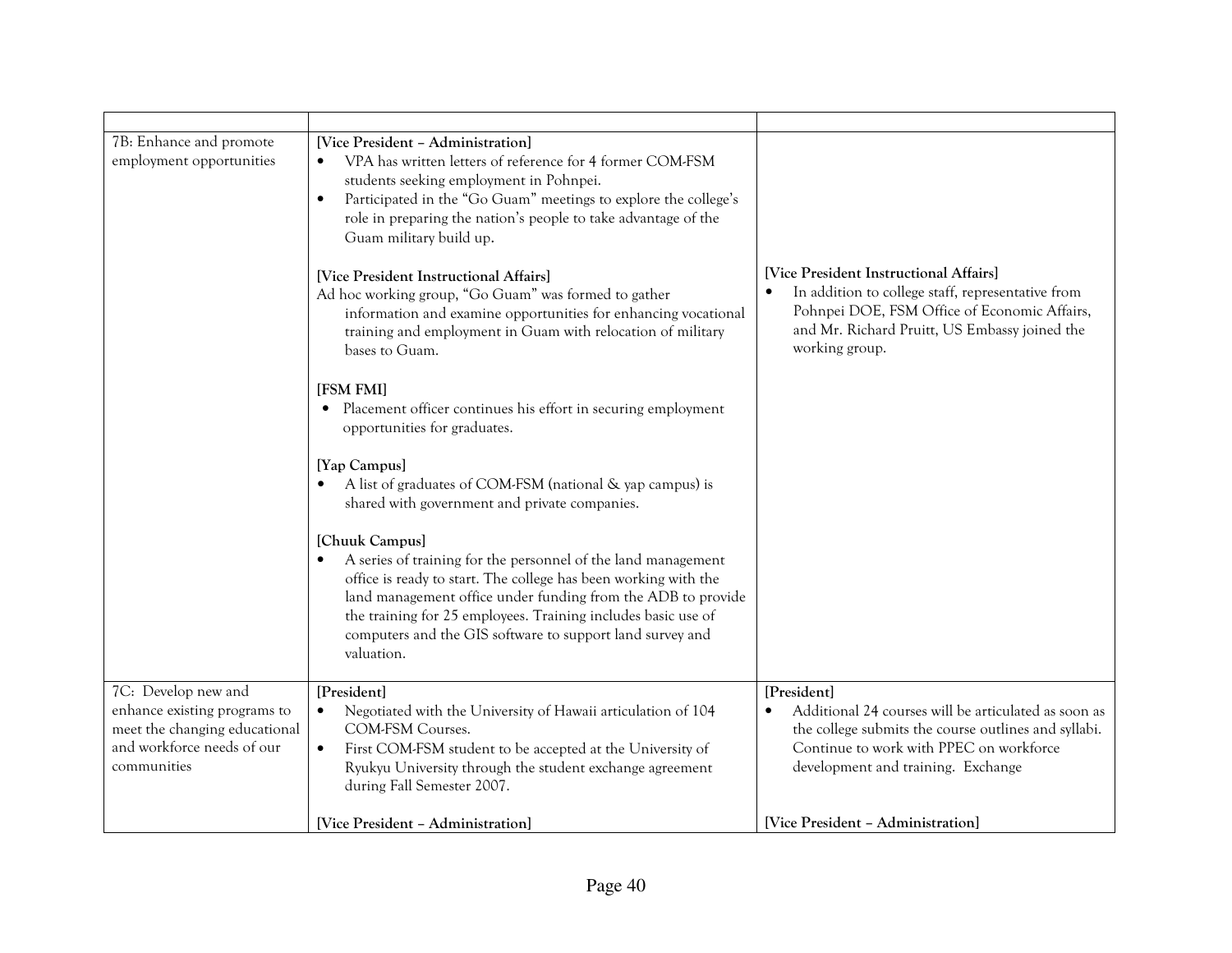| 3 meetings with Pohnpei state government officials to resolve<br>$\bullet$<br>Pohnpei Business Development Center issues. Amended the<br>MOU for the PBDC to reflect the position of the college.<br>Briefed Regent Welles individually and other Board members on<br>$\bullet$<br>the issues surrounding the Pohnpei Business Development<br>Center.<br>Submitted a request for \$105,000 of the fund balance to fund<br>$\bullet$<br>the change order for the PBDC building.<br>Continued to assist Kosrae campus director on major issues with<br>$\bullet$<br>the Small Business Development Center in Kosrae.<br>Participated in World Park meetings with state and national<br>$\bullet$<br>leaders. | The Board of Regents issued and circulated to<br>$\bullet$<br>State leaders in Kosrae and Pohnpei a resolution<br>in support of the College role in its attempt to<br>work with the states to manage the SBDCs.<br>The \$105,000 request for PBDC building was<br>$\bullet$<br>approved by FC and by Cabinet. |
|------------------------------------------------------------------------------------------------------------------------------------------------------------------------------------------------------------------------------------------------------------------------------------------------------------------------------------------------------------------------------------------------------------------------------------------------------------------------------------------------------------------------------------------------------------------------------------------------------------------------------------------------------------------------------------------------------------|---------------------------------------------------------------------------------------------------------------------------------------------------------------------------------------------------------------------------------------------------------------------------------------------------------------|
| [Vice President- Instructional Affairs]<br>VPIA participated in USAPI Nurse Educators Workshop and<br>Pacific Global Health Conference for information on regional                                                                                                                                                                                                                                                                                                                                                                                                                                                                                                                                         | [Vice President- Instructional Affairs]<br>Conference held at UH/Manoa School of Nursing<br>and East-West Center June 15-17 <sup>th</sup> and June 19 <sup>th</sup>                                                                                                                                           |
| workforce needs and programs in nursing and public health<br>workers.                                                                                                                                                                                                                                                                                                                                                                                                                                                                                                                                                                                                                                      | Data on needs gathered, program designs shared.                                                                                                                                                                                                                                                               |
| VPIA has site visit and meeting with staff of developmental<br>$\bullet$<br>studies program, allied health programs, and nursing program at<br>Kapiolani Community College.<br>Participated in two meetings with Japanese group proposing to<br>$\bullet$<br>start a medical college on Pohnpei.                                                                                                                                                                                                                                                                                                                                                                                                           | Information gathered and contacts made will help<br>to develop new nursing program and revise the<br>college's developmental programs                                                                                                                                                                         |
| [Vice President - Cooperative Research & Extension]<br>Attendance at International Research meetings<br>$\bullet$                                                                                                                                                                                                                                                                                                                                                                                                                                                                                                                                                                                          | [Vice President - Cooperative Research & Extension]<br>Dr. Verma attended a Bio-technology and Tissue<br>Culture Conference in Malaysia<br>Dr. Flordeliza Javier submitted two accepted<br>papers to the Pacific Sciences Conference in Japan<br>but was unable to attend                                     |
| [Research & Planning Office]                                                                                                                                                                                                                                                                                                                                                                                                                                                                                                                                                                                                                                                                               | Research & Planning Office]                                                                                                                                                                                                                                                                                   |
| Participated in preparation and meeting with FSM Vice President<br>$\bullet$<br>Alik Alik on World Park.                                                                                                                                                                                                                                                                                                                                                                                                                                                                                                                                                                                                   | Meeting on World Park with President Mori<br>requested through the Vice President for first<br>week of August 2007.                                                                                                                                                                                           |
| [FSM FMI]                                                                                                                                                                                                                                                                                                                                                                                                                                                                                                                                                                                                                                                                                                  |                                                                                                                                                                                                                                                                                                               |
| The management team has secured the assistance of some college<br>employees to assist in the development of a local navigation                                                                                                                                                                                                                                                                                                                                                                                                                                                                                                                                                                             |                                                                                                                                                                                                                                                                                                               |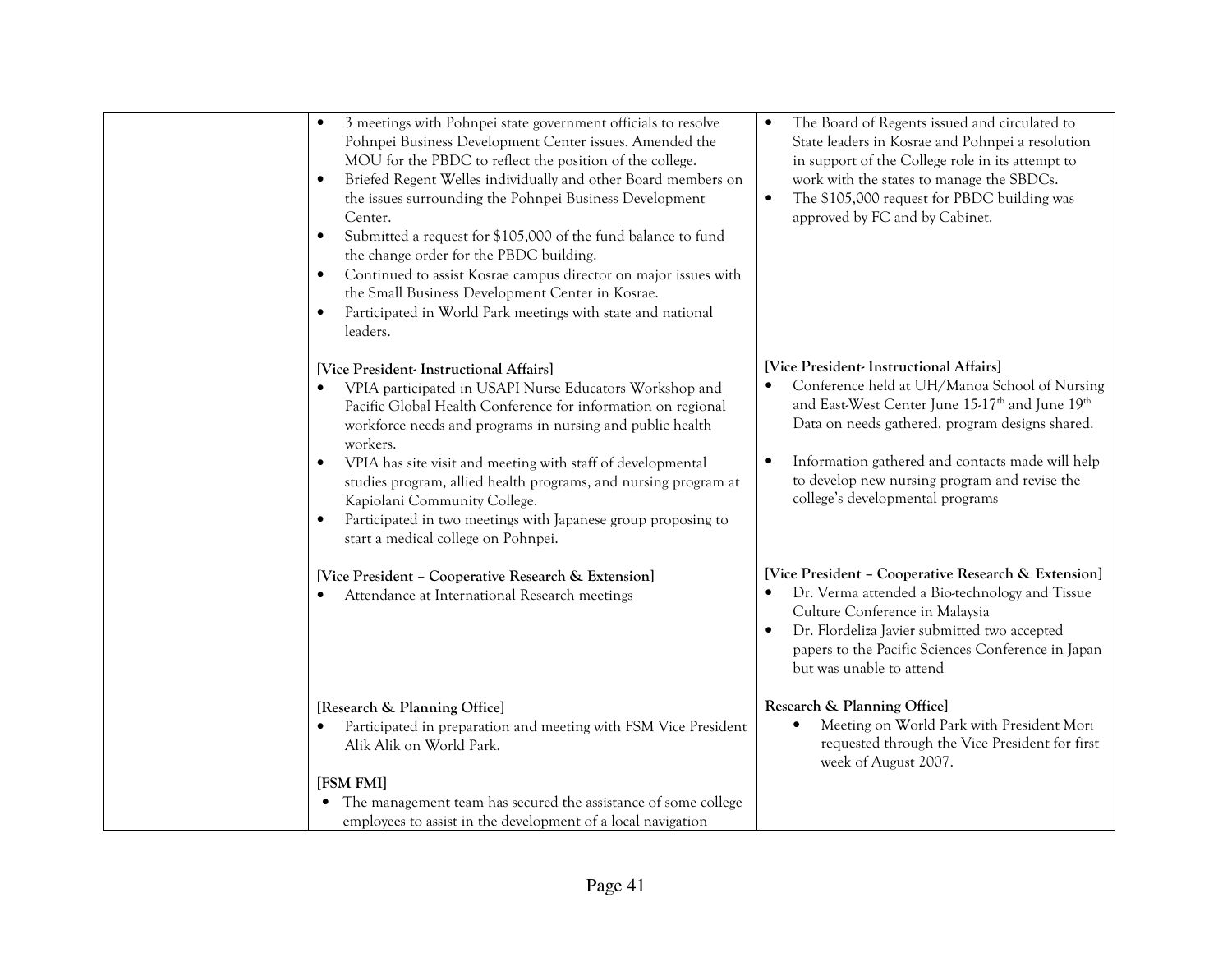|                                                      | program. This is in conjunction with a much broader program<br>which will integrate all other skills that are interconnected with,<br>and are in support to, local navigation, that they cannot be<br>dispense with.<br>• The Social Responsibilities which has been developed by the<br>Instructional Coordinator is still being reviewed for consistency<br>and applicability.<br>• A course in domestic maritime legislation and regulations is being<br>developed to enhance the existing programs in order for students<br>to understand local maritime laws as well as international laws.<br>The FMI Ad Hoc Committee on Hiring has reached a<br>unanimous decision for recommending an applicant to the<br>position of Instructor in Navigation. The recommendation has<br>been forwarded to the President of the College for his approval.<br>The Ad Hoc Committee also agreed unanimously to recommend<br>to the president one applicant to the position of Maintenance<br>Worker II, which had been vacant following the transfer of the<br>incumbent to COM Yap Campus.<br>[Kosrae Campus]<br>IT Windows Operating System and IT Office Products-short-<br>term training courses/modules for Land Management were<br>completed<br>[Yap Campus]<br>For the apprenticeship program, we have worked with Yap State<br>Government and YSPSC to become sponsors. Yap Coop. Assn.<br>is still in the review process.<br>Land Management Training has been ongoing since mid-May.<br>Module #4 will begin next week.<br>Yap Campus and Yap DOE have an approved MOA for the<br>campus to provide teacher training to DOE staff this summer. A<br>total of 80 DOE teachers are currently taking courses. In<br>addition, 21 staffs from Special Education are also taking courses<br>this summer. | [Kosrae Campus]<br>11 trainees from Land Management offices<br>completed IT Windows Operating System<br>5 trainees from Land Management offices<br>$\bullet$<br>completed IT Office Products |
|------------------------------------------------------|-------------------------------------------------------------------------------------------------------------------------------------------------------------------------------------------------------------------------------------------------------------------------------------------------------------------------------------------------------------------------------------------------------------------------------------------------------------------------------------------------------------------------------------------------------------------------------------------------------------------------------------------------------------------------------------------------------------------------------------------------------------------------------------------------------------------------------------------------------------------------------------------------------------------------------------------------------------------------------------------------------------------------------------------------------------------------------------------------------------------------------------------------------------------------------------------------------------------------------------------------------------------------------------------------------------------------------------------------------------------------------------------------------------------------------------------------------------------------------------------------------------------------------------------------------------------------------------------------------------------------------------------------------------------------------------------------------------------------------------------------------------------------------------------------------|----------------------------------------------------------------------------------------------------------------------------------------------------------------------------------------------|
| 7D: Provide Cooperative<br>Extension Services to the | [President]<br>Funds for construction of the research labs for Chuuk and                                                                                                                                                                                                                                                                                                                                                                                                                                                                                                                                                                                                                                                                                                                                                                                                                                                                                                                                                                                                                                                                                                                                                                                                                                                                                                                                                                                                                                                                                                                                                                                                                                                                                                                              | [President]                                                                                                                                                                                  |
|                                                      |                                                                                                                                                                                                                                                                                                                                                                                                                                                                                                                                                                                                                                                                                                                                                                                                                                                                                                                                                                                                                                                                                                                                                                                                                                                                                                                                                                                                                                                                                                                                                                                                                                                                                                                                                                                                       | Attended a meeting where the parties COM                                                                                                                                                     |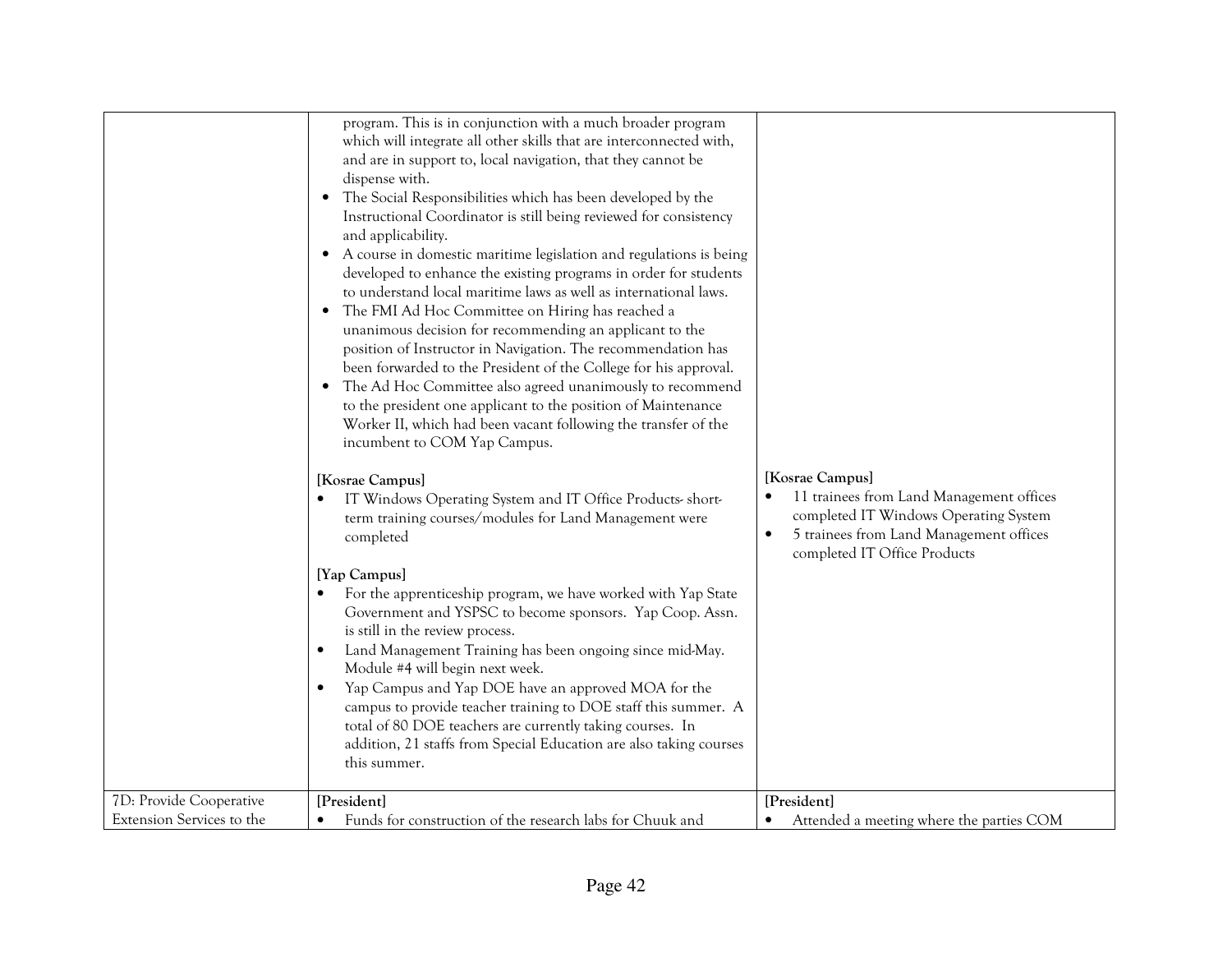| community | Pohnpei States were approved at the COM Board of Regents.<br>Additional funds that need to be matched were also approved at<br>$\bullet$<br>the same meeting.                                                                                                                                                                                                                                                                                                                                                                                                                                                                                                               | Executive Director and COM-FSM staff agreed to<br>proceed with developing the master plans for the<br>two research labs.<br>Will continue to work with VPCRE on matching<br>$\bullet$<br>funds for the CES programs at the COM-FSM                                                                                                                                                                                                                                                                                                                                                                                    |
|-----------|-----------------------------------------------------------------------------------------------------------------------------------------------------------------------------------------------------------------------------------------------------------------------------------------------------------------------------------------------------------------------------------------------------------------------------------------------------------------------------------------------------------------------------------------------------------------------------------------------------------------------------------------------------------------------------|-----------------------------------------------------------------------------------------------------------------------------------------------------------------------------------------------------------------------------------------------------------------------------------------------------------------------------------------------------------------------------------------------------------------------------------------------------------------------------------------------------------------------------------------------------------------------------------------------------------------------|
|           | [Vice President - Cooperative Research & Extension]<br>CES Pohnpei transferred back to Campus Director<br>Kosrae, Chuuk and Yap States have expressed interest in<br>transferring some more Agriculture Extension responsibilities to<br><b>COM-FSM CES</b><br>An interim MOU for the provision of CES activities was<br>completed with Pohnpei State<br>A major conference in the production and processing of Noni<br>Morinda Citifolia was conducted in Yap                                                                                                                                                                                                              | [Vice President - Cooperative Research & Extension]<br>At the request of both governing Boards of<br>Regents The responsibility for CES Pohnpei was<br>transferred back to the Pohnpei Campus Director<br>Initial discussions have taken place with all states.<br>$\bullet$<br>The college will respond to the needs and direct<br>requests of the states.<br>The MOU covers to end of fy'08 negotiations for<br>$\bullet$<br>future should start immediately<br>20-25 participants daily for one week learned the<br>$\bullet$<br>production and processing of noni products and<br>potential marketing strategies. |
|           | [Kosrae Campus]<br>Conducted workshop for Kosrae Department of Commerce and<br>Industry on exportable products.                                                                                                                                                                                                                                                                                                                                                                                                                                                                                                                                                             | [Kosrae Campus]<br>VPCRE, Researcher, and CES assistant director<br>$\bullet$<br>conducted this workshop, the outcome was<br>positive.                                                                                                                                                                                                                                                                                                                                                                                                                                                                                |
|           | [Yap Campus]<br>Noni Project in progress by Land Grant AES. A Workshop was<br>conducted by consultants from Hawaii for one week in June. It<br>was well attended by 20 participants, who are in the process of<br>establishing a Farmers Coop.<br>Hydroponics Gardening for Gargey Community by Land Grant<br>$\bullet$<br>AES.<br>Arts & Crafts Workshop and youth events for youth in 2<br>$\bullet$<br>communities by 4-H extension agent.<br>Demonstration garden is continually maintained on campus.<br>$\bullet$<br>EFNEP Extension Agent collaborating with Yap Agriculture<br>$\bullet$<br>Division to conduct workshops and classes to people in the<br>villages. |                                                                                                                                                                                                                                                                                                                                                                                                                                                                                                                                                                                                                       |
|           | [Chuuk Campus]                                                                                                                                                                                                                                                                                                                                                                                                                                                                                                                                                                                                                                                              |                                                                                                                                                                                                                                                                                                                                                                                                                                                                                                                                                                                                                       |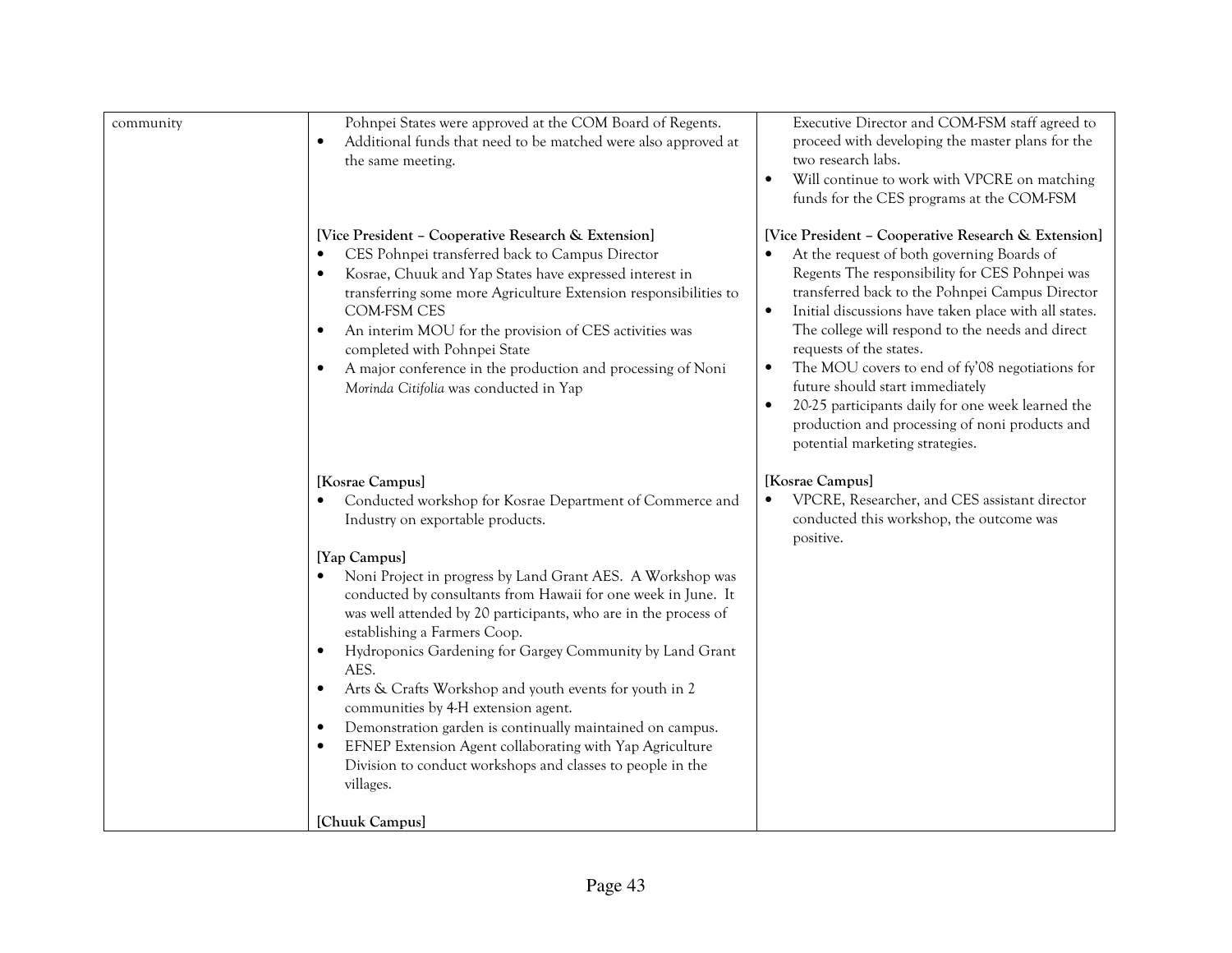| CES VP Jim Curie also visited Chuuk Campus to discuss issues<br>for Chuuk Land Grant program. He paid courtesy visit to Lt.<br>Governor Johnson Elimo to seek assistance to expedite matching<br>funds for Chuuk Land Grant. We also worked on timeline for<br>identification of permanent site and researcher<br>Nantaku site boundaries relocated. Boundaries for the land in<br>Nantaku which was purchase by the college have been remarked<br>in preparation for a fence to start projects for the Chuuk Land<br>Grant. It was agreed upon during previous board meeting that<br>land grant could start using the land for its experimental projects<br>in agriculture. |  |
|------------------------------------------------------------------------------------------------------------------------------------------------------------------------------------------------------------------------------------------------------------------------------------------------------------------------------------------------------------------------------------------------------------------------------------------------------------------------------------------------------------------------------------------------------------------------------------------------------------------------------------------------------------------------------|--|
|------------------------------------------------------------------------------------------------------------------------------------------------------------------------------------------------------------------------------------------------------------------------------------------------------------------------------------------------------------------------------------------------------------------------------------------------------------------------------------------------------------------------------------------------------------------------------------------------------------------------------------------------------------------------------|--|

Strategic goal 8: Promote the uniqueness of our community, cultivate respect for individual differences and champion diversity

| Objectives                                               | Major accomplishments                                                                                                                                                                                                                                                                                                                                                                                                                                                                                                         | Comments/additional detail                                                                                                                                                     |
|----------------------------------------------------------|-------------------------------------------------------------------------------------------------------------------------------------------------------------------------------------------------------------------------------------------------------------------------------------------------------------------------------------------------------------------------------------------------------------------------------------------------------------------------------------------------------------------------------|--------------------------------------------------------------------------------------------------------------------------------------------------------------------------------|
| 8A: Increase community<br>involvement in college affairs |                                                                                                                                                                                                                                                                                                                                                                                                                                                                                                                               | [President]<br>Continue to meet with FSM State leaderships as<br>well as National Government leadership to update<br>them on issues facing the college.                        |
|                                                          | [Vice President - Instructional Affairs]<br>Japanese Speech contest held with contestants from local high<br>school and COM-FSM Students<br>3 COM-FSM students are involved in summer internships with<br>Conservation Society of Pohnpei.                                                                                                                                                                                                                                                                                    | [Vice President - Instructional Affairs]<br>Judges were from members of local Japanese<br>community                                                                            |
|                                                          | [Vice President – Student Services]<br>The College held its Eleventh Annual Fun Run/Walk on May 5.<br>Major sponsors were by Mobil Oil, Palm Terrace, Moylan<br>Insurance, FSM National Olympic Committee.<br>Met with the Economic Affairs personnel from the FSM, the<br>States, and the European Union (EU) consultant, about potential<br>assistance from EU.<br>Had a teleconference with Howard Rice regarding the World<br>Park initiatives and its upcoming meetings with the MSU<br>personnel and the FSM President. | [Vice President - Student Services]<br>About over 200 people participated in the event<br>$\bullet$<br>Also in the teleconference were the IRPO<br>Director, VPA, and the DCR. |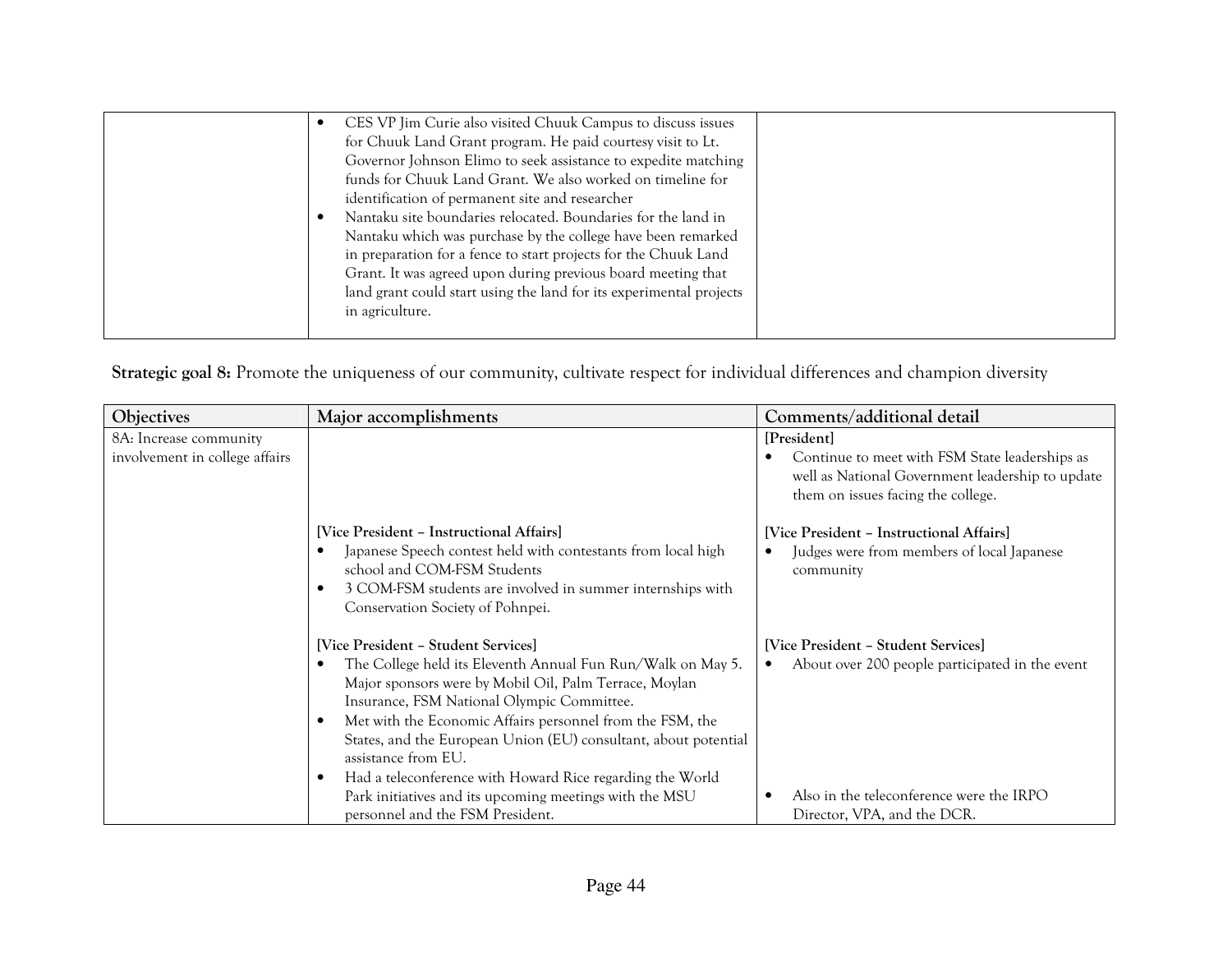|                                                                                | Active participation in meetings for the Go Guam group to<br>discuss college's role in the military building up in Guam<br>Met with FSM Vice President Alik regarding the World Park.<br>Had a follow-up meeting with the FSM Economic Affairs about<br>the EU possible assistance to the college.<br>[Health Services-National]<br>Provided assistance to the Nursing recruiting team of 3 people<br>from the College of the Marshall Island Nursing Program-May 2,<br>2007<br>[Counseling Office - National]<br>Attended/participated in COM-FSM two day FY09 Budget<br>meeting with state campus directors and division and office<br>heads.<br>Attended Phi Theta Kappa convention in Nashville, Tennessee.<br>$\bullet$<br>Joined retreat for Phi Theta Kappa members.<br>$\bullet$ | President James has tasked this group to see how<br>the college could help in providing short-term<br>training for our students in order to be<br>employable.<br>VPA Musana, Director of Institutional Hicks, and<br>$\bullet$<br>the Director of Development and Community<br>Relations also were part of this meeting.                                                                                                                                                      |
|--------------------------------------------------------------------------------|------------------------------------------------------------------------------------------------------------------------------------------------------------------------------------------------------------------------------------------------------------------------------------------------------------------------------------------------------------------------------------------------------------------------------------------------------------------------------------------------------------------------------------------------------------------------------------------------------------------------------------------------------------------------------------------------------------------------------------------------------------------------------------------|-------------------------------------------------------------------------------------------------------------------------------------------------------------------------------------------------------------------------------------------------------------------------------------------------------------------------------------------------------------------------------------------------------------------------------------------------------------------------------|
| 8B: Cultivate respect for<br>individual differences, and<br>champion diversity | [Vice President - Instructional Affairs]<br>COM-FSM students and Japanese language teachers hosted 4<br>students from Japan for one week of cultural exchange.<br>A COM-FSM student invited as exchange student to Ryukyus<br>University<br>[Vice President - Student Services]<br>The 2007 Founding Day was held on April 2. Approximately, 8<br>different groups of students performed traditional dances,<br>dresses, and rode/walked from the Spanish Wall Park to the<br>PICS field. Each float entry was decorated with local materials.                                                                                                                                                                                                                                           | [President]<br>Directed Director of FSM-FMI to start developing<br>the traditional navigation program at FSM-FMI.<br>This is a unique program that<br>[Vice President - Instructional Affairs]<br>Students were from SAFA (South Pacific and Asia<br>Friendship Assoc) which is the group that hosted<br>the Japanese speech contest winners for visit top<br>Japan last year.<br>Charleen Arthur selected to attend Ryukyus<br>University in Okinawa, Japan in October 2007. |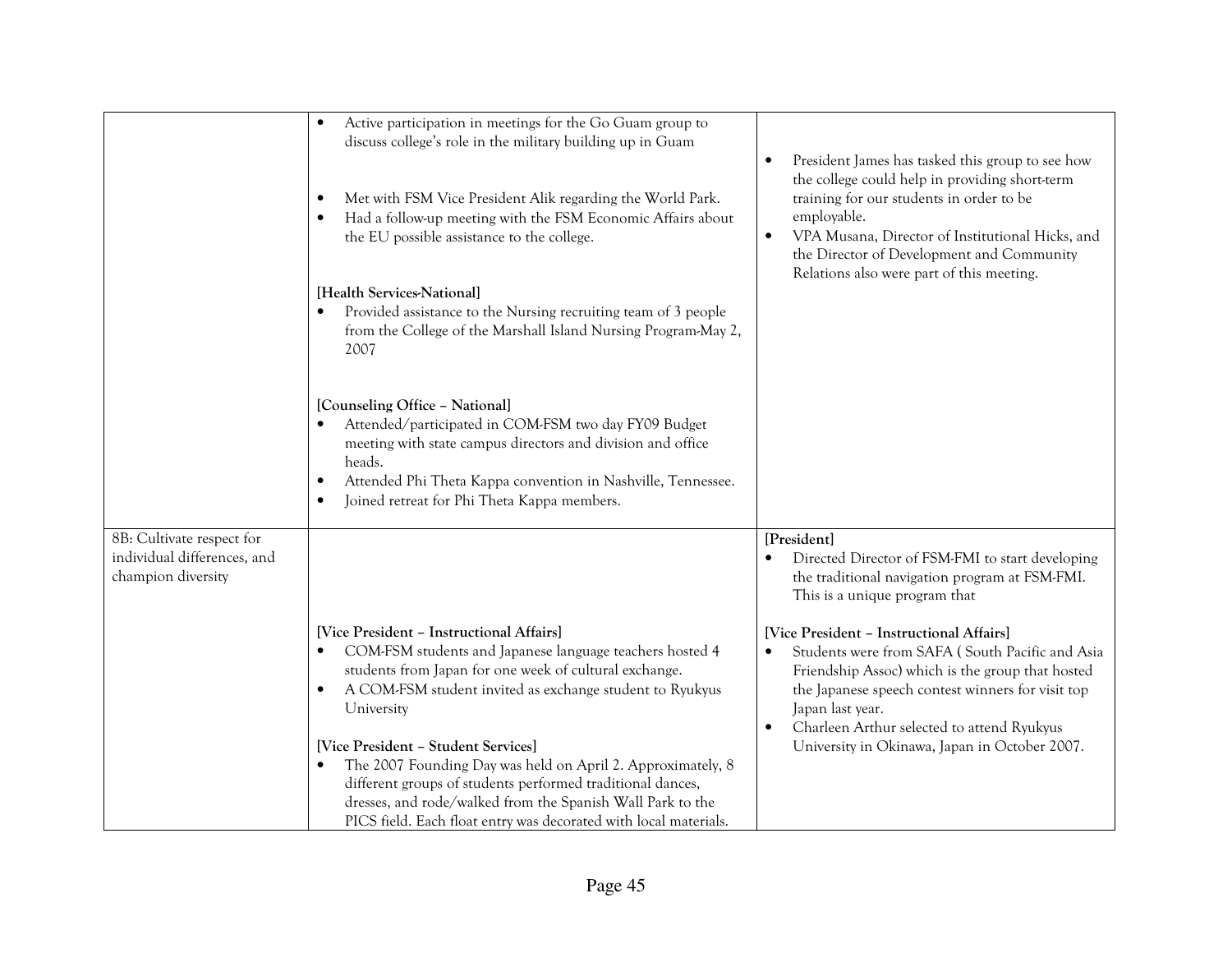| [Yap Campus]<br>Yap UB students traveled to Pohnpei to attend the Student<br>Leadership Conference and performed 2 Yapese dances.<br>UB students from all 3 sites have participated in the Kaday<br>Cultural Tour.<br>History of Micronesia Class made a field trip to many historical | [Yap Campus]<br>This event presented them the opportunity to<br>learn parts of their culture and traditions. They<br>performed in Pohnpei in full traditional attire.<br>UB students will also be apart of the Graduation<br>Ceremony on campus in late July. |
|----------------------------------------------------------------------------------------------------------------------------------------------------------------------------------------------------------------------------------------------------------------------------------------|---------------------------------------------------------------------------------------------------------------------------------------------------------------------------------------------------------------------------------------------------------------|
| sites in Yap this month.                                                                                                                                                                                                                                                               |                                                                                                                                                                                                                                                               |

Strategic Goal 9: Provide for continuous improvement of programs, services and college environment

| Objectives                                             | Major accomplishments                                                                                                                                                                                                                                                                                                                                        | Comments/additional detail                                                                                                                                                                                                                                                                                                                                                                                                                                                                      |
|--------------------------------------------------------|--------------------------------------------------------------------------------------------------------------------------------------------------------------------------------------------------------------------------------------------------------------------------------------------------------------------------------------------------------------|-------------------------------------------------------------------------------------------------------------------------------------------------------------------------------------------------------------------------------------------------------------------------------------------------------------------------------------------------------------------------------------------------------------------------------------------------------------------------------------------------|
| 9A: Improve institutional<br>assessment and evaluation | [President]<br>The assessment and evaluation of the College by the Accrediting<br>Commission for Junior and Community Colleges of WASC<br>accepted the Focused Midterm Report submitted by to College in<br>March 15, 2007.                                                                                                                                  | [President]<br>Acceptance of the Focused Midterm Report<br>assured the college that recommendations made by<br>the commission's evaluation teams have been<br>addressed by the college.                                                                                                                                                                                                                                                                                                         |
|                                                        | [Vice President - Administration]<br>Attending and contributing to weekly meetings of the<br>Institutional Assessment Plan Working Group (IAPWG).<br>[Vice President - Instructional Affairs]<br>All national campus faculty were involved in formulating<br>assessment plans for school year 07-08<br>Collecting data for vocational programs.<br>$\bullet$ | [Vice President - Administration]<br>IAP to be completed by the IRPO in the near<br>future.<br>[Vice President - Instructional Affairs]<br>The DAP and Howard Rice facilitated the hands-<br>on workshop. All programs finished alignment<br>matrixes for courses and program outcomes and<br>some programs finished drafting assessment plans.<br>Follow-up workshop scheduled in August 2007.<br>Data collected on specific vocational program<br>outcomes for spring 07 will be reviewed and |
|                                                        | [Vice President – Student Services]<br>Submitted the 2006-2007 annual report of the student learning<br>outcomes to WASC via the ALO<br>Active involvement with the IAP Working Group                                                                                                                                                                        | analyzed for program improvement/adjustments.<br>[Vice President - Student Services]<br>The group meet weekly to address the<br>development of an institutional assessment plan                                                                                                                                                                                                                                                                                                                 |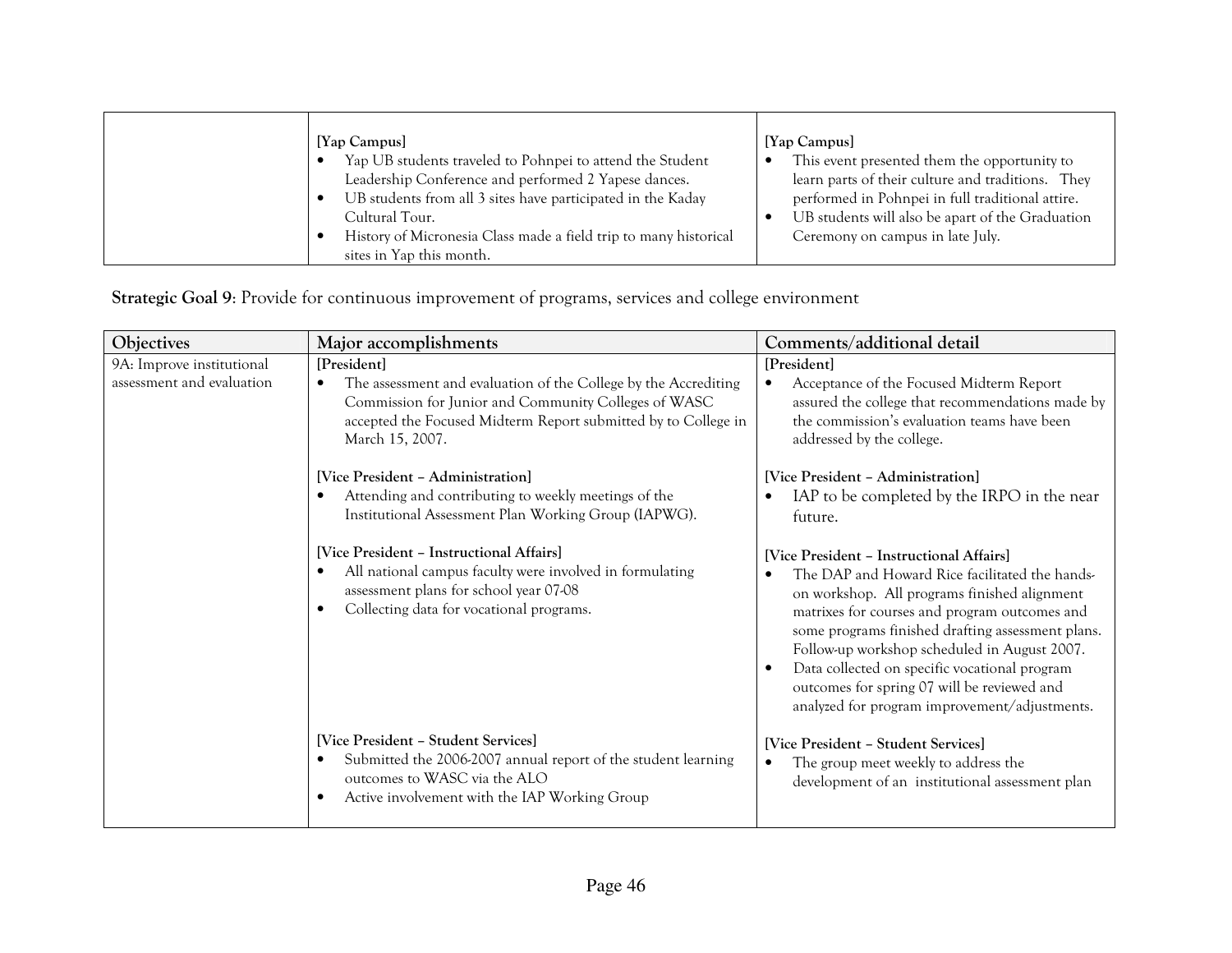| [Admissions & Records]                                               |                                                                 |
|----------------------------------------------------------------------|-----------------------------------------------------------------|
| The result of Customer Satisfaction Survey will use to identify the  |                                                                 |
| areas needed to improve in Office of Admissions and Records.         |                                                                 |
| OAR Director in coordination with IRPO Director identified           |                                                                 |
| OAR program evaluation questions.                                    |                                                                 |
|                                                                      |                                                                 |
| [Human Resources Office]                                             | [Human Resources Office]                                        |
| Organizational chart assessment - work is now on the                 | In a work group identified, decision making                     |
| identification of decision making and channel of                     | concerning issues in HR is being reviewed and                   |
| communications.                                                      | identified as well as the information flow.                     |
|                                                                      |                                                                 |
| [Business Office]                                                    | [Business Office]                                               |
| Draft of the updated fiscal policies was discussed with Financial    | Final draft of the updated fiscal policies will be<br>$\bullet$ |
| Consultant and disseminated to college community for review          | finalized for transmittal to Finance Committee                  |
| and comments.                                                        | and Cabinet.                                                    |
| Installation of POS and Inventory system at the college's            | The POS and Inventory system have been installed<br>$\bullet$   |
| Bookstore outlets.                                                   | at National, Chuuk and Yap campuses.                            |
|                                                                      | Installation of the system at Pohnpei and Kosrae                |
| [Research & Planning Office]                                         | will be done in the fourth quarter of fiscal year               |
| 3 IAP WG meetings were held in May 07. Highlights were draft         | 2007.                                                           |
| of Assessment principles, reviewed what is included in an IAP,       |                                                                 |
| reviewed status of SLO assessment at the college, and initiated      | [Yap Campus]                                                    |
| discussion of terms of reference for an assessment committee.        | This is still in progress as there is a need for more           |
| Conducted a campus directors meeting regarding FMI evaluation        | workshops on assessment and evaluation.                         |
| interviews in conjunction with the BOR meeting.                      |                                                                 |
| Conducted a series of meeting with Student Services programs to<br>٠ |                                                                 |
| assist with preparation of program evaluation reports.               |                                                                 |
| Completed data collection for Annual Report 2006 development.        |                                                                 |
| Four (4) IAP WG meetings were held in June 07. Highlights in-        |                                                                 |
| depth reviews of Retreat problem statements, developed terms of      |                                                                 |
| reference for Assessment committee, initiated review of              |                                                                 |
| dimensions of learning.                                              |                                                                 |
| Coordinated plans for interviews of state and national leaders by    |                                                                 |
| state campuses for FSM FMI evaluation.                               |                                                                 |
| Conducted four (4) working sessions with Student Services            |                                                                 |
| programs to assist with preparation of program evaluation            |                                                                 |
| reports.                                                             |                                                                 |
| Officially transmitted Organizational Chart evaluation to            |                                                                 |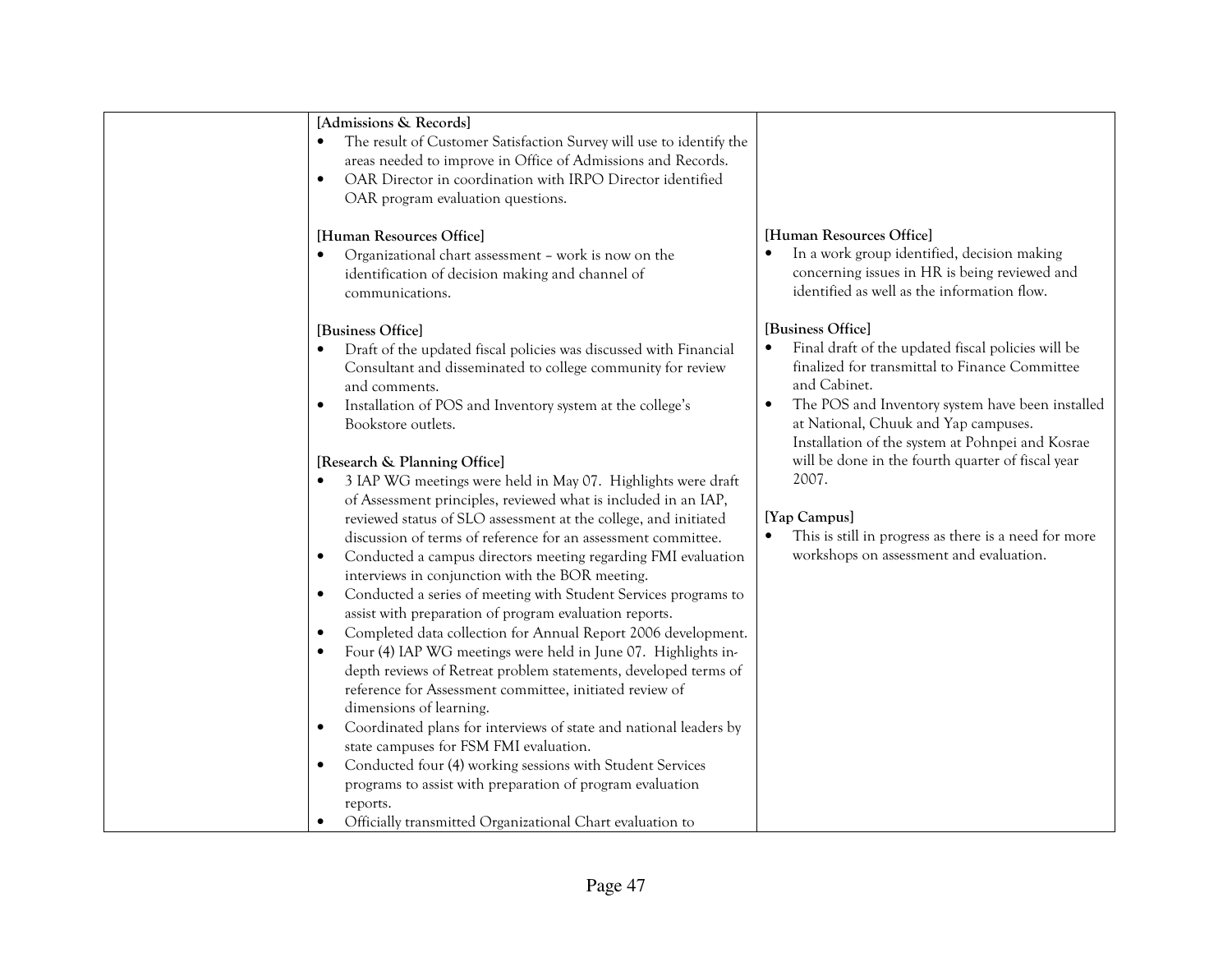|                           | President.<br>Initiated working sessions with CRE and Pohnpei campus on<br>$\bullet$<br>implementation of Org Chart recommendations for CRE<br>programs at Pohnpei campus.<br>Initiated working sessions with Human Resources regarding<br>$\bullet$<br>implementation of the Org Chart recommendations with<br>emphasis on decision grids in preparation of revision of job<br>descriptions.                                                                                                                                                                                                                                                                                                                                                                                                                                                                                                                                                                                                                   |                                                                                                                                                                      |
|---------------------------|-----------------------------------------------------------------------------------------------------------------------------------------------------------------------------------------------------------------------------------------------------------------------------------------------------------------------------------------------------------------------------------------------------------------------------------------------------------------------------------------------------------------------------------------------------------------------------------------------------------------------------------------------------------------------------------------------------------------------------------------------------------------------------------------------------------------------------------------------------------------------------------------------------------------------------------------------------------------------------------------------------------------|----------------------------------------------------------------------------------------------------------------------------------------------------------------------|
| 9B: Integrate planning,   | [Board of Regents]                                                                                                                                                                                                                                                                                                                                                                                                                                                                                                                                                                                                                                                                                                                                                                                                                                                                                                                                                                                              |                                                                                                                                                                      |
| evaluation and resource   | Regent Andrew Yatilman, National Government representative,                                                                                                                                                                                                                                                                                                                                                                                                                                                                                                                                                                                                                                                                                                                                                                                                                                                                                                                                                     | [President]                                                                                                                                                          |
| allocation for continuous | was elected Chairman of the Board.                                                                                                                                                                                                                                                                                                                                                                                                                                                                                                                                                                                                                                                                                                                                                                                                                                                                                                                                                                              | FY 2009 Budget development will be based on the                                                                                                                      |
| improvement               | The Board adopted the proposed budget guidelines for<br>$\bullet$<br>developing the FY 2009 budgets for operations, IDP, auxiliary<br>enterprises, FSM FMI, SEG, and FSM student assistance.<br>The Board directed the administration to develop a policy on<br>$\bullet$<br>transmittal of fundraising funds to the Endowment Fund and to<br>revisit several fundraising schemes.<br>A resolution on the Board's position on the Small Business<br>$\bullet$<br>Development centers was adopted with copies going to the<br>leadership of the Nation, Kosrae State, and Pohnpei State.<br>The Intensive English Instruction (IEI), formerly referred to as<br>$\bullet$<br>the Intensive English Program, is discontinued effective fall 2007<br>semester.<br>The minutes as corrected of the March 26-27, 2007, special<br>meeting and the minutes of the February 9, 2007, teleconference<br>meeting were adopted.<br>The next meeting will be held in August 2007 in Kosrae; the<br>dates to be determined. | priorities for 2009. This entails that budget<br>allocations will be based on these priorities<br>established by the finance and planning<br>committees.             |
|                           | [Vice President - Administration]                                                                                                                                                                                                                                                                                                                                                                                                                                                                                                                                                                                                                                                                                                                                                                                                                                                                                                                                                                               |                                                                                                                                                                      |
|                           | Ensured that FY 2009 budget development guidelines<br>$\bullet$                                                                                                                                                                                                                                                                                                                                                                                                                                                                                                                                                                                                                                                                                                                                                                                                                                                                                                                                                 |                                                                                                                                                                      |
|                           | include assessment information as one of the bases for<br>resource allocation.                                                                                                                                                                                                                                                                                                                                                                                                                                                                                                                                                                                                                                                                                                                                                                                                                                                                                                                                  |                                                                                                                                                                      |
|                           | [Vice President - Student Services]                                                                                                                                                                                                                                                                                                                                                                                                                                                                                                                                                                                                                                                                                                                                                                                                                                                                                                                                                                             | [Vice President - Student Services]                                                                                                                                  |
|                           | Took an active role in the Institutional Assessment Plan Working<br>$\bullet$<br>Group<br>Reviewed and approved 9 performance evaluations during the                                                                                                                                                                                                                                                                                                                                                                                                                                                                                                                                                                                                                                                                                                                                                                                                                                                            | Participated in the working group's weekly<br>$\bullet$<br>meetings since the end of spring in May<br>All the evaluations and contract renewals are for<br>$\bullet$ |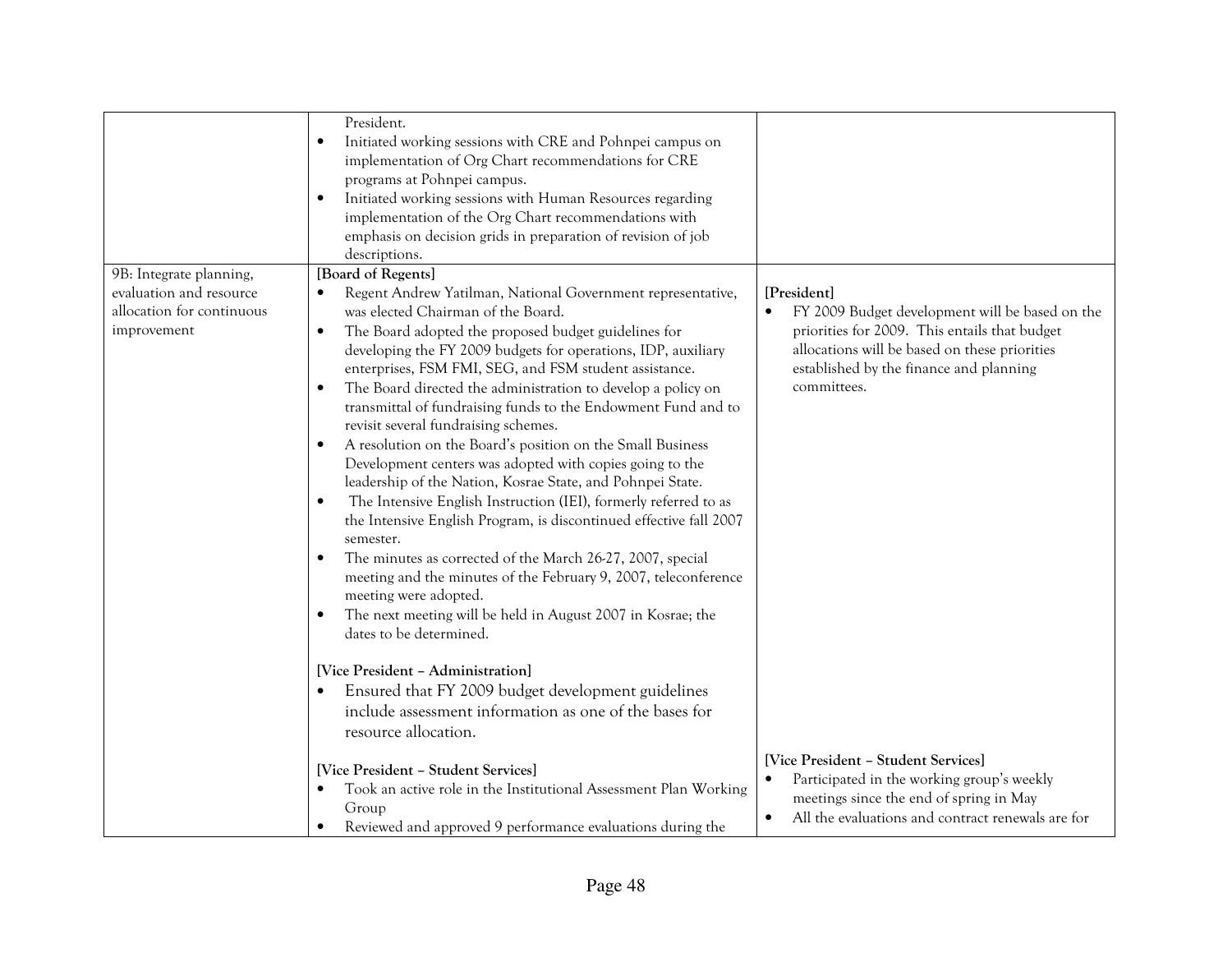| reporting period.                                                                                                  | the department system-wide.                      |
|--------------------------------------------------------------------------------------------------------------------|--------------------------------------------------|
| Reviewed and approved 9 contract renewals                                                                          |                                                  |
|                                                                                                                    |                                                  |
| [Student Support Services Program]                                                                                 |                                                  |
| May 14 & 15 - SSS Director participated in a 2-day Staff                                                           |                                                  |
| Development Committee Retreat took place at the national                                                           |                                                  |
| campus. Members deliberated & made recommendations on                                                              |                                                  |
| issues and matters concerning SD policies, annual activities,                                                      |                                                  |
| procedures on funding request, reporting format and terms of                                                       |                                                  |
| reference. The outcome was very productive and successful.                                                         |                                                  |
| May 28-31, the director and her staff members including several<br>$\bullet$                                       |                                                  |
| tutors had a 4-day retreat. The topics covered were: Program                                                       |                                                  |
| Evaluation Plan, Program forms and documents and Student                                                           |                                                  |
| Records & Management, and Discussion of weakness and<br>strengths of program services. The desired outcome of this |                                                  |
| retreat was accomplished.                                                                                          |                                                  |
| June 11, two staff members (AA & Counselor) attended a                                                             |                                                  |
| Sponsored Program (Trio Programs) Workshop by Comptroller.                                                         |                                                  |
| The workshop was about understanding the financial reports of                                                      |                                                  |
| grant and drawdown reports to properly account and expend                                                          |                                                  |
| remaining balances of project grants.                                                                              |                                                  |
|                                                                                                                    |                                                  |
| [Counseling Office - National]                                                                                     |                                                  |
| Counselors attended Committee Meetings (Admissions Board,                                                          |                                                  |
| Student Services Committee, Orientation Working Group, etc.)                                                       |                                                  |
|                                                                                                                    | [Research & Planning Office]                     |
| [Research & Planning Office]<br>Coordinated session for determination of institutional priorities                  | The Planning council established a working group |
| 2009 during the budget development 2009 meeting.                                                                   | (VPA, VPIA & DIRPO) to develop initial plans for |
| Presented Organizational Chart Evaluation to planning council<br>٠                                                 | a Programs Planning Conference to be held in     |
| and budget process meeting to obtain input to final report.                                                        | conjunction with the BOR meeting in August       |
| Presented to planning council suggested interventions to<br>٠                                                      | 2007.                                            |
| implement the recommendations of the President's Retreat 2007.                                                     |                                                  |
| Completed draft of Institutional Priorities for 2009.<br>$\bullet$                                                 |                                                  |
| Conducted Planning Council meeting that focused on budget                                                          |                                                  |
| 2009 development (institutional priorities draft approved for                                                      |                                                  |
| submission to cabinet), Retreat implementation updates, updates                                                    |                                                  |
| on communications and institutional assessment plan working                                                        |                                                  |